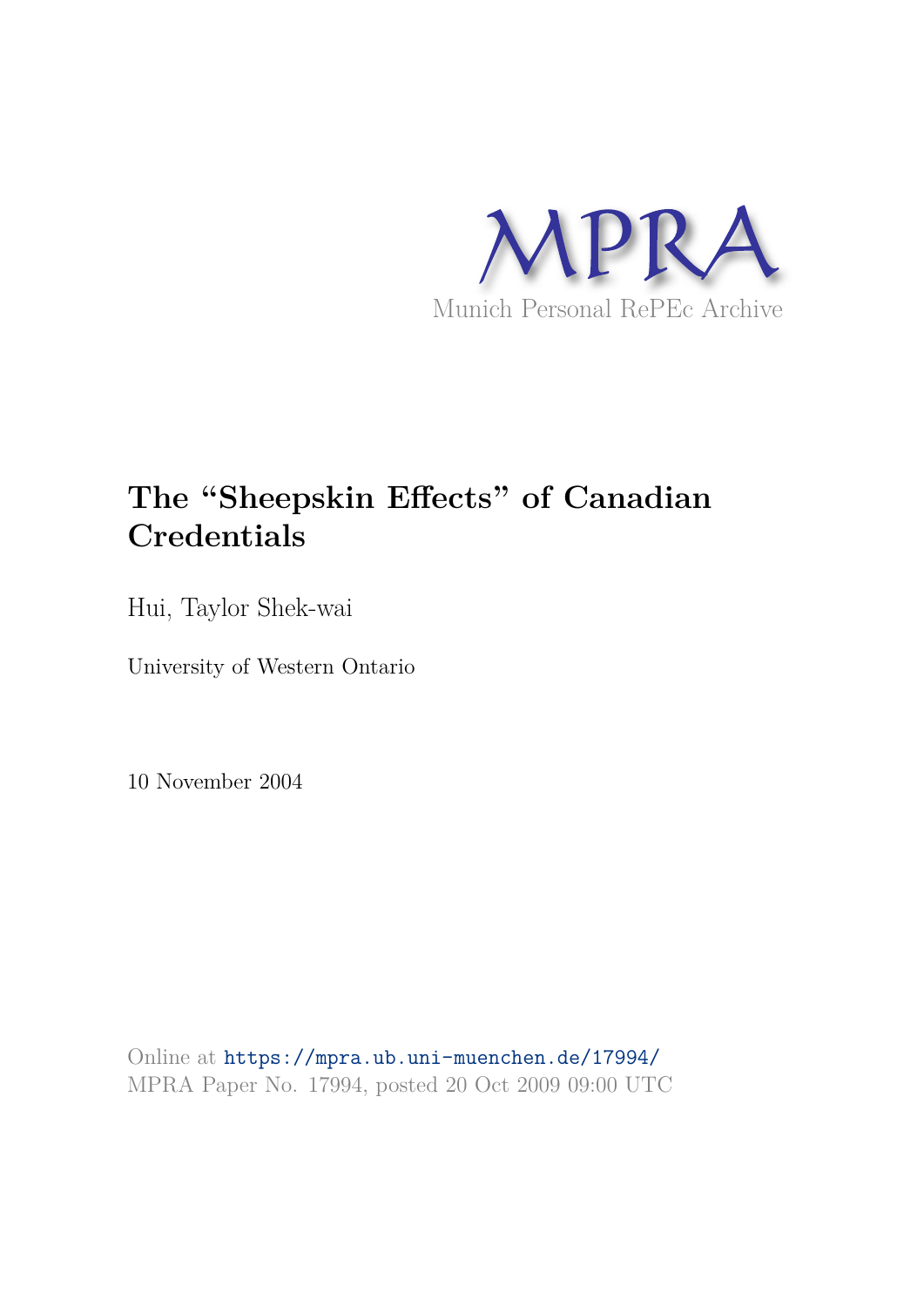## The "Sheepskin Effects" of Canadian Credentials<sup>§</sup>

Shek-wai Hui Department of Economics The University of Winnipeg 515 Portage Avenue Winnipeg, MB R3B 2E9

email: s.hui@uwinnipeg.ca

*PRELIMINARY: Please do not cite or quote without permission of the author*.

Draft as of 10 November, 2004

#### **Abstract**

*This paper re-examines the "sheepskin" effects of educational credentials in Canada using data from the 1996 Census. I examined the impact of relaxing the specification of experience profile in the standard Mincer model on the estimates of sheepskin effects. I also relaxed the linear functional form assumption in the standard model by utilizing alternative comparison groups. I found that the estimated credential effects are sensitive to specifications. Regression analysis in the standard model is not adequate to control for the workers' productivity difference unrelated to the credentials. Misspecification of the earnings equation and pooling sample mayt introduce biases into the estimates of credential effects. With carefully constructed comparison groups, the estimated sheepskin effects of a Bachelor's degree are smaller than that reported in Ferrer and Riddell (2002).* 

-

<sup>§</sup> I would like to thank Statistics Canada for support in data access through the DLI program. I would also like to thank Jeffrey Smith, Chris Robinson and Lance Lochner for helpful comments. All errors are mine.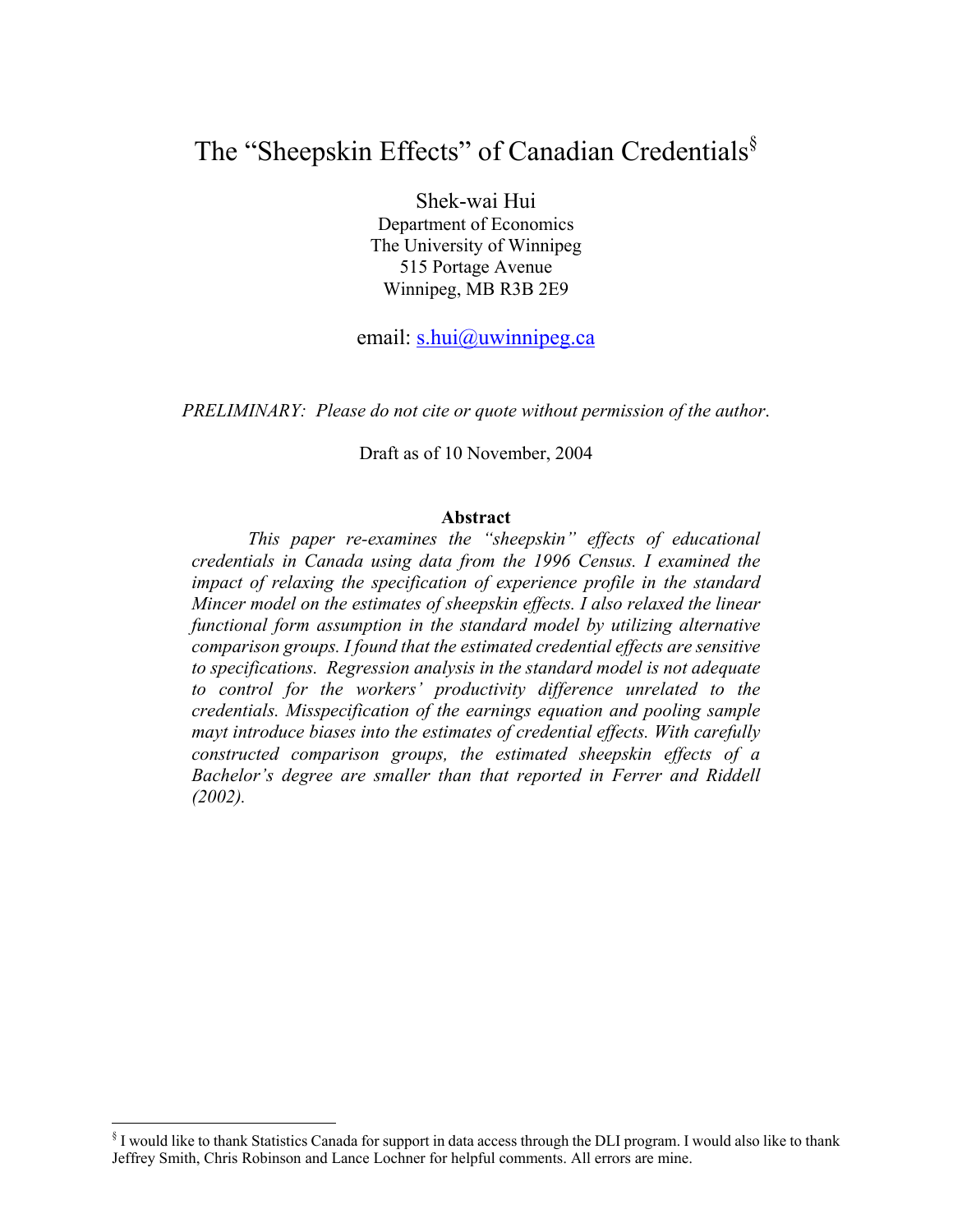## **1 Introduction**

The "sheepskin effects", or the credential effects of education, refer to the increases in wages and earnings associated with awards of degrees or certificates, conditional on the amount of education received. It is often cited as evidence in favour of the perspective of education as signalling device instead of as human capital investment. Existing empirical research of sheepskin effects usually extend the Mincer's earnings equation by including dummy variables of graduation. Ferrer and Riddell (2002) used the 1996 Canadian Census data and found large credential effects of bachelor's degrees on earnings. In existing literature, the sheepskin effect estimates are usually sensitive to specifications (Flores-Lagunes and Light, 2004), although the estimates of Ferrer and Riddell are rather robust in several specifications they examined. Using an analytical framework of evaluation, estimation of sheepskin effects is by comparing graduates to a similar comparison group of dropouts. The difference in comparison groups in different specifications may be one of the reasons of sensitive estimates. This paper examines the robustness of estimated sheepskin effects of Canadian credentials by using more flexible specifications than the extended Mincer's earnings equation used in Ferrer and Riddell. . I examined the impact of relaxing the specification of experience profile in the standard Mincer model on the estimates of sheepskin effects. I also relaxed the linear functional form assumption in the standard model by utilizing alternative comparison groups.

Until recently, most survey data do not contain information on the amount of education and the credentials received at the same time. Therefore, previous research attempt to show sheepskin effects as the spikes in the earnings at the graduation year of high school or college. This method is not applicable to Canada since the education structures are not uniform across provinces. Recent Canadian survey data contain information of years of schooling and credentials received of respondents. Ferrer and Riddell (2002) made use of this special feature of the 1996 Census data and found large sheepskin effects. However, the standard Mincer earnings equation may not suit the estimation of sheepskin effect due to its own insufficiency. Heckman, Lochner and Todd (2003) have shown that earnings do not grow at the same rate of different educational attainments. Estimates of sheepskin effects may contain the growth difference not related to the credentials in the standard model. Card (1999) summarized the possible biases and issues raised in estimating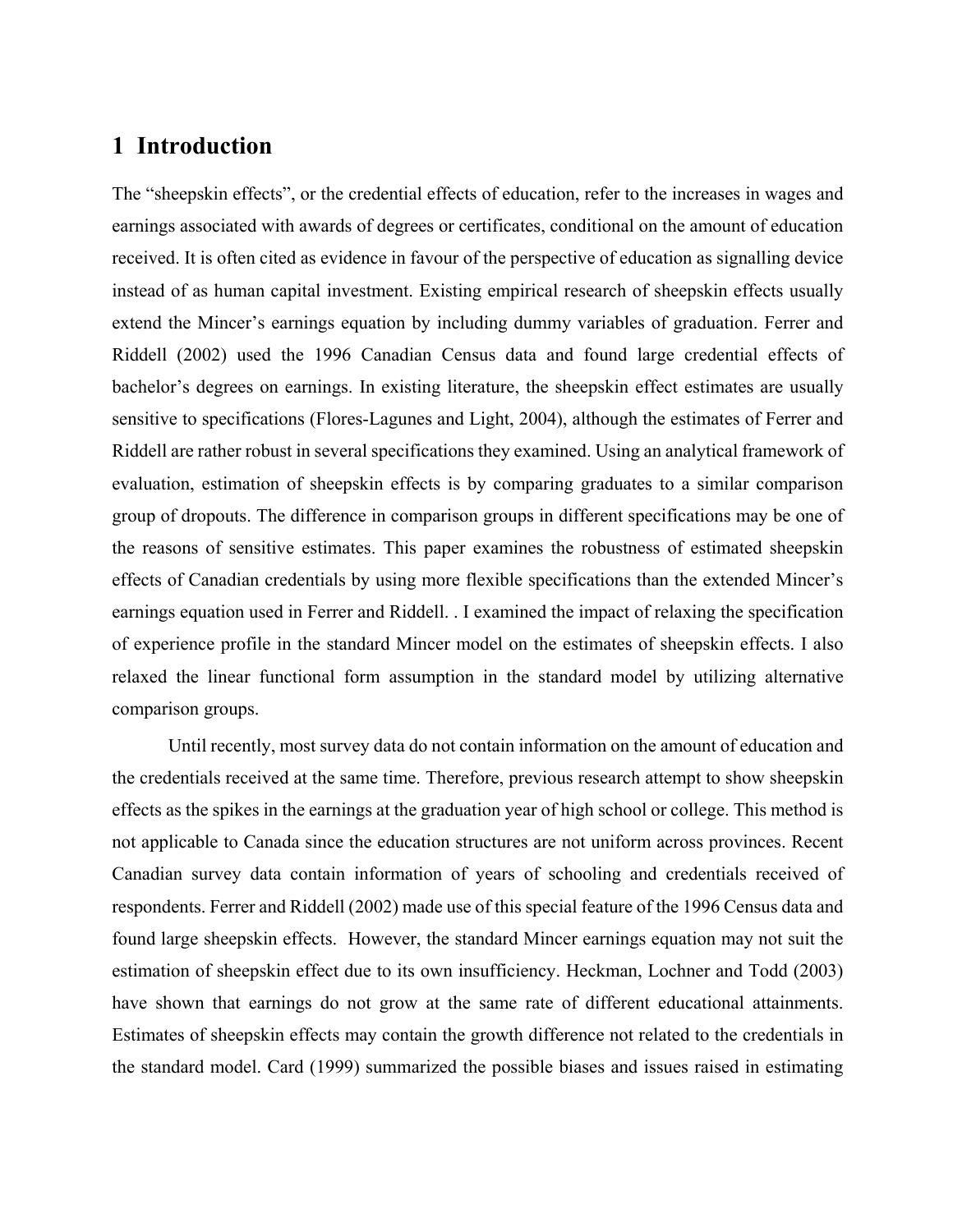returns to education due to unobserved characteristics of workers. The estimates of the signalling effects of credentials may suffer from similar problems in estimation.

Various methods in the evaluation literature can be applied to reduce or cancel out bias from self-selection or heterogeneity in unobserved ability in estimates of returns to education. However, some of these methods may not be applicable in identifying the signalling effects of credentials. Employers may be able to observe and reward directly on some characteristics that are unobservable by researchers. There are also some other characteristics unobservable by both researchers and employers, in which credentials may signal the presence of these characteristics. It is difficult to find proper instruments in order to reduce the bias from the former unobservables but not the latter. Evaluation strategies based on the selection on unobservables would be inappropriate for in estimating sheepskin effects. Researchers have to find comparison groups that appear to be similar, both to employers and to researchers, to those workers with credentials.

The main objective of this paper is to follow up on the research by Ferrer and Riddell (2002) and investigate whether the usage of standard model is "comparing the comparable". Instead of assuming workers with different levels of educational attainment have the same work experience earnings profile, I estimate models allowing work experience earnings profile to be different. This analysis indicates how misspecification of earnings profile affects the credential effects estimates. I also examine the effect on the estimates of using various sub-samples of similar respondents. In the standard approach, it assumes that the specification and the variables used are sufficient to control for any systematic difference in a pooled sample of many different respondents. It implicitly assumes that the functional form of regression and can handle any selection based on the observable characteristics. This is a strong assumption and a possible source of sensitivity of estimates. Using only carefully selected sub-samples in estimation is an exercise of constructing alternative comparison group that rely less on the linear form assumption. It also relaxes the assumption of selection on observables in the standard approach. The sheepskin effects are also heterogeneous by different cohorts. I found that the estimated credentials effects are sensitive to the specifications. I also found that the sheepskin effects of bachelor's degrees are smaller than those reported in Ferrer and Riddell (2002). The changes of estimates in different models suggest that the comparison group constructed by the standard model may not be adequate to handle selection by observables.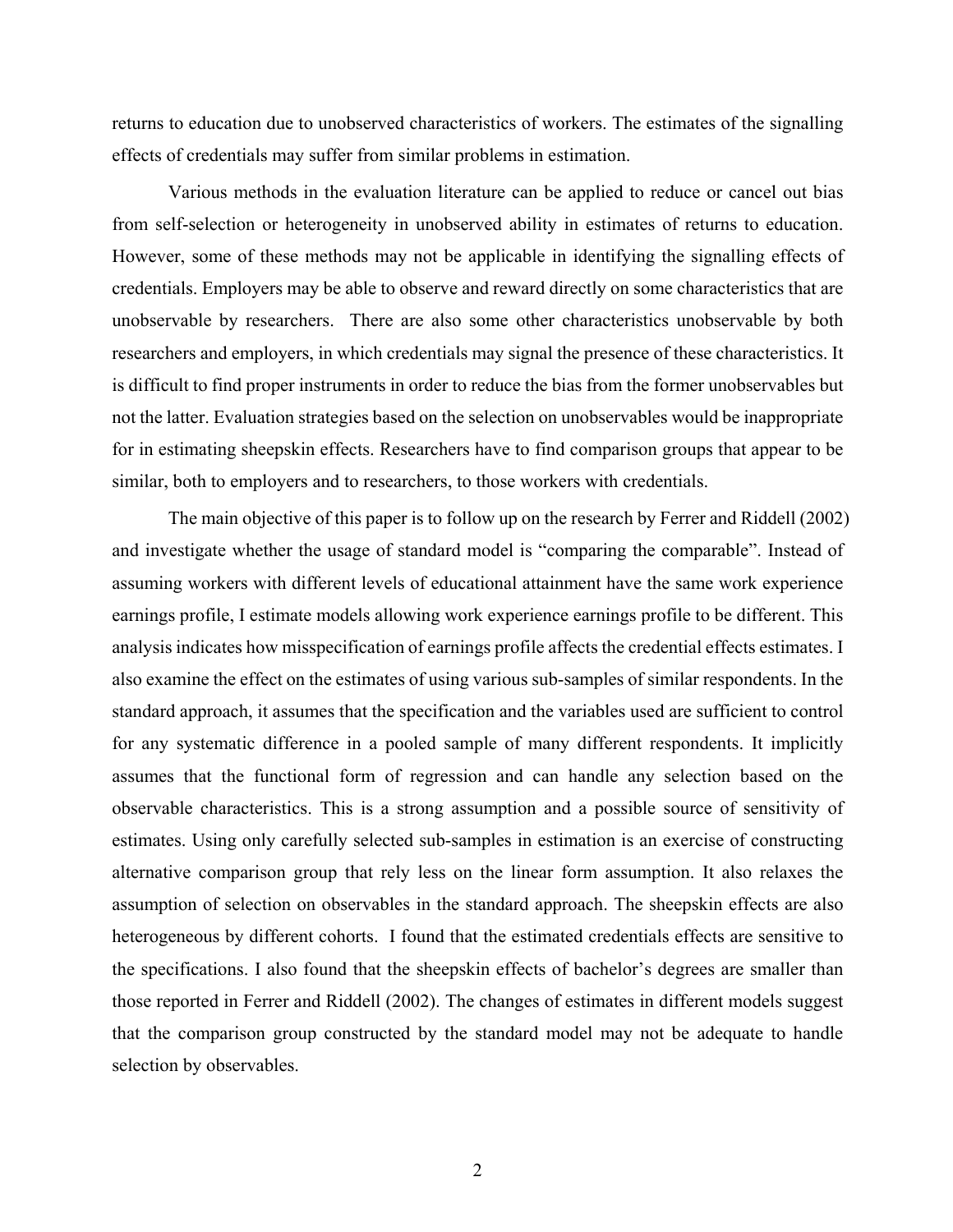The next section contains a brief review on the existing literature and a discussion of the important issues related to estimating sheepskin effects. I present the empirical models used in Section 3. A description on the data set used follows in Section 4. I discuss the main findings in Section 5. Some concluding remarks based on my findings would follow in Section 6.

## **2 Previous Literature**

## **2.1 Basic models**

Within the human capital framework, the standard earnings equation by Mincer (1962) relates log earnings (ln*Y*) linearly with years of schooling (*S*), experience (*E*) and experience squared, as in

$$
\ln Y = \beta_0 + \beta_S S + \beta_E E + \beta_{E^2} E^2 + \varepsilon, \tag{1}
$$

where  $\beta_{s}$  is the earnings premium associated with a year of formal education. Many empirical studies have demonstrated that this functional specification on schooling captures the essential features of education-earnings relationship. A positive  $\beta_{s}$  is consistent with both the human capital theory and the screening hypothesis of education (Layard and Psacharopoulos, 1974). Under the screening hypothesis or credentialist theory, wage or earnings differentials associated with education do not mainly reflect improvements in individual productive capacity caused by education. The wage or earnings differentials come from the employers' use of educational attainment as a proxy for pre-existing differences in talents. The social value of education is to match the right person to the right job. Therefore, graduation from a course should provide more evidence of ability and staying power than attendance for a number of years. A commonly used model is

$$
\ln Y = \beta_0 + \beta_S S + \beta_E E + \beta_{E^2} E^2 + \beta_C C + \varepsilon,\tag{2}
$$

where *C* denotes the completion of a particular educational program, such as high school, college or university.  $\beta_C$  would capture the change in earnings due to the credential, the so called sheepskin effect.

In general, existing survey data sets provide information on educational attainment either in the form of program completion for particular programs or in the form of years of schooling completed but not both. Since the average amount of education received by dropouts is less than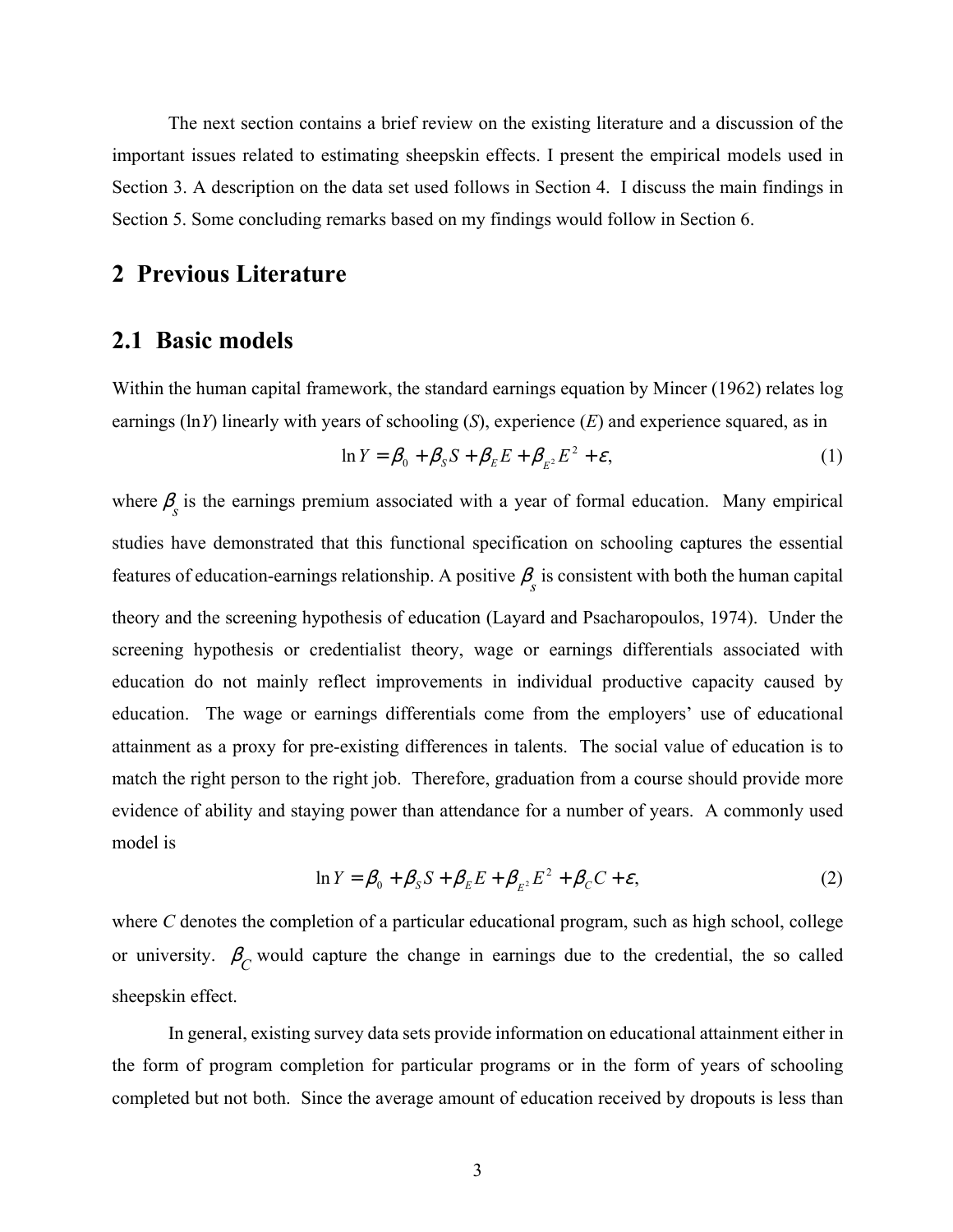that of the graduates, estimates of  $\beta_C^{\phantom{\dagger}}$  obtained in data sets containing information only on program completion would capture the effect of differences in the amount of education between graduates and dropouts, as well as any credential effects. Several studies using this type of data are surveyed in Layard and Psacharopoulos (1974). Surprisingly these studies suggest higher earnings for dropouts then graduates.<sup>1</sup> For the data with only years of schooling, *C* normally denotes the year of completion of programs. Thus  $\beta_C^{\prime}$  capture the spike of earning difference at the graduation years. Since the dropouts completed the graduation year are also included in *C*, the estimates of  $\beta_C$  do not reflect pure sheepskin effects. American studies using dummies to capture spikes include Hungerford and Solon (1987) and Belman and Heywood (1991). Both studies used U.S. Current Population Survey (CPS) data to estimate (2). Their results showed 3.5% - 6.5% sheepskin effects on wages of high school graduation for men and 9% - 20% of university degrees.

Using U.S. Current Population Survey of 1965-1991, Frazis (2002) found that there is a spike in returns to the 16th year of schooling, presumably the graduate year of bachelor degrees, and unusually very low or negative return to the 15th year of schooling. Hungerford and Solon (1987) have similar results using the 1978 U.S. CPS. Frazis (2002) showed that this observation can be explained by two-ability human capital model and signalling theory with uncertain abilities.

## **2.2 Some recent North American studies**

 $\overline{a}$ 

Making use of the methodological change in the collection of data on educational attainment in the 1992 U.S. Current Population Survey, Jaeger and Page (1996) matched CPS data before and after the change, making both years of schooling and diploma received available to study the sheepskin effects. They found that a high school diploma has an 11.9% to 12.5% effect on men's earnings and 6.2% to 10.5% on women's. They also found that associate degrees raise men's earnings by 8% to 19% and -10% to 30% for women. Bachelor degrees have a 22% to 39% on women's earnings and 25% to 31% on men's earnings.

While Jaeger and Page did not control for other covariates in their earning equations, Kane and Rouse (1995) used data from the U.S. National Longitudinal Survey of the High School Class of 1972 combined with transcript information. They controlled for the community size, parents'

<sup>&</sup>lt;sup>1</sup>Notice that the various studies varied in the data used and in the inclusion of other covariates. See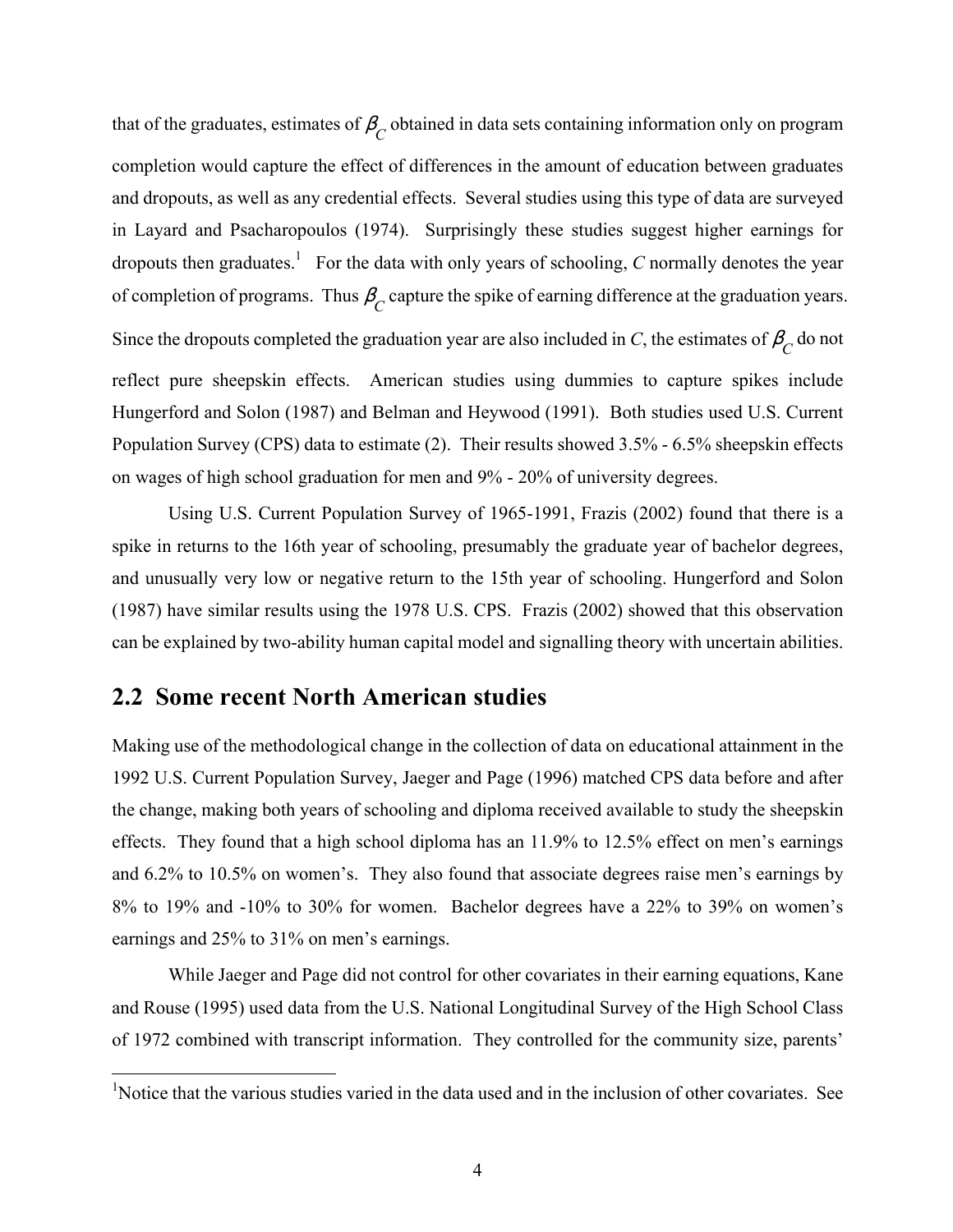income, the percentile of high school ranking, the total ability score, parents' education, parents' occupations and the missing school record in their earnings equation estimation. They found that an associate degree has a significant sheepskin effect of 12% on women's earnings. For bachelor's degrees, they found a significant 18% increase in earnings for men. Other estimated sheepskin effects on earnings are insignificant in their study. Estimations using wages instead of earnings show similar results.

Ferrer and Riddell (2002) used the 1996 Census data from Canada to estimate Canadian sheepskin effects of 4% to 5% effects for high school diplomas, 3% to 6% for community college diplomas and 21% for bachelor's degrees. The credential effects are even larger for workers with more than 16 years of education. The largest diploma effects are those for bachelor's degrees and professional degrees in medicine and related fields. In their study, they found that the marginal effect of a college or trade diploma is higher on workers without high school diplomas. They also found that both marginal and accumulated bachelor degree effects on earnings are lower for workers with college or trade diplomas. To study for robustness of the results, they estimated models with non-parametric years of schooling as well as the number of years of education by institutions. They did not find their results to be very sensitive to these changes in specification.

## **2.3 Issues in estimations**

The sheepskin effects estimated in these studies could be subject to various estimation problems. Kane, Rouse and Staiger (1999) found that the measurement error in self-reported years of schooling exceeds that of the self-reported degree receipt in their matched sample of transcripts and self-reported educational attainment. As a result, the usual estimated earnings premium associated with one year of schooling could be biased downwards, and the estimates of sheepskin effects might be biased upwards. This is difficult to detect in most survey samples because of the lack of transcript data.

Flores-Lagunes and Light (2004) studied the effect of measurement error in years of schooling and work experience on the estimated sheepskin effects by using the standard model. Using the 1979 U.S National Longitudinal Survey of Youth, they found that models ignoring in-school work experience and age at school exit would over-state the sheepskin effects by 7

-

Table 2 of Layard and Psacharopoulos (1974)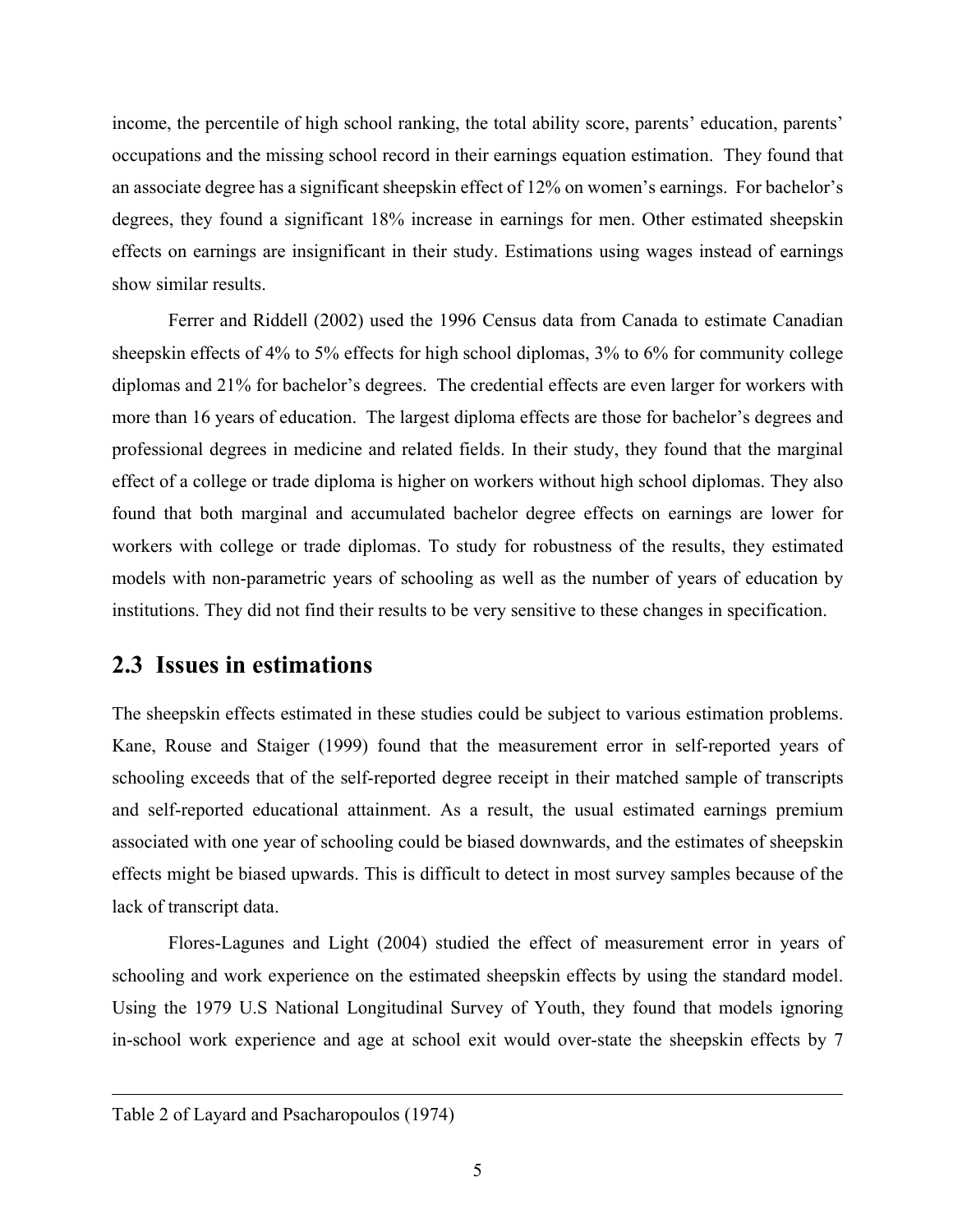percentage points for a bachelor's degree. Measurement errors of the years of schooling biased the estimated returns to schooling downwards, thus the estimated credential effects are biased upwards. If the credential dummies are allowed to interact with the years of schooling, the bias due to the measurement errors would be even larger. However, the changes of estimates when the interaction terms are introduced do not follow what the classical theory suggests. Their empirical results show that the estimates of credential effects are smaller if the credential effects are allowed to be different at different years of schooling.

The existing literature assumes that the earnings differences due to the observable characteristics by employers are sufficiently controlled using variables in the data. However, if these variables or the specification are not sufficient, the estimated sheepskin effects are biased. We can borrow and extend a model used in the evaluation literature to discuss the problem on hand,

$$
Y = HC + U + e,\tag{3}
$$

where *U* is the earnings due to the observable (by employers) heterogeneity, *e* is the unobservable heterogeneity, *C* is the program completion indicator, and *H* is the difference in earnings due to the human capital difference from completing particular educational program. In the standard model, the sheepskin effect is estimated by the difference in earnings between graduates and dropouts, conditional on some observable characteristics. The estimator of the sheepskin effect is

$$
\hat{\beta}_C = (Y | C = 1) - (Y | C = 0) \n= (H | C = 1) + [(U | C = 1) - (U | C = 0)] + [(e | C = 1) - (e | C = 0)]
$$
\n(4)

The key difference of this model and the model usually used in program evaluation literature is in the residual  $(U+e)$ . In the evaluation literature this is not separated and the parameter of interest is *H*.

$$
E(\hat{\beta}_C) = E(H \mid C=1) + [E(U \mid C=1) - E(U \mid C=0)] + [E(e \mid C=1) - E(e \mid C=0)].
$$
 (5)

Usually in evaluation,  $[E(U|C=1)-E(U|C=0)]$  or  $[E(e|C=1)-E(e|C=0)]$  is not zero. That is, there is a systematic heterogeneity between the treatment groups. If there is a vector of observable characteristics, *X*, that can controlled for and eliminate  $[E(U|X,C=1)-E(U|X,C=0)]$  and  $[E(e|X,C=1)-E(e|X,C=0)]$ , the parameter of interest, *H*, can be identified. However, the parameter of interest in sheepskin effect estimation is the systematic difference in unobserved heterogeneity,  $[E(e|C=1)-E(e|C=0)].$  Therefore, assume that  $E(H|X,C=1)=0$  and  $[E(e|X, C=1) - E(e|X, C=0)] = [E(e|C=1) - E(e|C=0)]$ , we have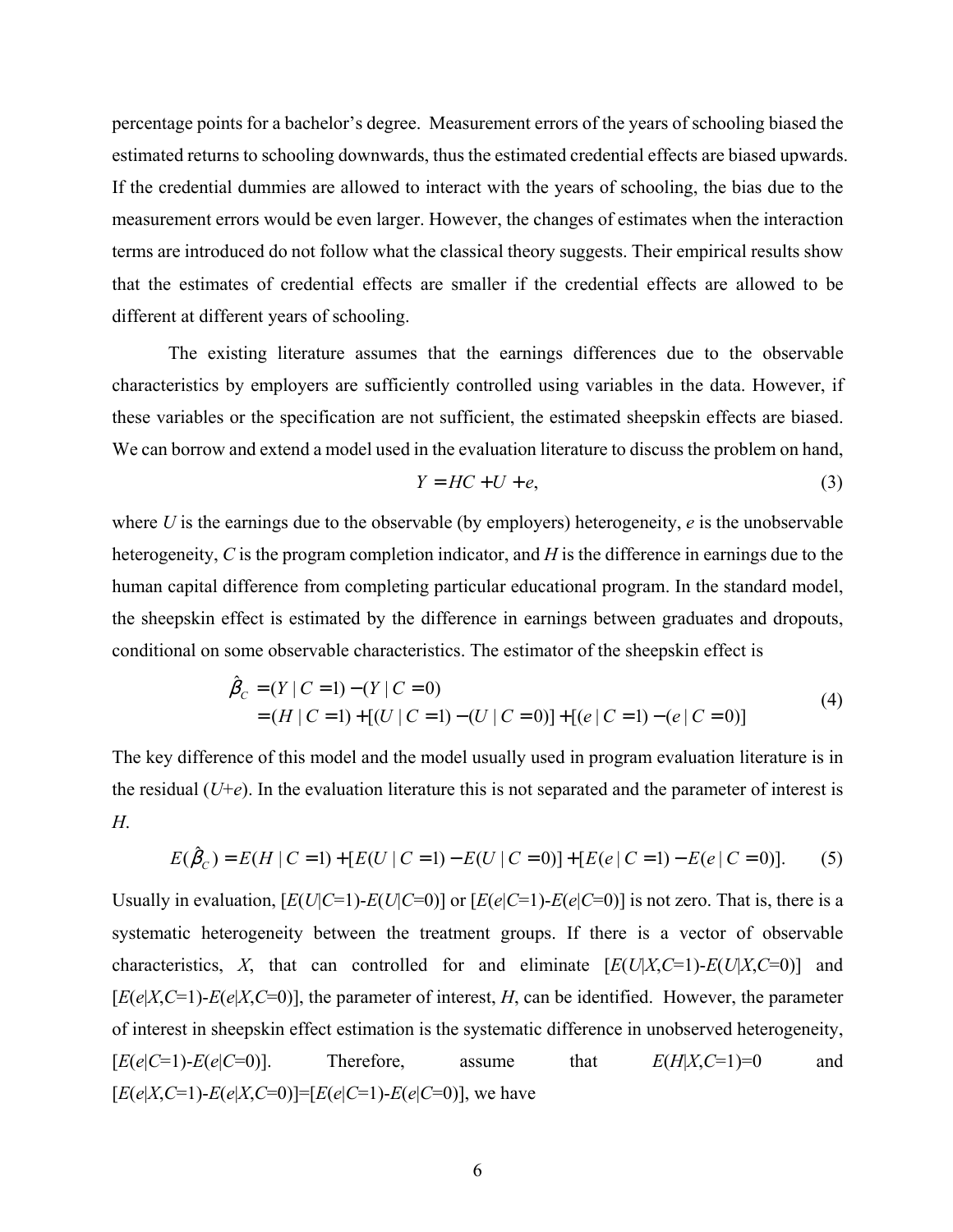$$
E(\hat{\beta}_C | X) = [E(U | X, C = 1) - E(U | X, C = 0)] + [E(e | X, C = 1) - E(e | X, C = 0)].
$$
 (6)

The main focus is whether the available information, *X*, and the model specification can successfully eliminate  $[E(U|X, C=1) - E(U|X, C=0)]$ . In other words, after controlling for the some characteristics observed by researchers, there is no systematic difference in the expected earnings due to the observed heterogeneity besides the credential. It is known as the conditional independence assumption in the evaluation literature. Since employers normally observe more than researchers can observe, researchers should at least use observably similar observations in the comparison group. If parametric specification is used in synthesize a comparison group, then it is important to know whether the comparison group selected is comparable.

In the studies of sheepskin effects, the parameter of interest is the selection on unobservables,  $[E(e|X, C=1) - E(e|X, C=0)]$ , while the "treatment effect"  $E(H|X, C=1)$  is assumed to be zero or known and controlled for. Unless there is a good measurement of *H*, otherwise it is impossible to separate *E*(*H*|*X*,*C*=1) from the actual sheepskin effects.

In estimating sheepskin effects using specification (2), most previous studies assume that the relationship between earnings and work experience is the same regardless of the level of educational attainment. The sheepskin effect in most studies is assumed to be a fixed effect, so that a credential only shifts up the experience profile of a worker but does not affect its shape over time. In other words, they assume that the experience profiles are parallel to each other in different levels of educational attainment. However, if the relationship between earnings and work experience is not the same in different levels of educational attainment, the estimated earnings premium associated educational attainment is biased. A simple extension of (2) includes the interaction terms of schooling and work experience,

$$
\ln Y = \beta_0 + \beta_S S + \beta_E E + \beta_{E^2} E^2 + \beta_C C + \beta_{SE} SE + \beta_{SE^2} SE^2 + \varepsilon. \tag{7}
$$

If the interaction terms are omitted, *E* and *S* are not independent from the residuals. A misspecification by omitting the interaction terms of schooling and work would bias the estimates of  $\beta_s$  and  $\beta_e$ , as well as the estimate of the sheepskin effect  $\beta_c$ . Heckman, Lochner and Todd (2003) showed that the earnings profiles of workers are indeed nonparallel in different levels of educational attainment. They found that earnings are growing faster for more educated workers. They also found that using a specification of higher order polynomial of work experience does not capture the experience profile as well as allowing diverging earnings profiles. The effect of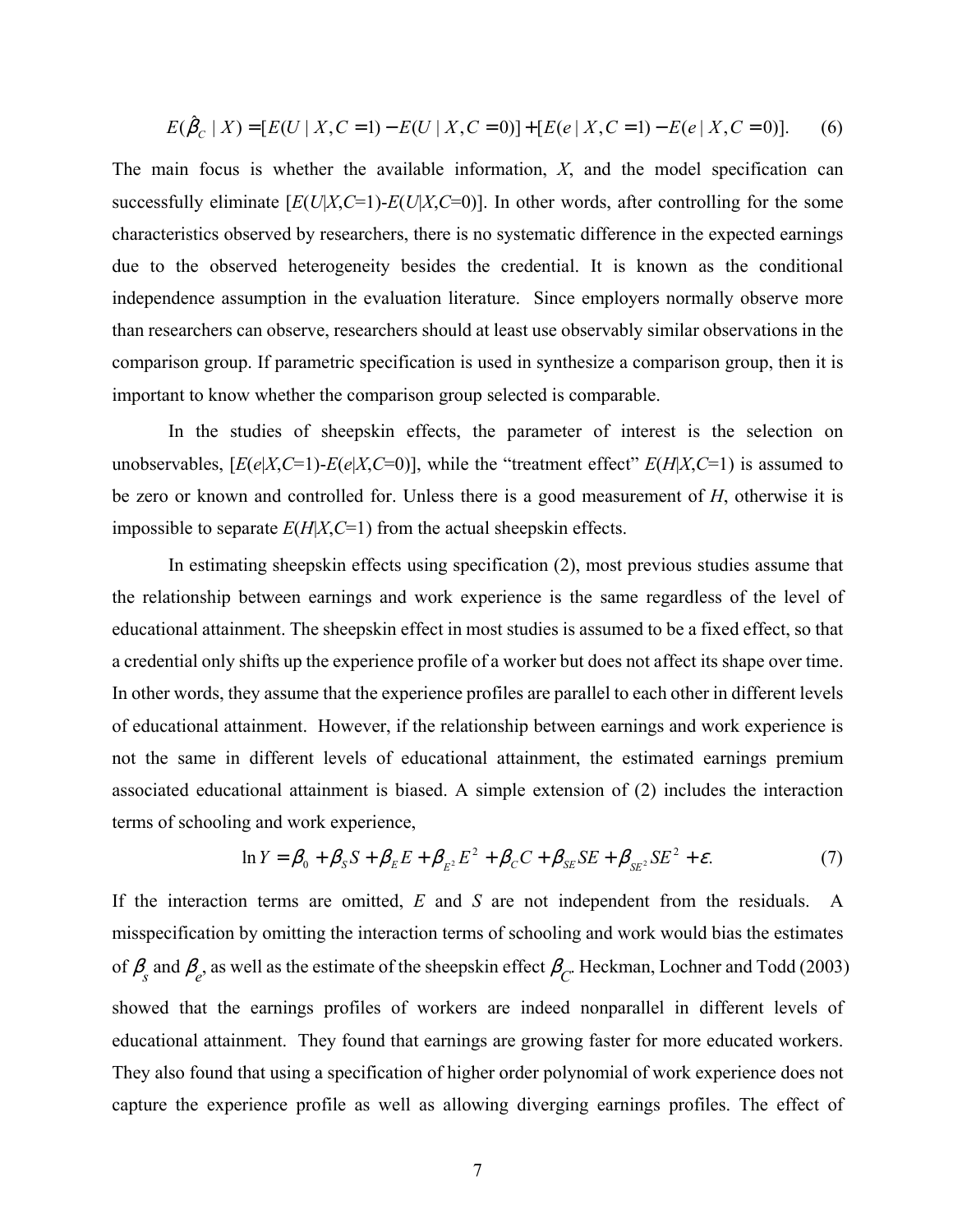misspecification in the standard model on the estimated sheepskin effects have not been well demonstrated in the literature.

Signalling theory does not assume that the signalling effect is homogenous. Thus, the heterogeneous sheepskin effects may result into the sensitive estimates under different specification and different sub-samples.

One related issue is the change of credential effect over a worker's tenure. Layard and Psacharopoulos (1974) suggested the signalling effects of credentials decline over time. The idea behind this hypothesis is that employers learn about the true productivity of their employees over time, and credentials become less relevant in wage determination. Riley (1979) argued that the sheepskin effects are not diminishing over time because the signals of productivity by credentials have to be correct in average. Belman and Heywood (1997) argued that the credential effects are decreasing over time because credential holders have better job match quality and they have less room for improvement in job match quality. However, when the quality of job match is revealed slowly over time, Habermalz (2003) showed that the returns to educational signals are increasing over time. Empirically it is difficult to determine which hypothesis is more valid. Most data do not provide information about the quality of job match. Researchers usually do not have access to the information revealed to employers over time.

Besides the misspecification problem, pooling observations from different respondents can also bias the estimation. For example, the specification in (2) assumes that the independent variables are sufficient to control for the observable productivity difference between graduates and dropouts. In other words, using this specification, we can construct a counterfactual wage of a university graduate as if she has 12 years of schooling without a high school diploma, and we assume that this counterfactual wage would match that of a real high school dropout with 12 years of schooling. Employers could not distinguish our "synthetic" dropout from the actual dropout. The regressions of a pooled sample implicitly assume that we can extrapolate more educated graduates to less educated graduates to form a comparison group to the less educated dropouts. It also implicitly assume that we can extrapolate less educated dropouts to more educated dropouts to form a comparison group to the more educated graduates. The extrapolations rely solely on the linear functional form of the earning equation. This is a strong assumption. If there is any deviation from the functional form in any group of respondents could possibly bias the estimates of sheepskin effects. Also, employers can observe a lot of attributes that researchers cannot, and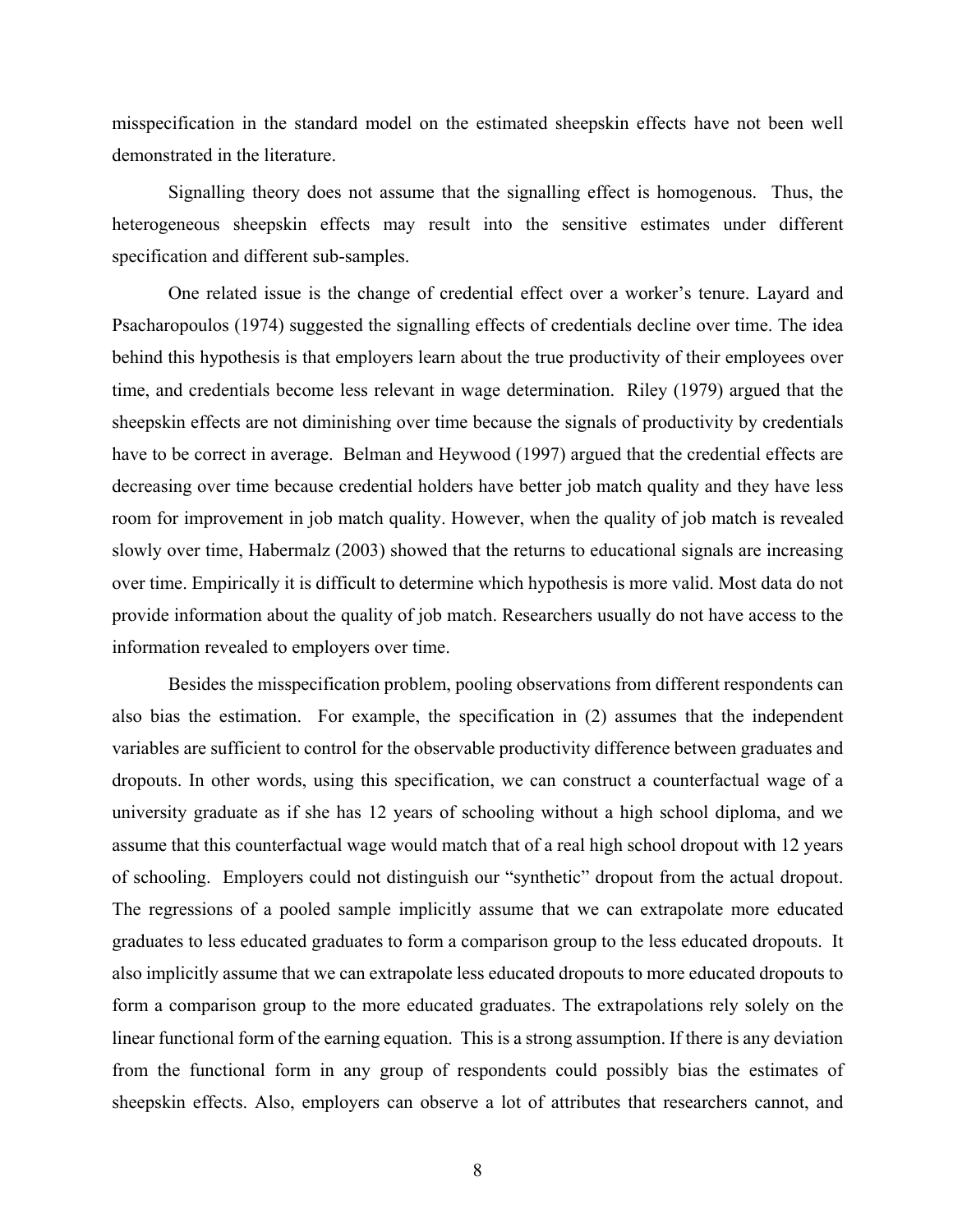employers may treat workers with different observed characteristics differently, the linear functional form used in the standard model does not allow such difference. It is possible that comparison groups constructed by such extrapolations in the regressions are not comparable. In other words,  $E(U|X,C=1) \neq E(U|X,C=0)$ . A carefully constructed comparison group using sub-sample of similar individuals may reduce the bias introduced by observations pooling. Unfortunately, previous studies seldom apply such a method because of the small sample sizes of data sets.

Even with precise estimates from the above specification, the positive earnings premium associated with completing particular educational programs might not be due to the signalling aspect of credentials. Ferrer and Riddell (2002) raise the issue that if the courses in an educational program are complimentary to each other, the increase in productivity of finishing all courses in an educational program is greater than the sum of the increases in productivity resulting from finishing each course separately. Thus,  $E(H|X,C=1)$  > 0. The estimates using specification like (2) cannot separate the signalling effect from any such increase in productivity.

## **3 Empirical Models**

Recent social surveys by Statistics Canada include questions about the years of schooling in each institution, highest level of educational attainment and all certificates, diplomas and degrees obtained. There are 10 possible responses to the question about the highest credential obtained in recent Canadian surveys. Because of the popularity of non-university post-secondary education in Canada, a significant portion of Canadians hold both degrees and certificates from university and non-university institutions.

Following Ferrer and Riddell (2002), there are 15 categories of educational attainments as presented in Appendix 1. 13 indicators of completing particular educational programs can be constructed. There are also variables of the years of schooling in elementary schools and high schools, non-university post-secondary institutions and universities.

Ideally the most flexible form of an empirical model is to conditional on each possible combination of years of schooling, *S*, and educational program completion status, *C*. That is

$$
\ln Y = g_{SC}(E) + \varepsilon. \tag{8}
$$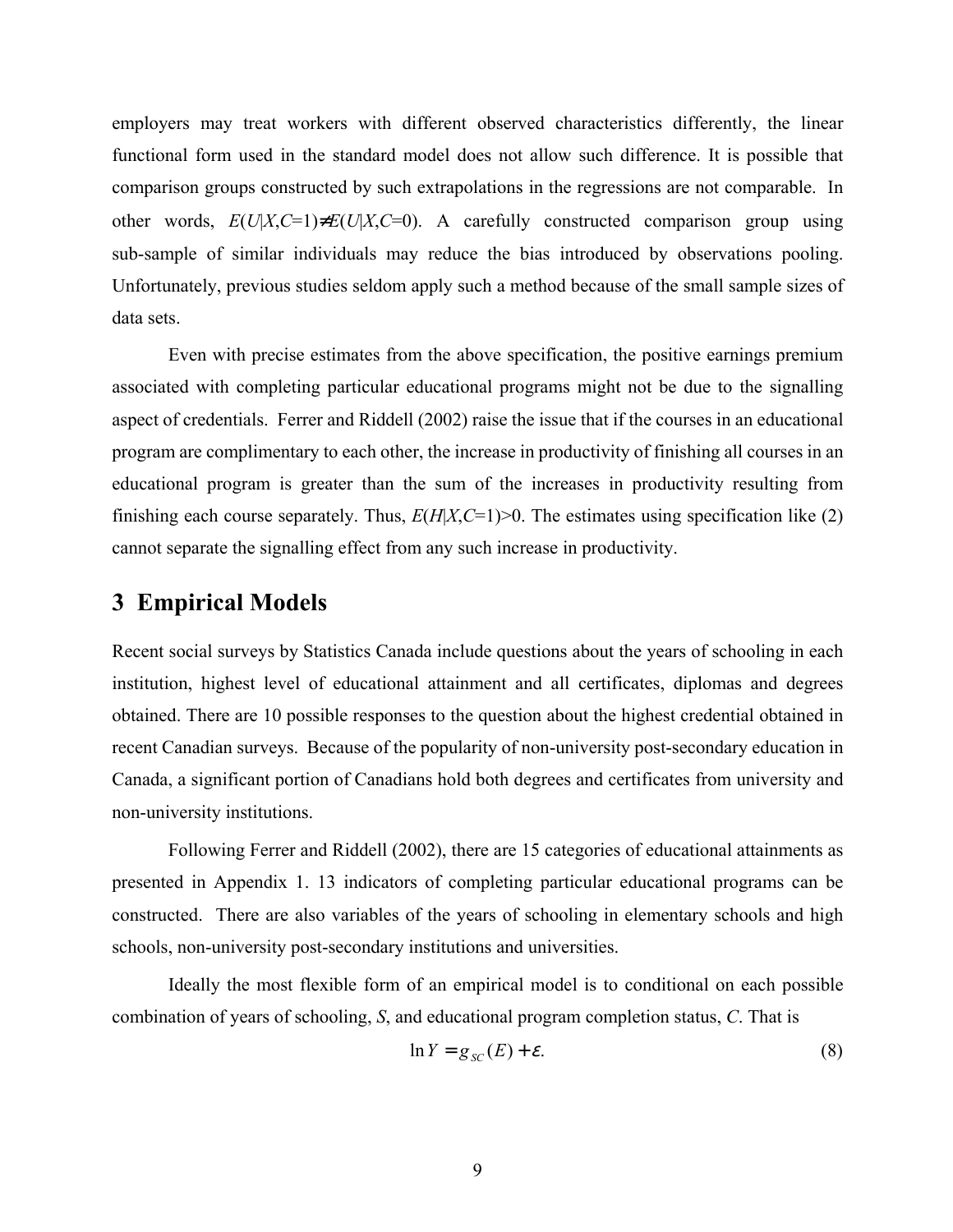The sheepskin effect is estimated as the difference of log earnings between program graduates and dropouts, conditional on the years of schooling. Kernel regression or other non-parametric methods can be used to estimate the work experience profiles,  $g_{\rm SC}(E)$ , without functional specification. Such estimation requires large sample size to have reliable results. Usually, the number of respondents who do not complete particular educational programs is small even in census data and the most popular educational program. The dimension problem is usually tackled by assuming that work experience profile is independent from credentials and by applying parametric specification to the work experience profiles.

The empirical form of (2) is usually controlled for some demographic characteristics.

$$
\ln Y = \beta_0 + \beta_S S + \beta_E E + \beta_{E^2} E^2 + \beta_C C + \beta_X X + \varepsilon,
$$
\n(9)

where *X* denotes demographic characteristics including province, census metropolitan area, minority status, aboriginal status, language and marital status. This standard model in the literature assumes a quadratic form in work experience and an independent educational attainment credentials - work experience relationship in the regression. In other words, it assumes that schooling and credentials shift the earnings profile up (or down) in parallel.

To investigate the effects of the parallel profiles assumption on the estimates of credential effects, I extend specification (9) by incorporating interaction terms between level of education and experience:

$$
\ln Y = \beta_0 + \beta_S S + \beta_E E + \beta_{E^2} E^2 + \beta_C C + \beta_X X + \beta_{DE} DE + \beta_{DE^2} DE^2 + \varepsilon, \tag{10}
$$

where *D* is a vector of dummy variables representing each level of education attained

However, using the 15 categories as *D* in the interaction terms may run into the dimension problem even if census data is used. Instead, I only consider six broader categories:-

- 1. High school certificate or below,
- 2. College/Trade educated without any university education,
- 3. College/Trade educated with some university education but no degree,
- 4. College/Trade educated with Bachelor degree,
- 5. Bachelor's degree or undergraduate education with no College/Trade education, as well as
- 6. Postgraduate Degree.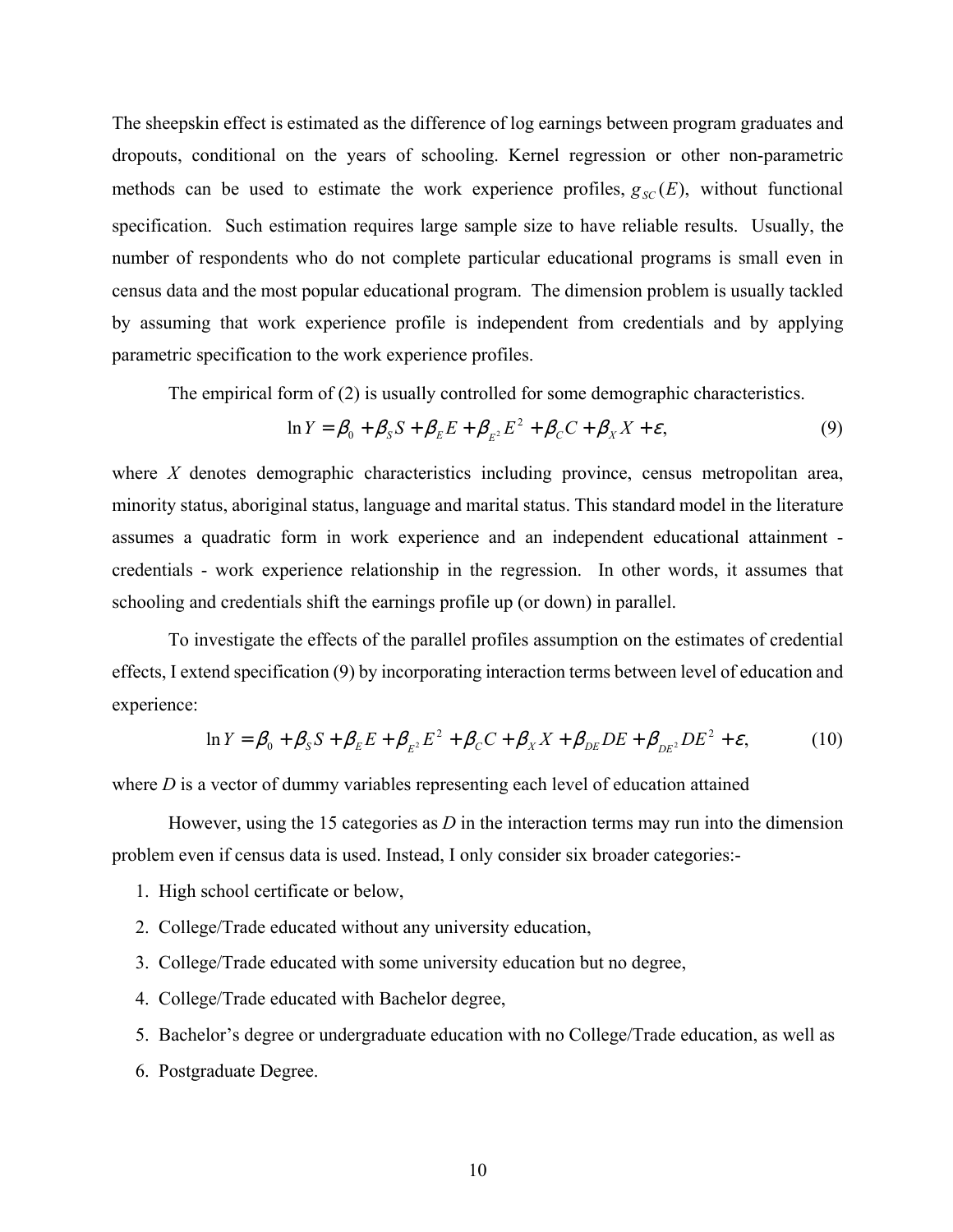As a comparison to Ferrer and Riddell (2002)'s work, various specifications are estimated: a model using a continuous total years of schooling variable, a model using a series of dummy variables to represent the total years of schooling, a model using the years of schooling by institution, as well as using a higher order functional form in potential experience<sup>2</sup>. Statistical tests are performed to determine whether earnings profiles are parallel and whether parallel profiles affects the earnings equation estimation systematically.

In the specification (9), the comparison group of particular credential holders is the set of observations without the credential extrapolated to the sample observed characteristics as that of the credential holders. Canadians' educational attainment is increasing in the last 50 years. The standard model extrapolates the earnings of older cohort, who are less likely to have credentials, to form the comparison group to be compared with credentials holders, who are more likely to be younger. If potential experience does not control all the difference between older workers and younger workers, estimates on schooling/education premium could be biased. I estimate the same model by three different cohorts: 15 to 35, 36 to 45 and 46-65 years old to examine the robustness of the estimates.

As discussed in the last section, pooling all individuals into one sample can bias the estimation of sheepskin effects if the variables used are insufficient to control for the productivity difference observable by employers. Pooled sample implicitly assumes that employers cannot distinguish a well trained medical doctor from a high school dropout before reading their curriculum vitae in daily contact. A better comparison group in sheepskin effects estimation is to restrict the sample to similar observations as to those who completed a particular educational program. Given that educational attainment is observable by employers and researchers, a sample restriction strategy is to focus on observations with similar educational attainment. It may not be sufficient to eliminate all the bias introduced by pooling samples, but if there is any bias in the pooled sample a comparison of estimates would provide the needed evidence.

To estimate the high school certificate's credential effects, I use a sub-sample of observations without any postsecondary education, a sub-sample of observations with some non-university postsecondary education but no university education, and a sub-sample of

 $\overline{a}$ 

<sup>&</sup>lt;sup>2</sup> Actual work experience is a better measurement of the human capital accumulated on the job than the potential experience. However, the Canadian Census does not collect information about the actual work experience.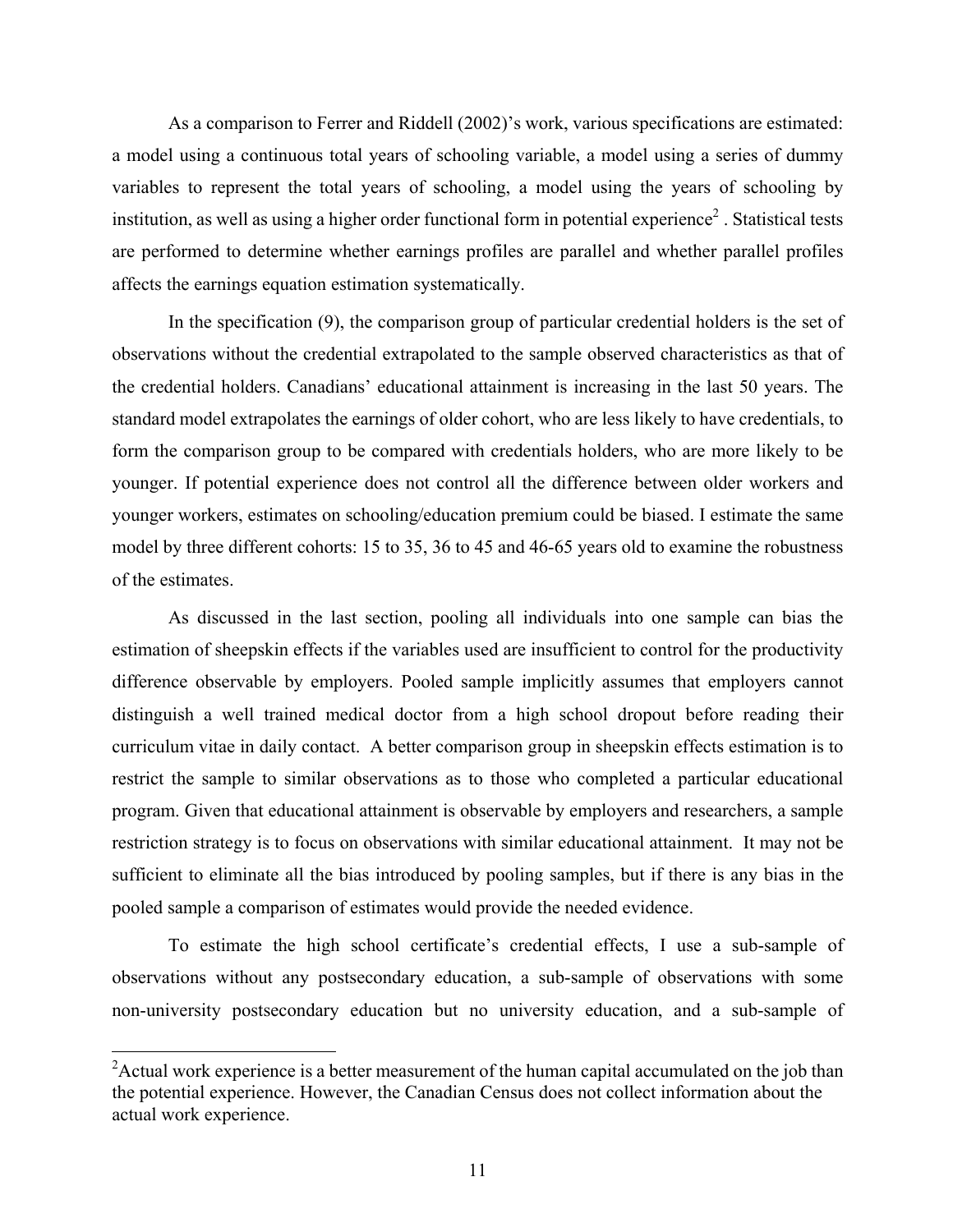observations with non-university credentials but no university education. To study non-university diplomas and certificates' effects, I estimate using a sub-sample of observations with no high school certificate, a sub-sample of high school graduates with no university education and a sub-sample of high school graduates with some university education. Similarly, I estimate the bachelor's degree's sheepskin effects using a sub-sample of high school graduates with no other post-secondary education, a sub-sample with some non-university education but no certificates, as well as a sub-sample with college/trade certificates.

The variable of years of schooling is top-coded in the Census data. Therefore, both potential experience and the years of schooling variables are affected. The estimated credential effects in the standard model may contain part of the returns to education due to a faster growth of earnings. $3$ 

### **4 Data**

<u>.</u>

Following Ferrer and Riddell (2002), the sample contains only full time full year workers aged 15 to 65 who are non-immigrants with at least \$90 in weekly earnings and report that wages and salaries as their main source of income. In this paper, I only consider the sample for men to avoid complications from the intermittent labour force participation in the women sample.

The data used in this study is from the 1996 Canadian Census of Population microdata (1/36 sample). Table 1 contains the summary statistics for variables used in the estimation from the data set. The Census data set contains 87,247 observations. Table 2 presents the cross-tabulations of years of education and educational attainment from the Census data.

The distribution of levels of education is presented in Table 3. The average weekly earnings by level of education are shown in Table 4. Notice the lower earnings of degree holders with College/Trade certificates than their counterparts without any College/Trade training.

<sup>&</sup>lt;sup>3</sup> Indeed, estimates of sheepskin effect using the Survey of Labour and Income Dynamics, which does not top-code years of schooling, are lower than that using the Census data. The results are provided upon request.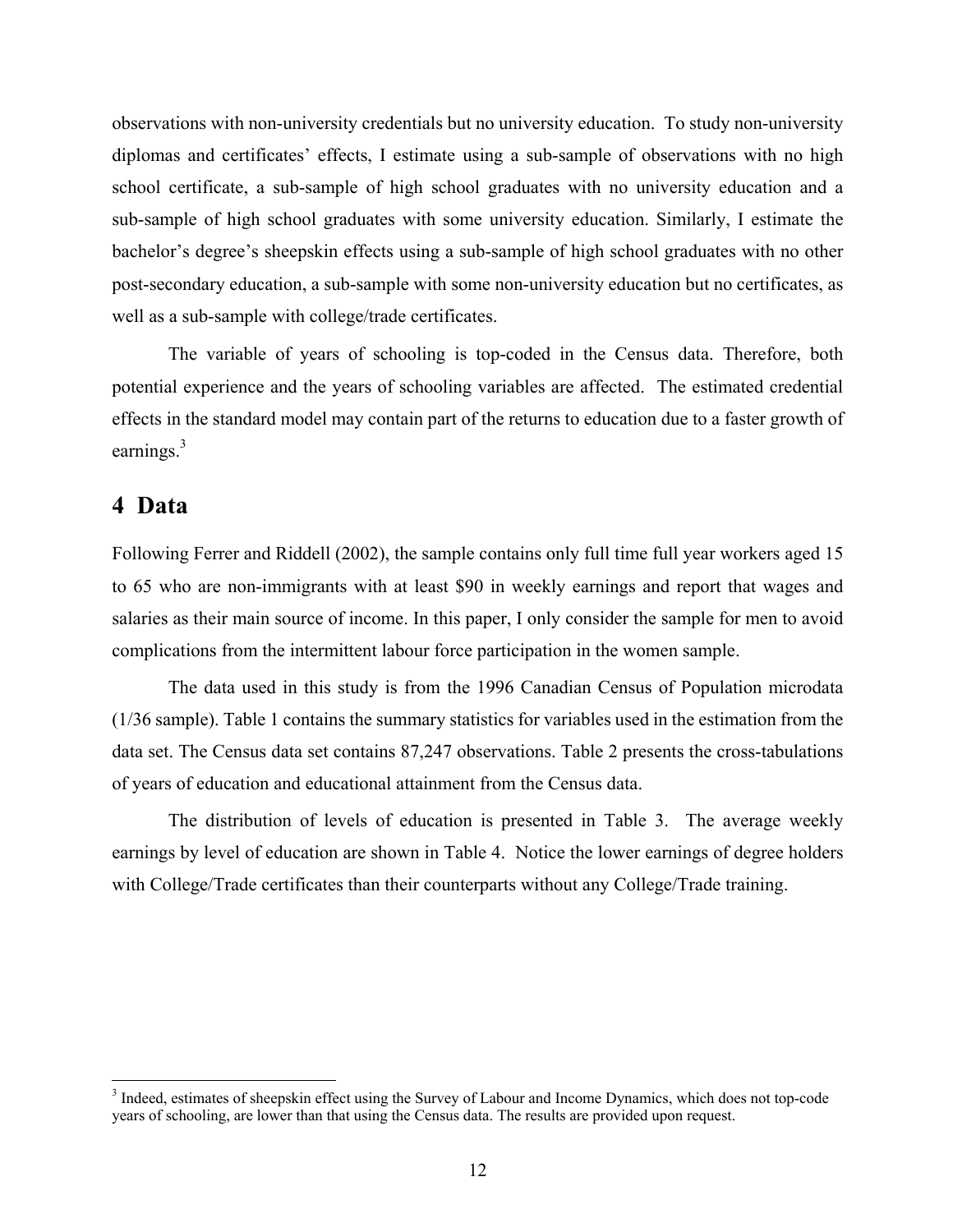## **5 Results**

<u>.</u>

Results from kernel regressions<sup>4</sup> of  $(8)$  using the Census data are presented as earnings profile in Figure 1 to Figure 3. Since the number of observations of dropouts from educational programs is usually small, the kernel regressions of postgraduate degrees are not robust. Other demographic variables like province, census metro area, marital status, etc. are not included in estimations for simplicity. For high school certificates I estimated earnings profiles of 11, 12 and 13 years of schooling and no postsecondary education. For non-university postsecondary certificates and diplomas I estimated the earnings profiles of 13, 14 and 15 years of total schooling with no university education. For bachelor's degrees I estimated the earnings profiles of 15, 16 and 17 years of total schooling with no non-university education. The results from kernel regression show roughly how credential effects change over time without functional form restrictions. The estimates are subject to sampling variation and should not be used for statistical inference.

Conditional on the total years of schooling, the credential effects of high school certificates on the earnings profile are generally small. From Figure  $1(a)$  to  $1(c)$ , the sheepskin effect does not decline or increase over time. Figure 2(a) to 2(c) present the earnings profile of workers with non-university postsecondary education. Again, there is no apparent pattern of credential effect over time. College/trade school dropouts with 14 years of schooling would catch up with those graduates in 30 years. However, the sheepskin effects diverge over time for those with 15 years of schooling.

Bachelor's degree holders enjoy a big credential effect as shown in Figure 3(a) to 3(c). Again, the pattern of the sheepskin effect over time is not clear. For those with 15 years of schooling, the sheepskin effect is more or less constant over time. It appears that the sheepskin effect increases in the first 10 years and decreases after the first 20 years for those with 16 years of schooling. The largest sheepskin effect is shown in the Figure 3(c) for those with 17 years of schooling. Notice that the number of observations for the university program dropouts decreases with the total years of schooling. There are only 95 data points to estimate the earning profile of the dropouts in Figure 3(c). It is possible the pattern exhibits in Figure 3(c) is due to the sampling error.

<sup>&</sup>lt;sup>4</sup>The Nadaraya-Watson nonparametric regression with Gaussian kernel is used in estimation. Optimal bandwidth from the Stata procedure is used. Estimates are not sensitive to bandwidth of 1.5 years, 3 years or 5 years.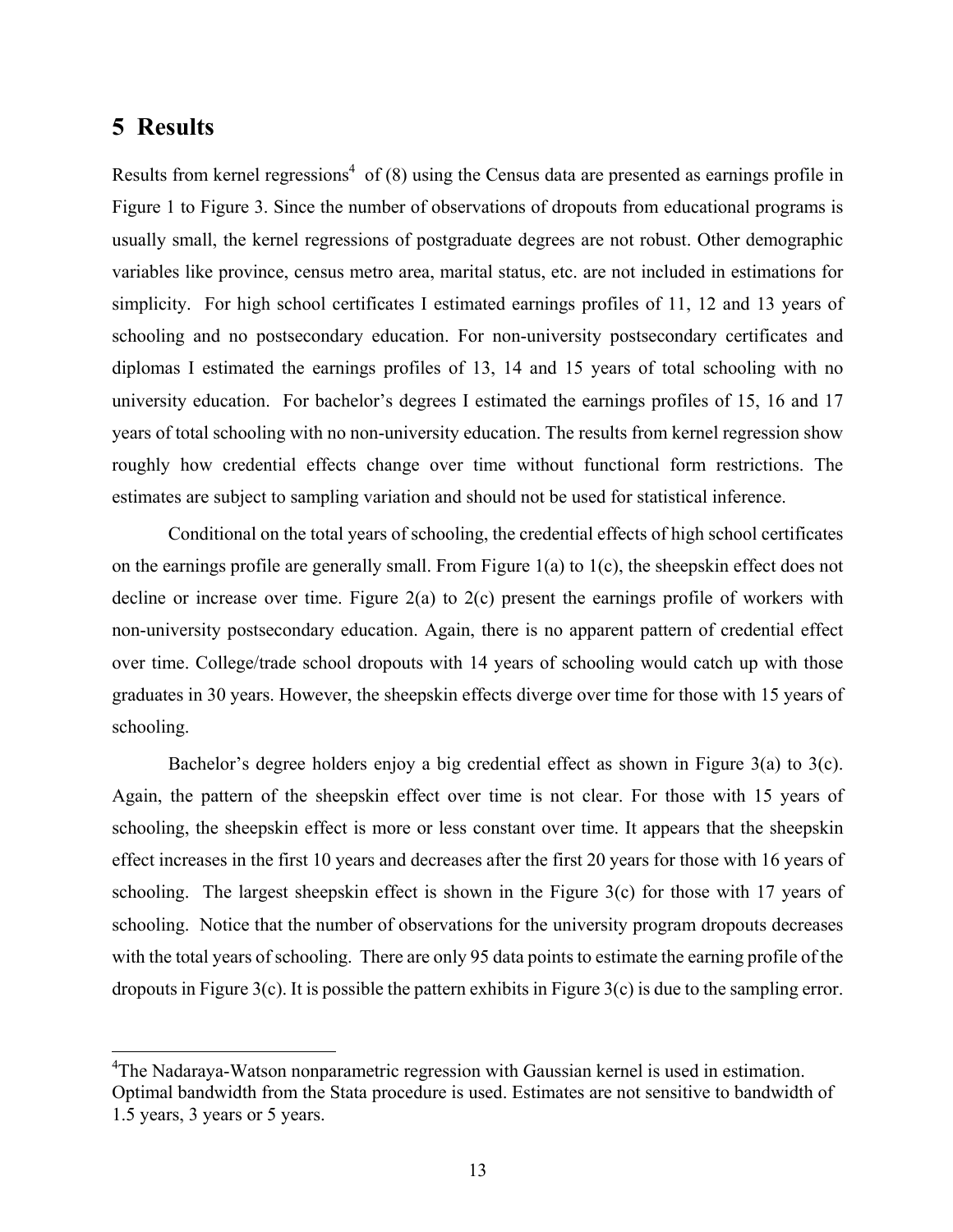Assuming that people start working right after graduation and retired at the age of 60, we can calculate the present value of the lifetime returns to educational credentials from the kernel regression estimations. The results are presented in Table 5. The largest sheepskin effect of a high school certificate is 4.65%. Except for the group with 12 years of schooling, high school certificates' effects are small or even negative. The results for the 12 years of schooling are comparable to those in Ferrer and Riddell (2002). However, the variation of the sheepskin effects estimated is quite large.

The college/trade credential has the largest effect, at 8.3% (using 7.5% as the discount rate), on earnings of people with 14 years of schooling. It is smaller for people with more or less years in school. The variation may be originated from the large variation in the content and nature of college/trade education programs in Canada. The results are not sensitive even if the estimations are conditional on the years of college education and the years of high school/elementary school completed.

Although the sheepskin effects of a bachelor's degree estimated by kernel regressions are larger than that of the high school certificate or college/trade credentials, they are around 14% to 19%. The largest effects are in the group with 17 years of schooling, in which results should be interpreted carefully because of the smaller sample size. Notice that the sample used in the estimation of the sheepskin effects of a bachelor's degree excludes respondents who have any kind of college/trade education. In Ferrer and Riddell (2002), they reported that the sheepskin effect of a bachelor's degree without college/trade degrees is around 20%.

Table 6 presents the returns to an additional year of schooling by using the discounted lifetime earnings (up to aged 60). Most estimates are small or negative, with the exception of the 12th year of a high school graduate, the 14th year of a college/trade graduate and the 17th year of a bachelor's degree holder. If the smaller sample size is not critical to estimation, the returns to the 17th year of schooling of the university graduates are larger than that of the university dropouts. This is consistent with the observation that less people are dropping out the longer they stay in a program. The dropouts are possibly people whose human capital does not increase with more education. Therefore, the large estimated credential effect of bachelor's degree to people with 17 years of schooling is probably due to problem of comparing the non-comparable. The comparison group used might have lower human capital than the graduates.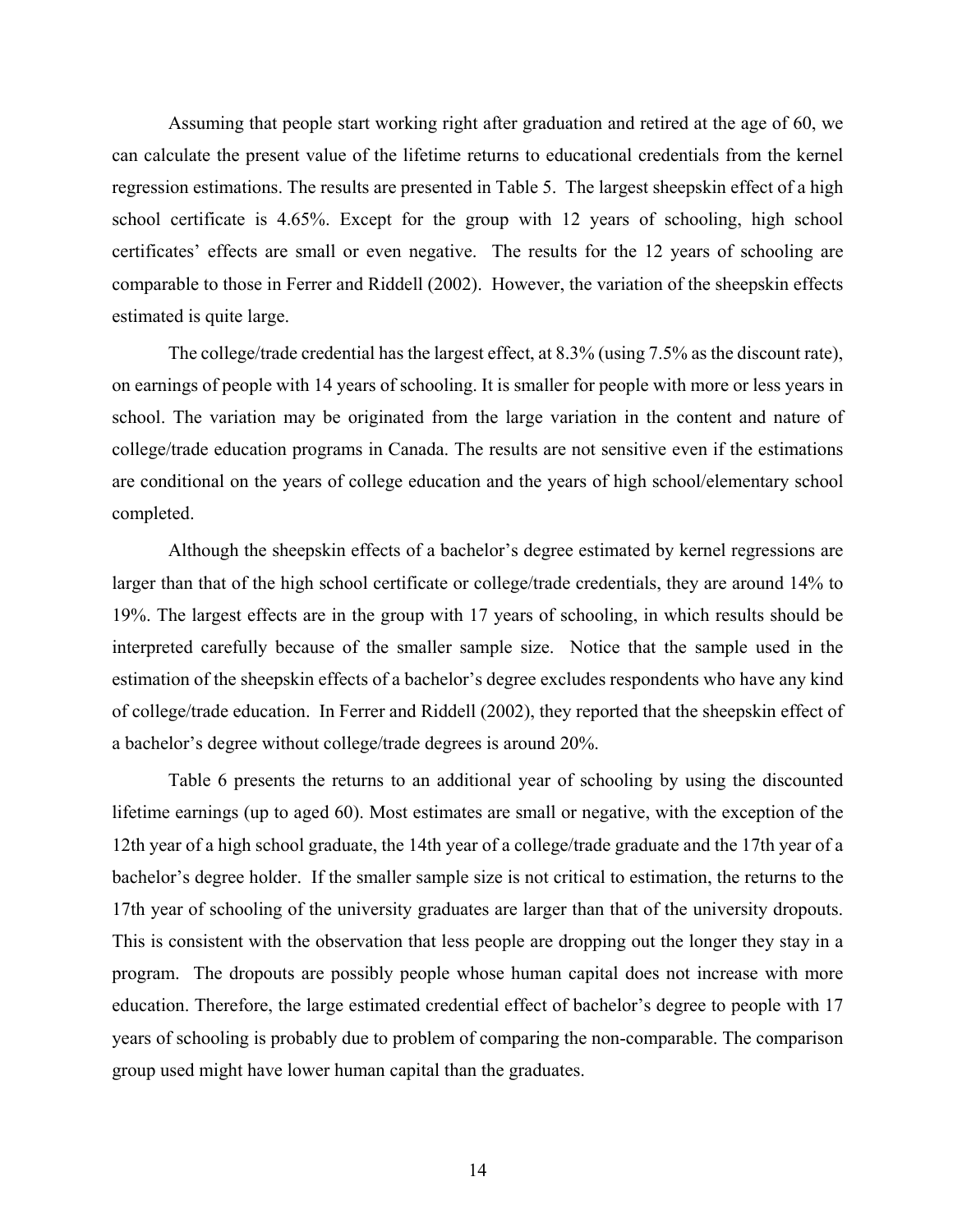Figure 4 shows the earnings profiles of a typical high school graduate, college graduate and bachelor's degree graduate. These three earnings profiles are not parallel. Contrast to Heckman, Lochner and Todd (2003) who found that earnings profiles are diverging in the U.S., the earnings profiles of Canadians are not diverging or converging. The college/trade graduates have slower growth of earnings than both high school graduates and university graduates. As discussed in Hui (2003) the role of college/trade education in Canada is very different from that of in the U.S. The results also show that it is not suitable to treat observations with college/trade education as if they are similar to others.

## **5.1 Parallel Work Experience Profile?**

The first three columns of Table 7 present the Census estimates assuming that the effect of potential work experience grows at the same rate for different education groups. The first column is a standard Mincer earnings equation includes quadratic terms in potential work experience and total years of schooling. The second column uses credential dummies instead of years of schooling. The third column estimates the model (9). These three models replicate those in Ferrer and Riddell (2002). Notice the large incremental credential effect of a bachelor's degree for workers without any non-university post-secondary certificates at 27.2% compared to the much smaller effect at 13.8% for those with non-university post-secondary certificates.

The rightmost three columns present estimates of extended models that include interaction terms between dummies of six levels of education and potential experience and its squared. Most coefficients on the interaction terms are statistically significant. The joint test rejects the null hypothesis of parallel potential work experience profiles for different educational attainments. The coefficients of the interaction terms suggest that workers with university education or bachelor's degree have a faster growing profile, while the profile for the college/trade educated grows more slowly. A plot of the earnings profiles using the estimates from the rightmost column is in Figure 5.

The estimated coefficients of the credential dummies can be interpreted as the sheepskin effects since they do not involve any interaction with the six categories of education. The only exception is the case of the bachelor's degree with college/trade credentials. Relaxing the parallel profile assumption does not change significantly the initial earnings premium associated with high school graduation certificates. However, it significantly increases the earnings premium of a college/trade certificates. It also makes the earnings premium of a bachelor's degree drop from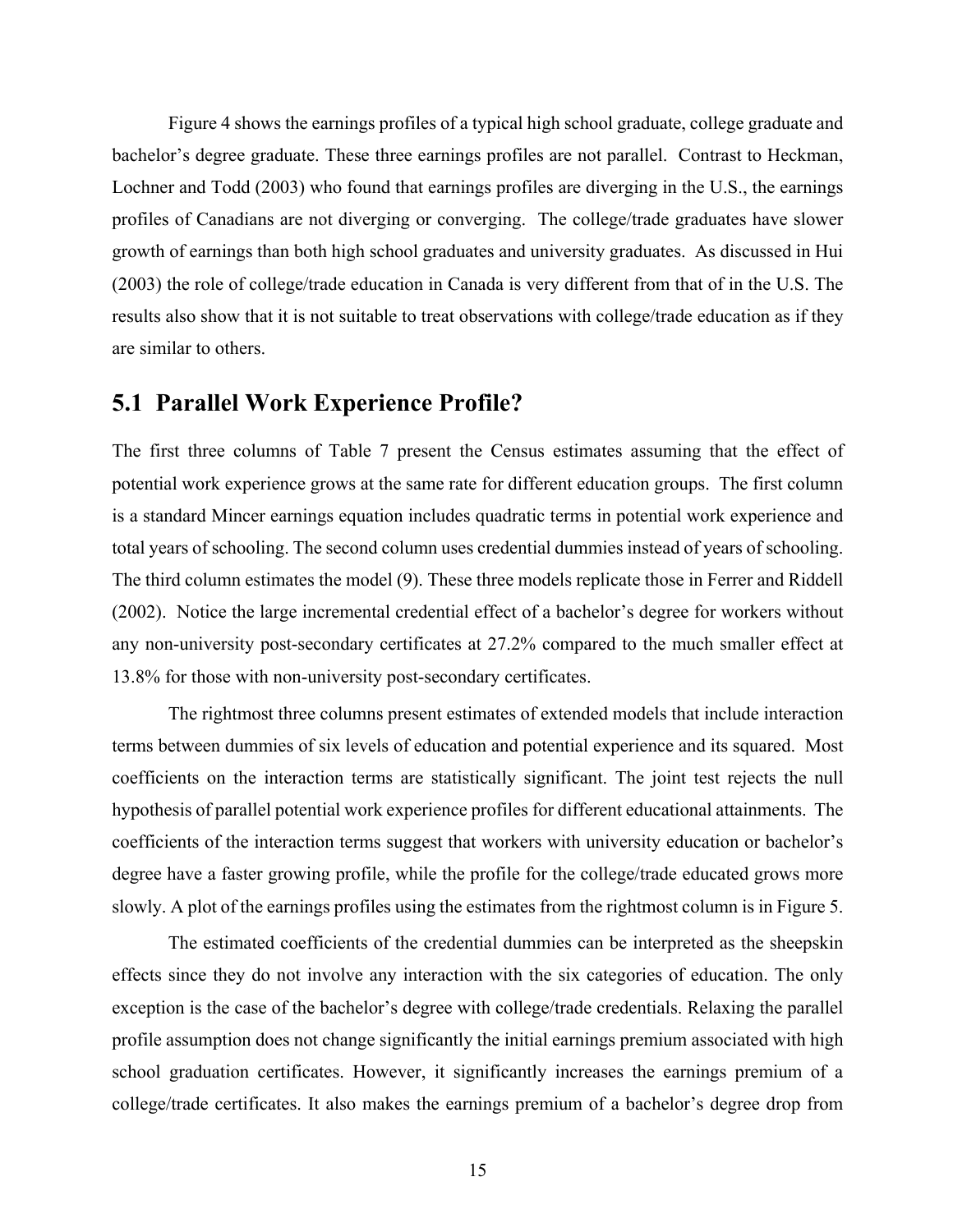27.2% to 20.2% for workers without college/trade certificates. The earnings premium of a bachelor's degree is 11.9% (using a discount rate of 7.5%) for workers with college/trade certificates. Most postgraduate degrees' effects on initial earnings increased when parallel earnings profile is not assumed. Durbin-Wu-Hausman tests<sup>5</sup> reject the hypothesis that assuming parallel experience profiles have no effect on the estimates of other variables' coefficients.

The results for the non-parametric version of the total years of schooling appear in Table 8. The effects of relaxing the parallel profile assumption on the estimates of credential effects are very similar to those presented in Table 7. The joint test rejects the null hypothesis of parallel work experience profiles for different educational attainments. Durbin-Wu-Hausman tests reject the hypothesis that non-parallel earnings profiles have no effect on the estimates of other variables' coefficients.

Estimates from using years of schooling by institutions are presented in Table 9. Relaxing the parallel experience profile assumption has a similar impact on the estimated coefficients of the credential dummies as in Table 7 and Table 8. From the first and the fourth column of Table 9, the estimated marginal effect of a year in elementary/high school is much higher when the parallel experience profile assumption is relaxed. The estimated marginal effect of a year in university, however, is much smaller when parallel experience profiles are not assumed.

Compared to the estimated credentials effects in the model using total years of schooling in Table 7 and Table 8, the specification of years of schooling may not be as important as the specification in the work experience profile. Indeed, the work experience profiles are not parallel even when higher order of the potential experience is included in the estimation, as shown in the last column of Table 8.

The results from the kernel regressions of sub-samples and regressions with potential experience - educational attainment interactions show that estimated credential effects are sensitive to the specifications. The estimated credential effect of a bachelor's degree in the standard model is overstated because of the misspecification. It is also possible the comparison group constructed implicitly by regression's extrapolation is not comparable to graduates. The introduction of

<u>.</u>

 $5$ The model with flexible experience profile is assumed to be consistent. The Durbin-Wu-Hausman test falsified the null hypothesis that the parallel profile model is also consistent. If the parallel profile model is consistent, the estimates of variables other than the potential experience and it's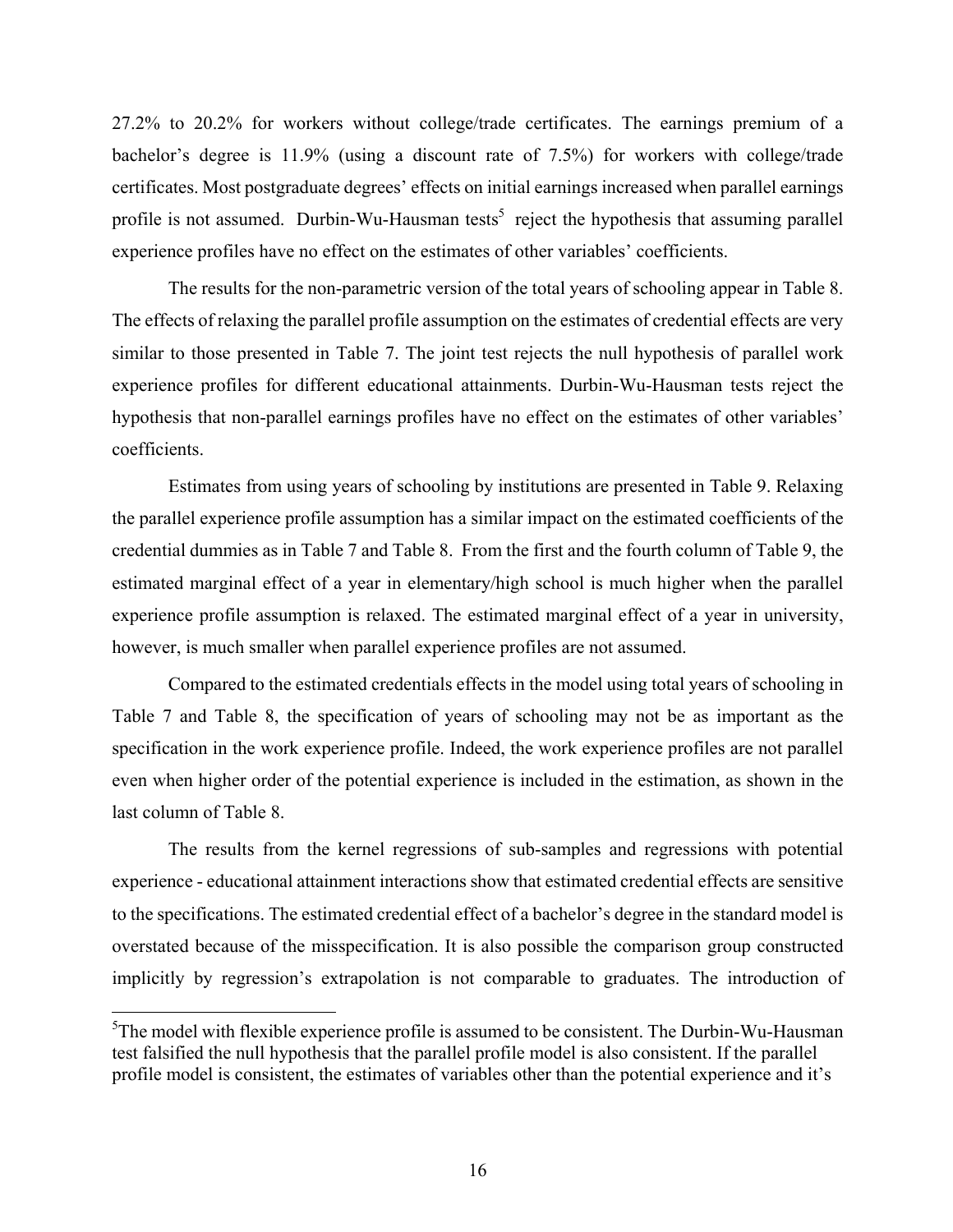potential experience – educational attainment interaction terms provide a better comparison group to the graduates.

The third column of Table 9 studies the values of the high school graduation certificates to people with and without further education. The estimated high school certificate effect is nearly doubled for those pursuing further education. Ferrer and Riddell (2002) interpreted this result as the option value of a high school certificate "opening the door" for further education. A high school certificate is usually required for further education in Canada and U.S. Heckman, Lochner and Todd (2003) show that it is usually inadequate academic performance that prevents students pursuing higher education. However, the standard model is not dynamic in nature as in Heckman, Lochner and Todd (2003) and the results from Table 9 should not be interpreted as such. Indeed, when the parallel experience profile assumption is relaxed, the difference in the effect of the high school certificates shrinks. It is more likely that the further classification of the high school certificate captures the systematic difference between the two groups of observations.

The effects of college/trade certificates on the credentials effects of further education are presented in Table 10. Ferrer and Riddell (2002) found that the cumulative credential effect of a bachelor's degree with a college/trade credential is significantly lower than the credential effect of a bachelor's degree without any college/trade credential. If we relax the parallel work profile assumption, there is not enough evidence to support that the two accumulated credential effects of bachelor's degrees are different.

The estimated sheepskin effects are shown to be sensitive to the parallel experience profile assumption. In many specifications, allowing interaction between potential experience and educational attainment would decrease the estimated sheepskin effects of bachelor's degrees. Flores-Lagunes and Light (2004) show that in theory if the educational attainment is measured with error, the upward bias of an estimated credential effect is larger when interactions between the credentials and the educational attainment are introduced into the model. However, both their empirical results and my results do not support this theoretical prediction. The sensitivity of estimates is not likely to be due to the measurement error of the years of schooling variable.

<u>.</u>

squared should not exihibit systematic difference. The DWH test statistics could be negative in practice and it sould be interpreted as insignificance.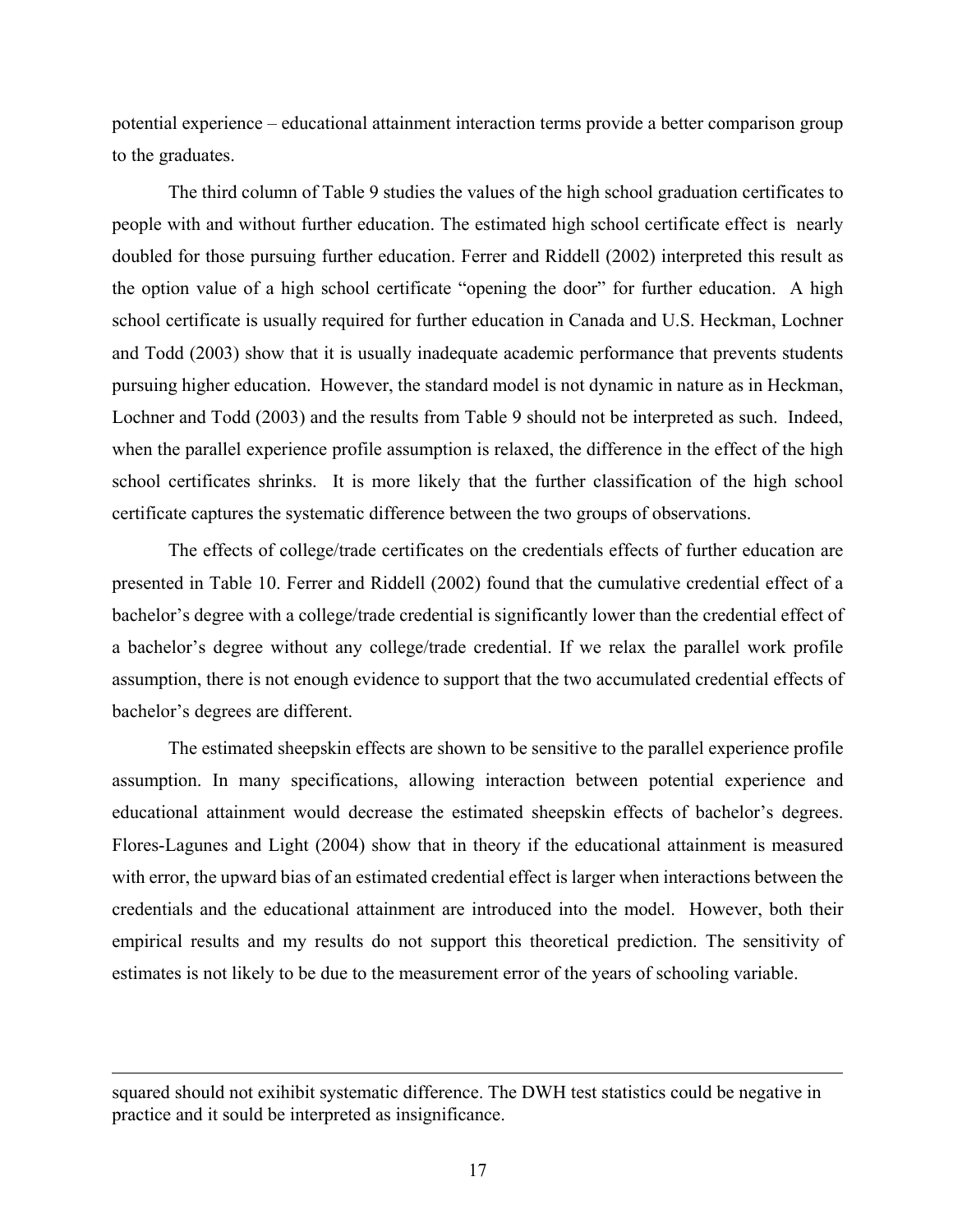## **5.2 Estimates by Age Groups**

The above estimations show that the comparison group selection is important to have better estimates of credential effects. Regressions of the standard model impose some strong conditions to the comparison group. For example, a bachelor's degree holder and a high school graduate have the same experience profiles. The comparison group of the bachelor's degree holders composed of those university dropouts as well as high school graduates who are projected to have similar number of years in school and work experience. If wage and earnings are growing faster for the more educated, the returns to education of the more educated are understated in the standard model and the estimated sheepskin effects are upward biased. Another problem mentioned above is that sheepskin effects may be heterogeneous to different people. Older workers are possibly in different market than that of the younger workers and sheepskin effects can be larger or smaller.

Regressions of the standard model assume that older cohorts are similar to the younger cohorts. However, Bar-Or, Burbidge, Magee and Robb (1995) show that there is an increasing returns to education in Canada. Therefore, the returns to education to the older cohorts are probably different from that of the younger cohorts. Given that the educational attainment is increasing during the last several decades in Canada, the comparison groups of graduates probably include people who are older and who has lower returns to education. The credential effects are possibly overestimated.

Table 11 presents the estimates by three age groups:15 to 35 years old, 36 to 45 years old and 46 to 65 years old. The first three columns represent models using total years of schooling to measure the amount of education received, while the rightmost three columns use years of schooling by institutions. All six models do not assume parallel experience profile.

The high school certificate has the larger credential effect for the oldest group and youngest group and smallest for people of 36 to 45 years of age. Postsecondary credentials' effects are smaller for the oldest group.

Many estimates' standard errors become large enough that they are no longer statistically significant when estimations are divided by age groups. In general, the youngest group have the largest credential effects and these estimates are more likely to be significant. It is tempting to interpret it as evidence that credentials "open the door" to the younger workers. However, it is also possible that the comparison group is not comparable. The full-time full-year workers below 24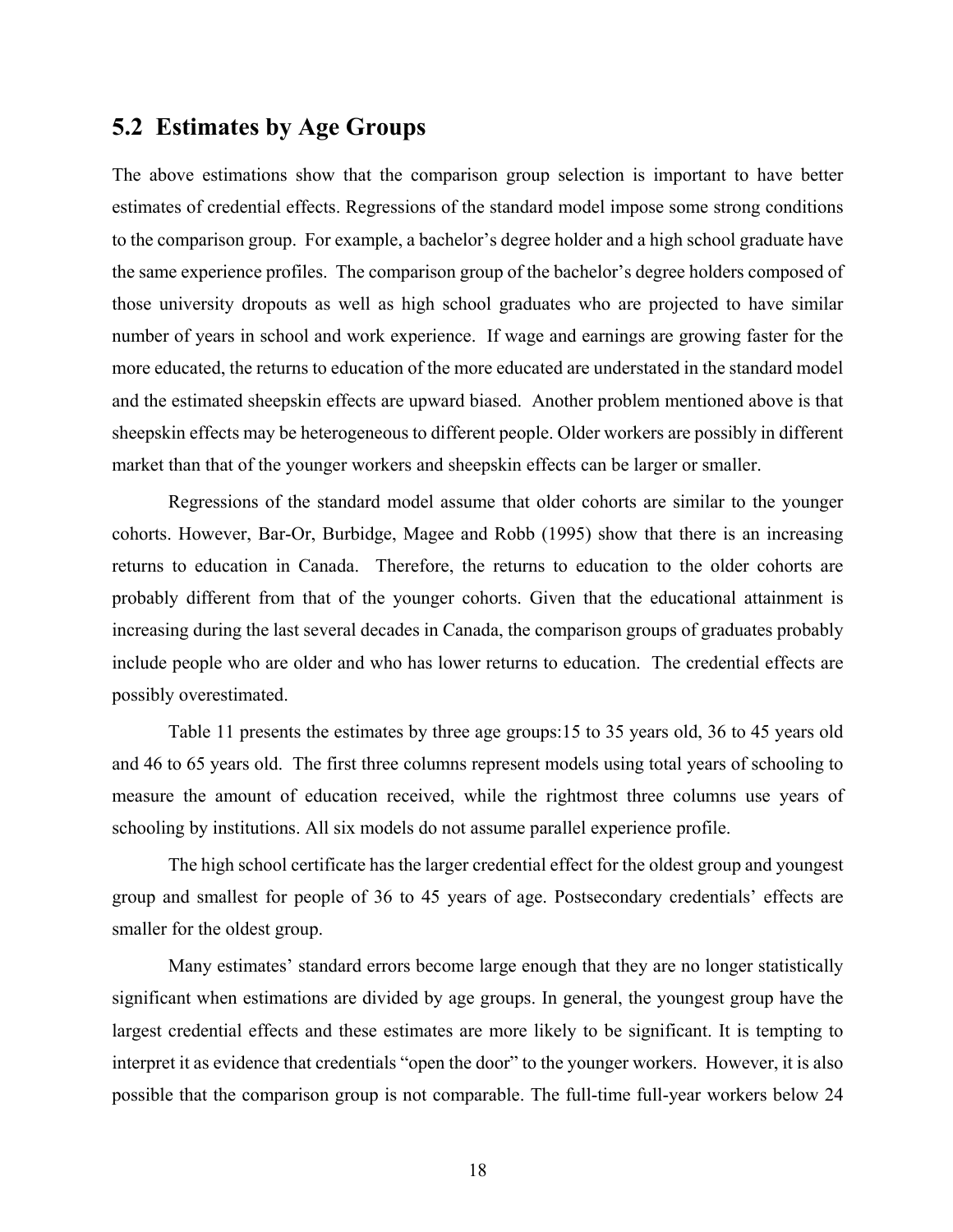years old have 27% have no high school diplomas, compared to 15% of those in the age of 24 to 35 years old. The comparison group consists of young people who are still in transition to the labour market and the lower earnings may due to other factors than credentials.<sup>6</sup>

## **5.3 Estimates using similar sub-samples**

Using a pooled sample has the benefit of efficiency, but it comes with the trade-off of linking different observations through the functional specification. When we pooled together people with postgraduate degrees and high school dropouts to estimate the signalling effect of high school graduation certificate, we are assuming the labour market do not observe directly any difference between those high school dropouts if they are given postgraduate degrees and the MBAs who lost their high school graduate certificates. We also assume either credential effect is homogenous, or even if credential effect is heterogeneous, it is not related to some characteristics observable by employers but not the researchers.

Ideally, we can match each graduate of a particular educational program to people observably identical but they do not have the credential. However, we can also run into the "curse of dimensionality" very soon: the combinations of the years of schooling by institutions and the credentials are large that a lot of these combinations have only a few observations in the data sets. The kernel regressions I showed are common situations where observations are still available for the comparison groups. To further study the effects of combining several credentials, or the effect of one credentials conditional on the other one, the requirement of matching is too much even for census data. Rosenbaum and Rubin (1983) showed that if you can match on the observed characteristics, that is, if (6) satisfies the conditional independence assumption, then you can also match on the propensity score of completing a particular program, based on the observed characteristics. This helps solve the problem because a propensity score is a scalar - just a real number between zero and one, rather than a vector of characteristics. In the context of sheepskin effects, however, it is difficult to find factors that determine the propensity of completing a program conditional on the years of schooling completed. We can expect that the decision of

<u>.</u>

 $<sup>6</sup>$ . Indeed, when the observations of the aged 15 to 23 are dropped, the estimated credential effects</sup> are all smaller. However, the impact to the full sample is very small. I keep these observations in the sample such that the estimates can be compared to Ferrer and Riddell (2002).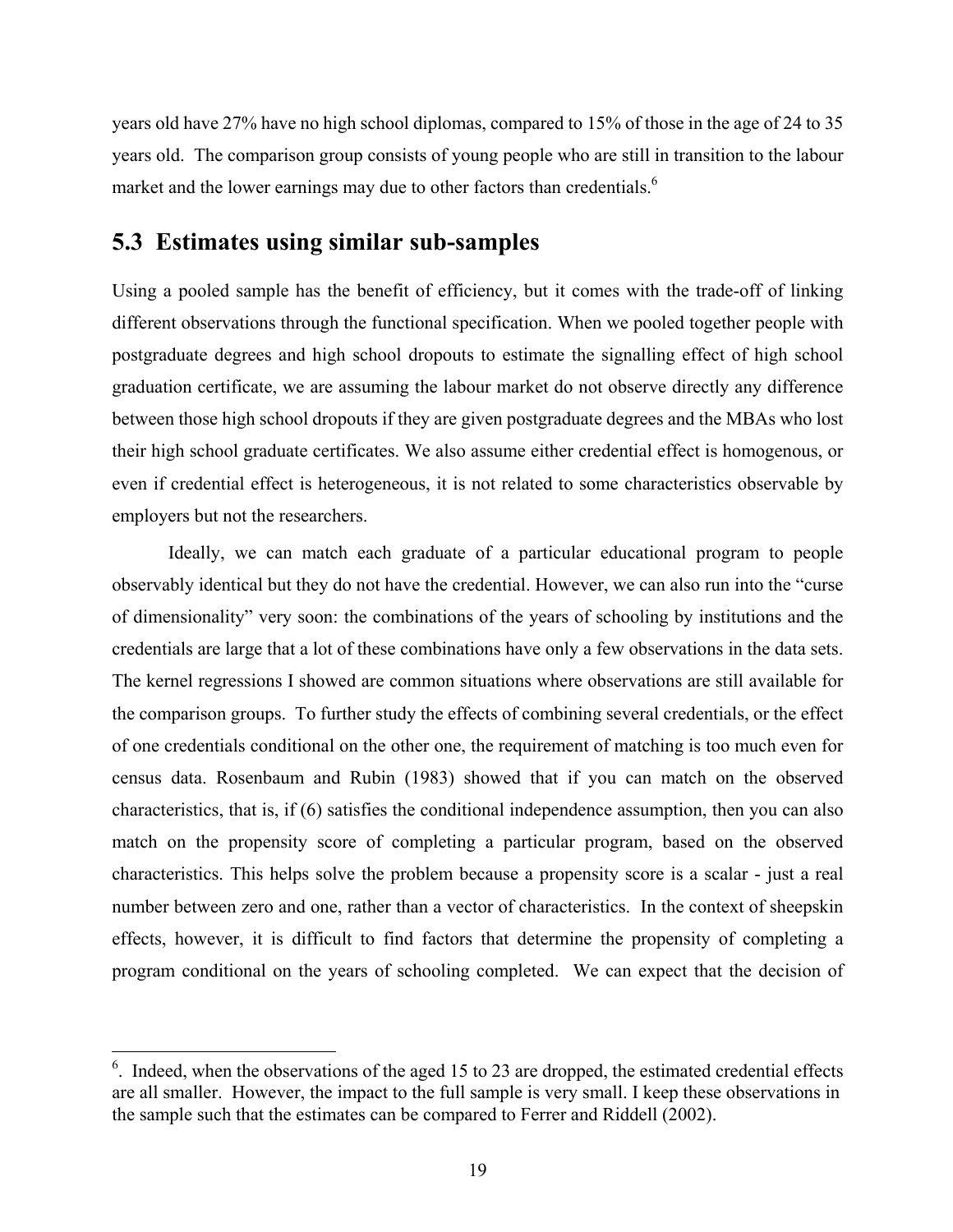quitting an educational program is related to some life events during the study. The existing Canadian data sets do not have such information available for workers with more work experience.

To study the effects of credentials conditional on some other credential, like the case of bachelor's degree with college/trade credential, I attempted to use regression models on several sub-samples of similarly observations. This method should suffer less the problem of using full sample as shown above and still feasible enough to use existing data. For the high school certificates, I used three different sub-samples: respondents with no postsecondary education, respondents with some postsecondary (including college/trade and university) but no credentials, and respondents with only college/trade credential but no university credentials. For the college/trade credentials, I used another set of sub-samples: high school graduates with college/trade education but no university education, high school graduates with college/trade, and university education (but no degree) and college/trade educated respondents with no high school certificate. For the bachelor's degrees, I have: high school graduates with university education and no college/trade education, high school graduates with university education and some college/trade education but no credentials, and high school graduates with university education and college/trade credentials. The experience profile and returns to a year of schooling are assumed to be the same for both graduates and dropouts within each sub-sample. Employers are assumed to know the education history of the workers. It is reasonable to expect that employers offer similarly to people with similar education history. Respondents in each sub-sample should be more directly comparable to each others.

#### **5.3.1 High school Certificates**

Table 12 presents the estimates of credential effects of high school certificates using the Census data. The first column uses 30,513 observations of people who have high school or below education. Thus the comparison group of the high school graduates are those who do not graduate and do not study in college or trade. The estimated high school certificate effect is around 5.5%. The second column shows the estimates for the sub-sample of people with at least some college or trade training. The estimated certificate effect 8.1%, significantly different from the less educated group. Notice that this sub-sample compares high school graduates who dropout from the college/trade education to those with no credential but college/trade educated. So the graduates and dropouts could be in two different educational structures or labour market. The third column shows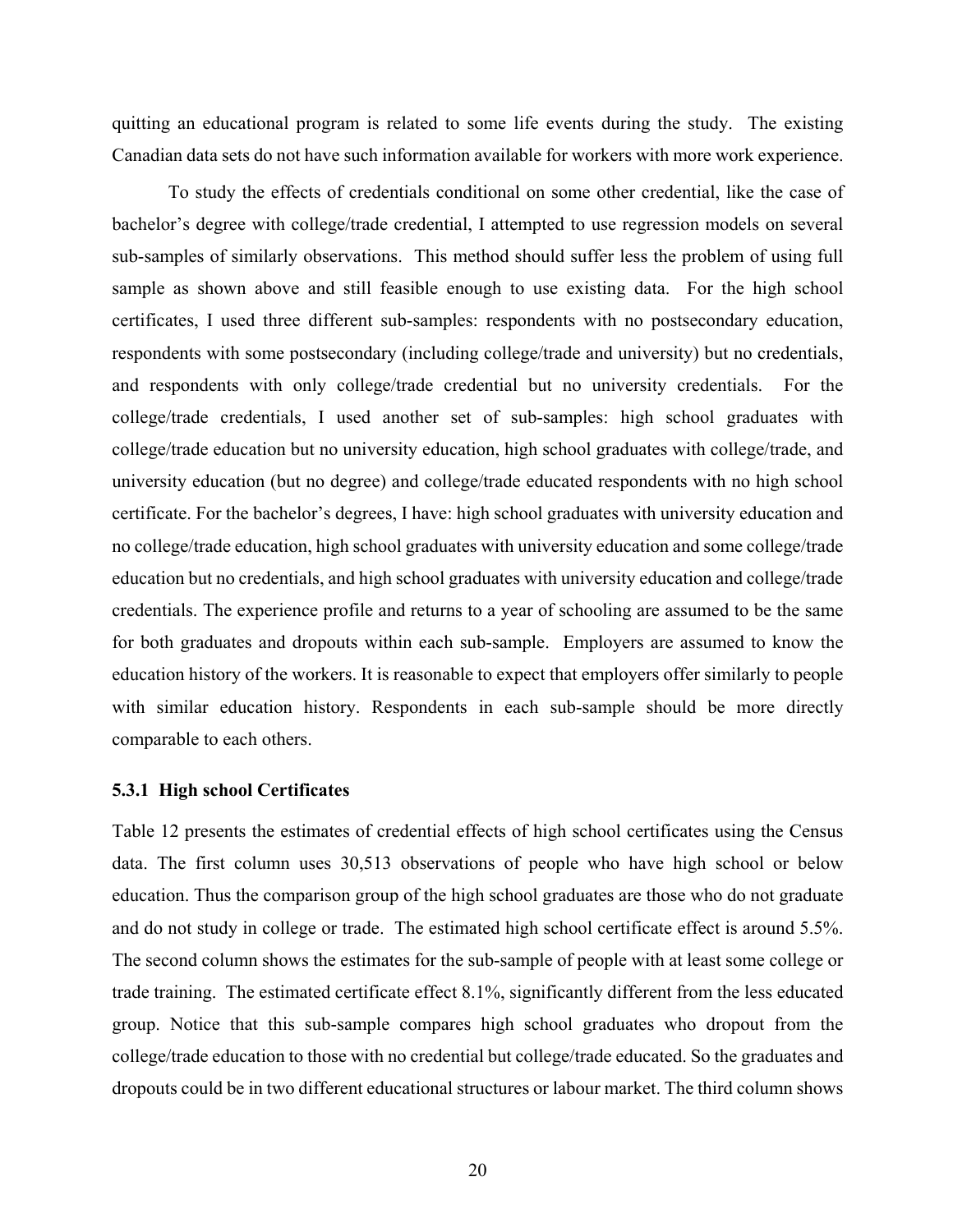3.3% increase in earnings by the high school certificate on the group of people who have college or trade certificates. Similar pattern of results can be obtained from sixth to eighth column when years of schooling by institution are included in the estimation.

The fourth column is the estimates by using all observation with less than bachelor's degree education. The figure, 0.485, is significantly larger than the estimate, 0.324, from the pooled sample. The ninth column confirm similar pattern when years of education by institutions are used instead of the total years of schooling. The fifth and tenth columns extend the fourth column and ninth column model by allowing non-parallel experience profile. The estimates of the high school certificate effects are not sensitive to the parallel profile assumption.

The results from using sub-samples show that the larger credential effect of the high school certificates to individuals pursuing further education in Ferrer and Riddell (2002) does not represent the option value. Indeed, the credential effect of a high school certificate to a college/trade graduate is smaller than to a high school student with no postsecondary education. Part of the large value in the estimates comes from the larger sheepskin effect to the group with some college/trade education but no credential.

#### **5.3.2 College/Trade Credentials**

Table 13 presents the estimated effects of college/trade credentials using the Census data. The college/trade credentials provide the least increment in earnings, only 4.3%, to high school graduates who also received some university education. Pure high school graduates can be benefited by the college/trade at around 6%.

 For respondents with no high school certificates, the college/trade certificates provide the highest average impact on earnings at around 8.8%. The comparison group are people with some college/trade education but no credential from any institution, which is the same group used in the sub-sample that produce the largest high school certificate effect. These estimates are similar to that in Ferrer and Riddell (2002).

#### **5.3.3 Bachelor's Degrees**

The estimates of sheepskin effects of a bachelor's degree using sub-samples are much lower than that from the estimations of the full sample. The results using the Census data are presented in Table 14. Using total years of schooling in estimation, a bachelor's degree raises weekly earnings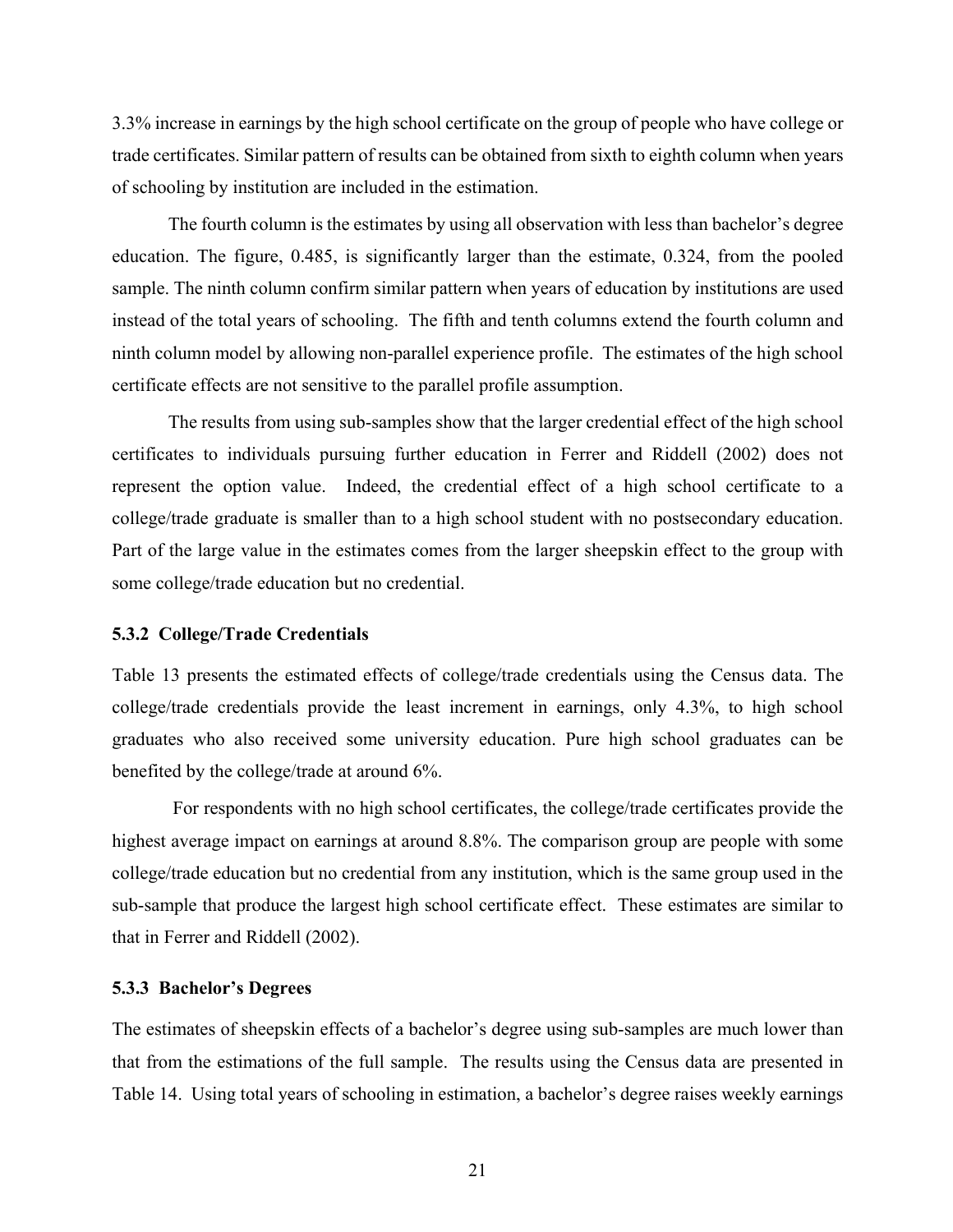by around 16% to 17%. The difference of the effects between high school graduates with no college/trade education and college/trade graduates is small and insignificant. The estimates using years of schooling by institutions further lower the estimates to 14%. The results from the full sample show that a bachelor's degree is much more valuable to high school graduates than to college/trade graduates. The results using the sub-samples do not show the same pattern. The full sample contains large number of individuals with some college education but no university education. As shown in Caponi and Plesca (2000) and Hui (2003) and the kernel estimation above, this group is not similar to individuals that went to the universities. They face different experience profile and they are less productive even when education received is controlled for. Estimations using the full sample assume that they are as productive as anyone else once educational attainment is controlled for. Therefore, part of the sheepskin effect of bachelor's degree capture the productivity difference not related to the credential in the full sample. It is reasonable to expect that employers compare a bachelor's degree holder to someone with similar background. The sub-samples I use are closer to this practice that each sub-sample contains observations with similar educational background.

## **6 Conclusions**

The availability of information about years of schooling and certificate awarded in various data sets in the last decade allow researchers to have better measurements of the sheepskin effects of educational credentials. Making use of this information, the estimated degree effects conditional on schooling in various studies (Ferrer and Riddell, 2002, Jaeger and Page 1996, Park 1999) are generally larger and more sensitive than that reported in previous studies. Kane, Rouse and Staiger (1999) and Flores-Lagunes and Light (2004) attempt to explain the sensitivity is the consequence of measurement error in years of schooling. This paper attempts another direction that the larger and sensitive estimates of credential effects are possibly due to poor comparison group selections. The changes of estimates are consistent with findings in previous research.

Although we could possibly confident to conclude that there are sheepskin effects in the labour market, it might be difficult to identify how large these sheepskin effects are because estimates are sensitive to empirical specifications. Kernel regression of the experience profiles show that earnings profiles are not parallel for graduates from universities, colleges or trade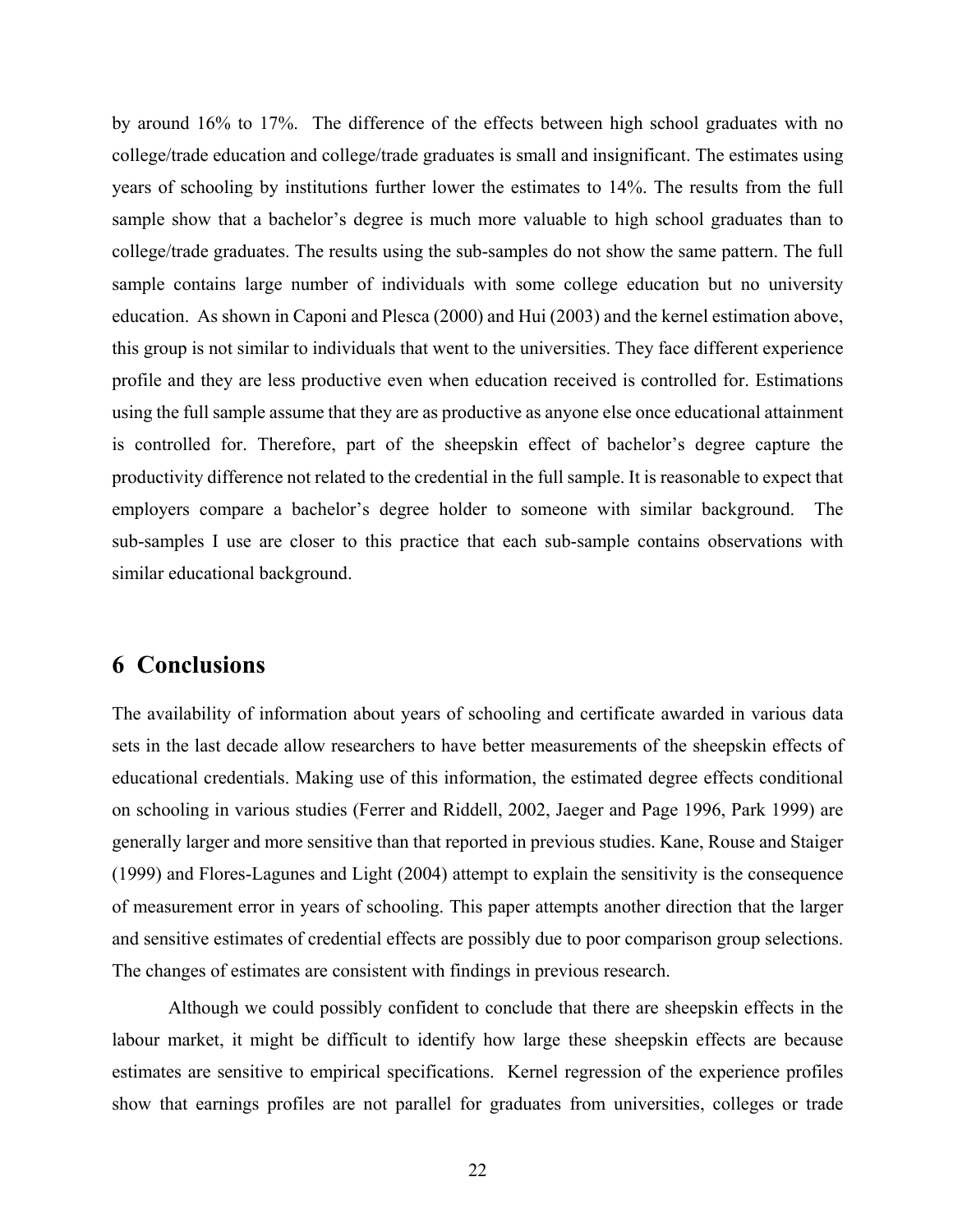schools and high schools. I have shown that the estimated sheepskin effects vary by allowing flexible experience profiles for workers with different educational attainments. The estimated sheepskin effects probably pick up the difference in earnings growth by educational attainment. Bachelor's degree holders experience faster growth in earnings than college or trade certificate holders. In other words, by assuming the same work experience earnings profile, the estimates of the sheepskin effects may contain difference in earnings from factors we fail to control for and should not be attributed as sheepskin effects.

The variation of estimates by age groups is also large. Given that potential experience used in estimation is highly correlated with age, the large variations of estimated sheepskin effects by age groups are not surprising. However, a parallel experience profile is not assumed in the estimations by age groups, and yet there is a large variation of estimates. It is also possible that the credential effects are heterogeneous to different cohorts. Estimations using the full sample assume that the synthetic cohorts using observations of the older workers are good comparison groups to the younger cohorts. The variations of estimates by cohorts show that it may be an invalid assumption.

I also showed that by using observations that are similar in educational attainment, the estimated credential effects are significantly different from the estimates using the full sample. Ferrer and Riddell (2002) used a pooled sample from the 1996 Census data and found that a bachelor's degree's incremental value is significantly higher to people without college/trade credential than people who have. I found that if we limit to sub-sample with similar educational attainment, the estimated bachelor's degree's incremental value is roughly the same regardless of college/trade education. The pooled sample estimated sheepskin effects probably contain the systematic productivity difference between university students and college students as documented in Hui (2003). This systematic difference in productivity is probably observable by employers without referring to any educational credential.

The benefit of using a framework from the evaluation literature can be fruitful. As long as we have good measurement on the education received, the identification of credential effects only requires enough information to satisfy the conditional independence assumption of matching in comparison group construction. Indeed, if we have information of the determining factors of dropping out, we can also apply other matching techniques in comparison group construction. The crucial factor is whether comparable observations are used to match that of the graduates.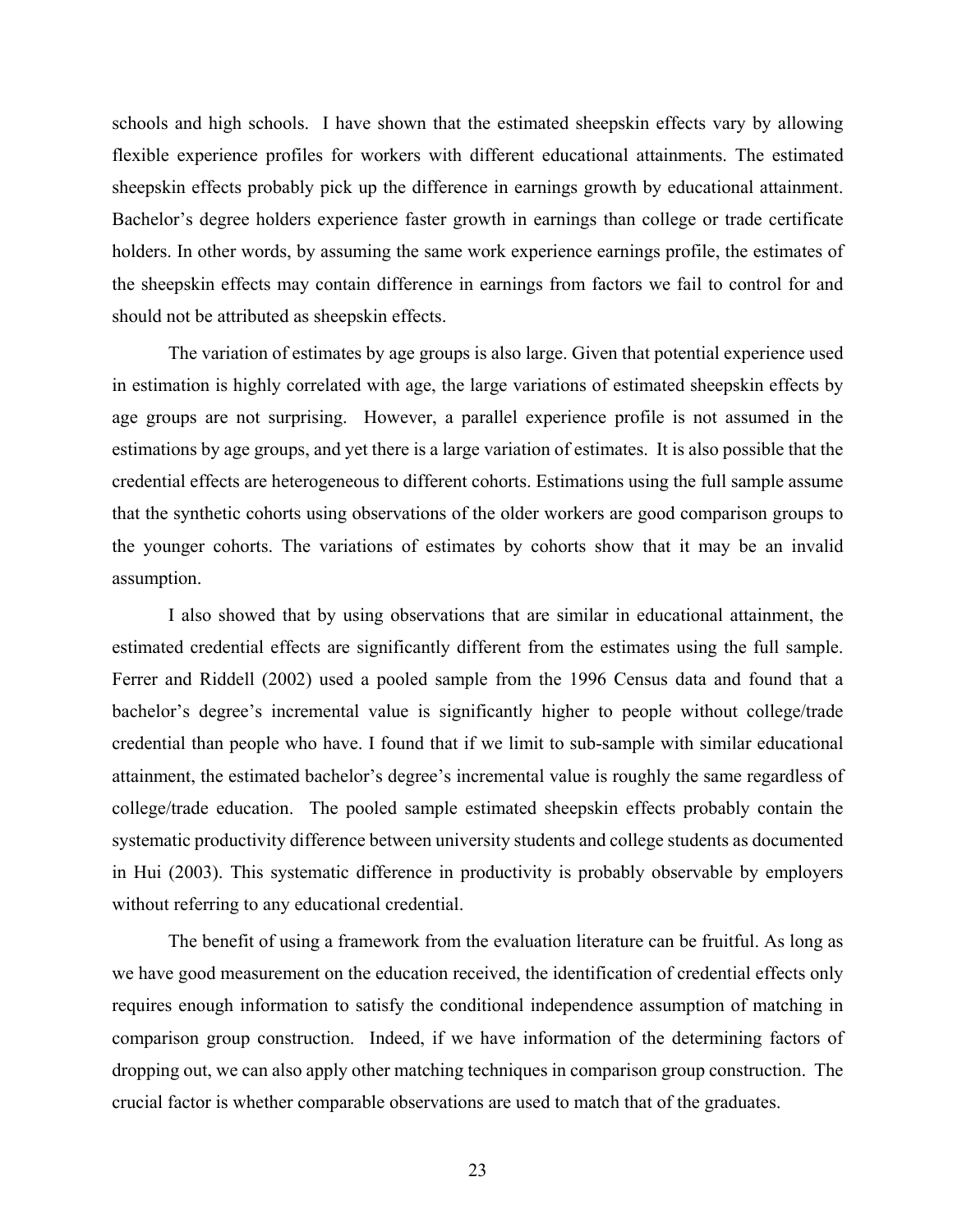#### **References**

- [1] Bar-Or, Yuval; Burbidge, John; Magee, Lonnie and A Leslie Robb (1995) "The Wage Premium to a University Education in Canada, 1971-1991" *Journal of Labor Economics*, 13(4)
- [2] Caponi, Vincenzo and Miana Plesca (2000) "The choice for higher education in Canada: a comparison of returns from high school, community college and university." unpublished manuscript.
- [3] Card, David (1999) "The Causal Effect of Education on Earnings" in Orley Ashenfelter and David Card (eds.) *Handbook of Labor Economics*, Volumn 3a, Elsevier Science B.V., 1802-1860
- [4] Ferrer, Ana and W. Craig Riddell (2002) "The Role of Credentials in the Canadian Labour Market," *Canadian Journal of Economics*, 35(4), 879-905.
- [5] Flores-Lagunes, Alfonso and Audrey Light (2004) "Identifying Sheepskin Effects in the Return to Education," University of Arizona, memo.
- [6] Frazis, Harley (2002) "Human Capital, Signalling, and the Pattern of Returns to Education," *Oxford Economic Papers*, 54, 298-320.
- [7] Habermalz, Steffen (2003) "Job Matching and the Returns to Educational Signals," IZA Discussion Paper No. 726.
- [8] Heckman, James J., Lance J. Lochner and Petra E. Todd (2003) "Fifty Years of Mincer Earnings Regressions," NBER Working Paper 9732
- [9] Hui, Shek-wai (2003) "The US/Canada Difference in Postsecondary Educational Choice," The University of Western Ontario, memo.
- [10] Hungerford, Thomas and Gary Solon (1987): "Sheepskin Effects in the Returns to Education." *Review of Economics and Statistics*, 69(1), 175-77
- [11] Jaeger, David A. and Marianne E. Page (1996) "Degrees Matter: New Evidence on Sheepskin Effects in the Returns to Education." *Review of Economics and Statistics*, 78(4), 733-40
- [12] Kane, Thomas J. and Cecilia E. Rouse (1995) "Labor Market Returns to Two- and Four-Year College." *American Economic Review*, 85(3), 600-14.
- [13] Kane, Thomas J., Cecilia Elena Rouse, and Douglas Staiger (1999) "Estimating Returns to Schooling when Schooling is Misreported," NBER Working Paper 7235
- [14] Layard, Richard and George Psacharopoulos (1974) "The Screening Hypothesis and the Returns to Education." *Journal of Political Economy*, 82(5), 985-998.
- [15] Mincer, Jacob (1962) "On-the-job training: costs, returns and some implications," *Journal of Political Economy*, 70(5), 50-79.
- [16] Park, Jin-Heum (1999) "Estimation of Sheepskin Effects Using the Old and the New Measures of Educational Attainment in the Current Population Survey." *Economics Letters*, 62, 237-240.
- [17] Riley, John G. (1979) "Testing the Educational Screen Hypothesis," *Journal of Political Economy*, 87(5), S227-S252.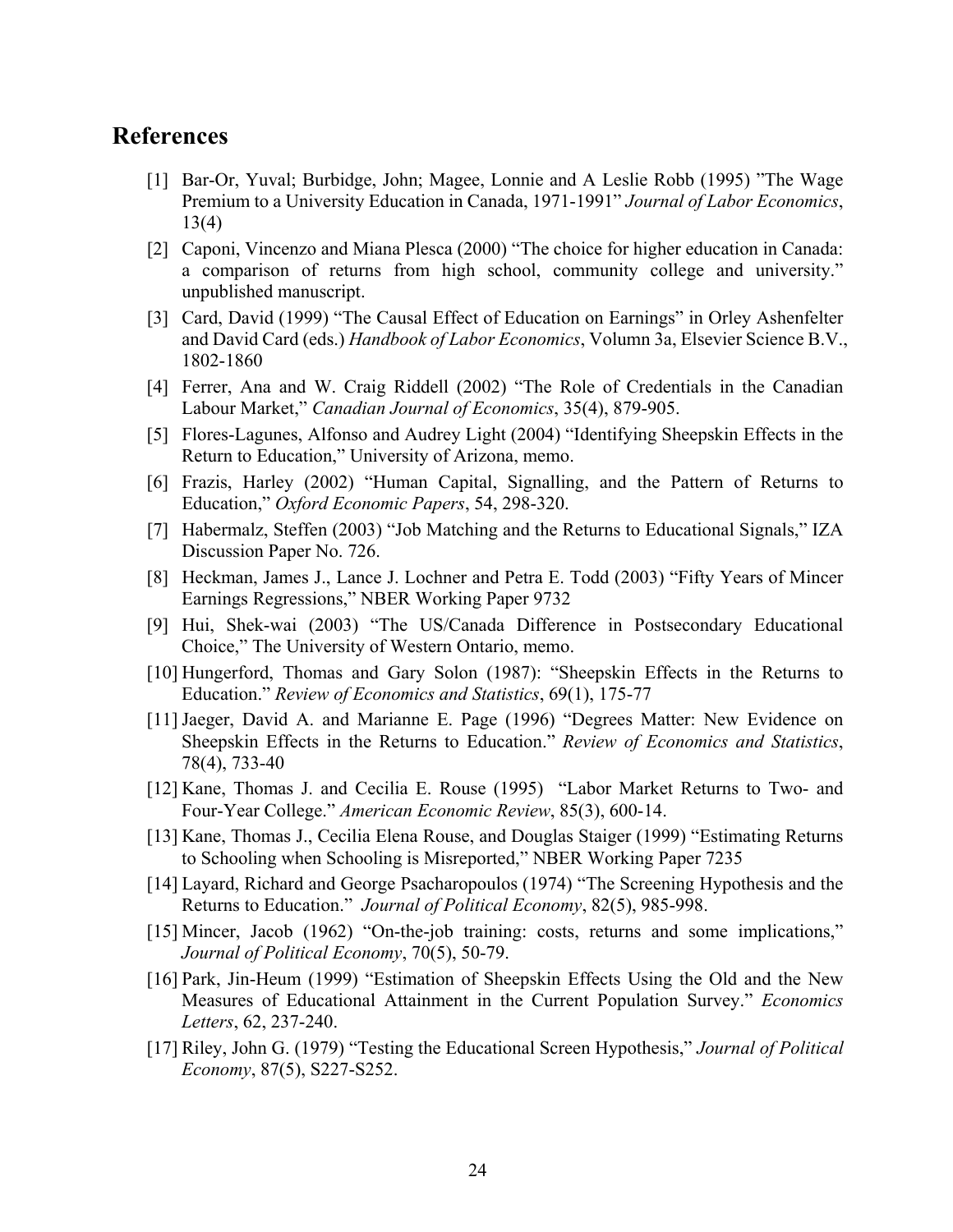- [18] Rosenbaum, Paul and Rubin, Donald. 1983. "The Central Role of the Propensity Score in Observational Studies for Causal Effects." *Biometrika*. 70(1): 41-55.
- [19] Weiss, Andrew (1995) "Human Capital vs. Signalling Explanations of Wages." *Journal of Economic Perspectives*, 9(4), 133-154.

## **Appendix**

#### **Appendix 1**

In Ferrer and Riddell (2002), they regroup the educational attainment into 15 categories, derived from the three census questions about the years of schooling, the degrees received and the highest degree received:

- 1. No degree,
- 2. High school graduation certificate or equivalent (HS),
- 3. Some community college, trade school, CEGEP , technical institute, university education with no post-secondary certificate,
- 4. Trade, non-university certificate or diploma or university certificate below bachelor's degree (College/Trade or C/T) without high school certificate,
- 5. Trade, non-university certificate or diploma, or university certificate below bachelor's degree with high school certificate,
- 6. Bachelor's degree (BA) without College/Trade certificate,
- 7. Bachelor's degree with College/Trade certificate,
- 8. University certificate or diploma above bachelor level (BA+) without College/Trade certificate,
- 9. University certificate or diploma above bachelor level with College/Trade certificate,
- 10. Degree in medicine, dentistry, veterinary medicine or optometry (MD) without College/Trade certificate,
- 11. Degree in medicine, dentistry, veterinary medicine or optometry with College/Trade certificate,
- 12. Master's degree (MS) without College/Trade certificate,
- 13. Master's degree with College/Trade certificate,
- 14. Doctorate degree (PhD) without College/Trade certificate,
- 15. Doctorate degree with College/Trade certificate.

The education system in Quebec consists of 11 years of elementary and high school education and a 2-year college (CEGEP) education that is either vocational terminal program or academic preparation for the universities.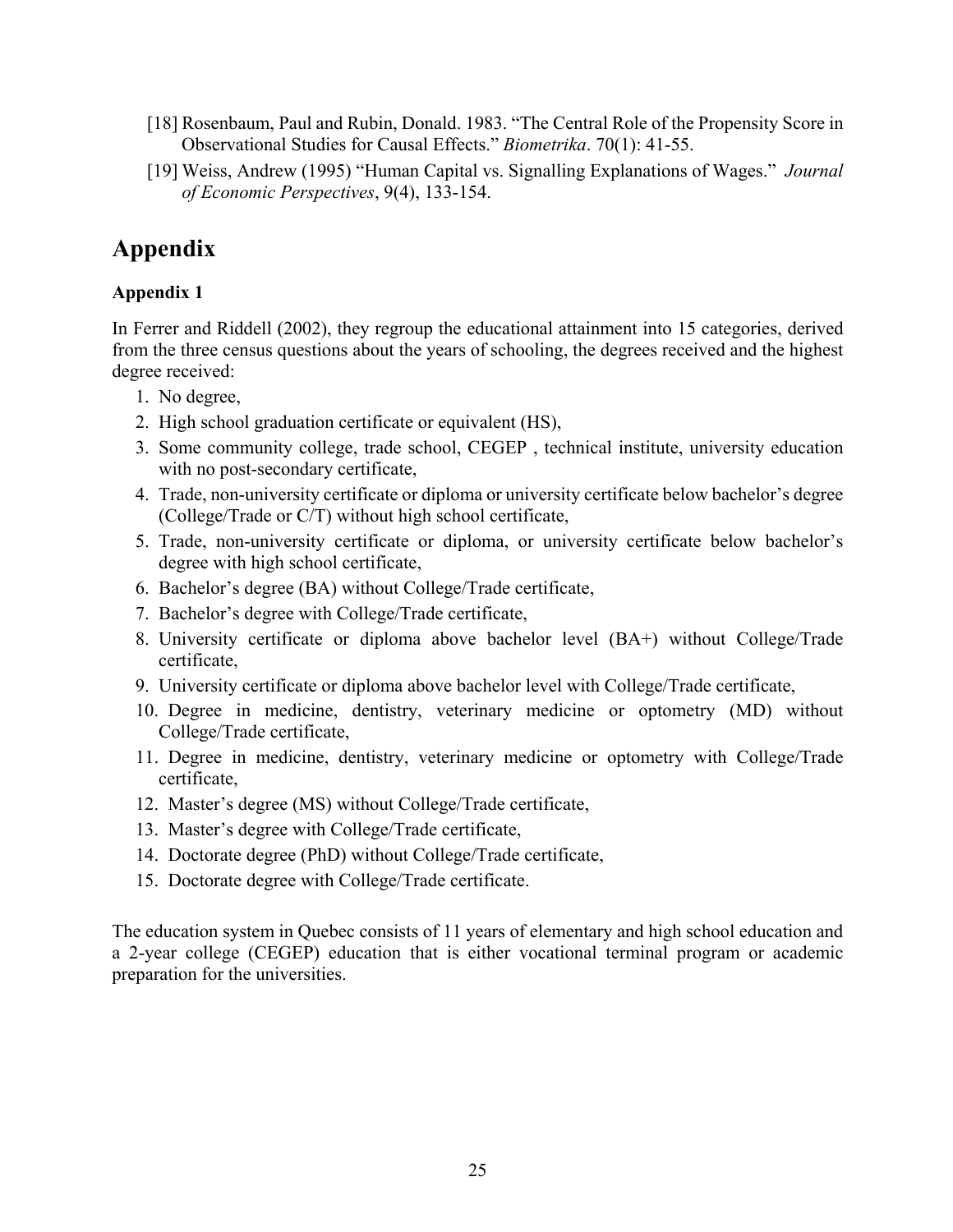



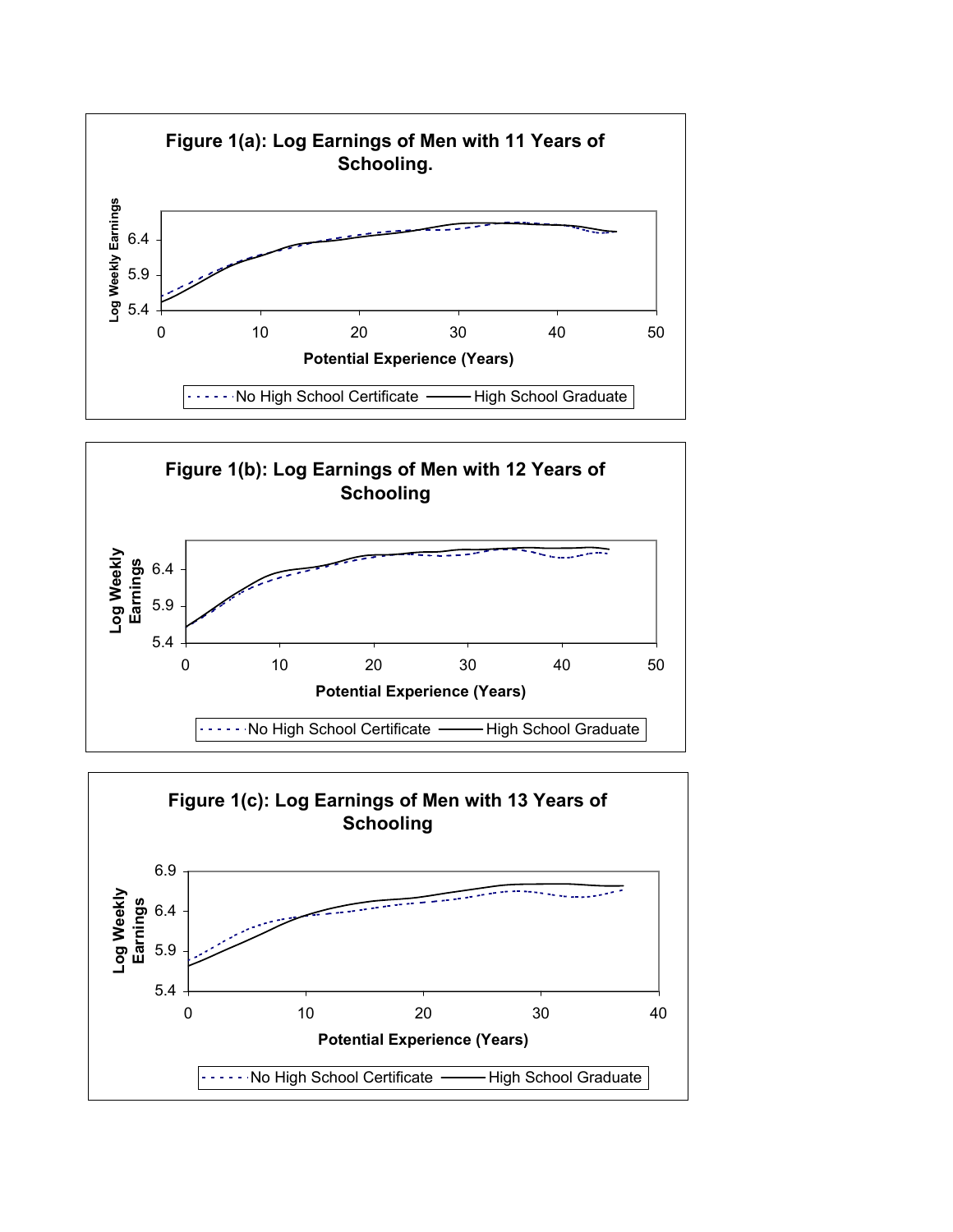



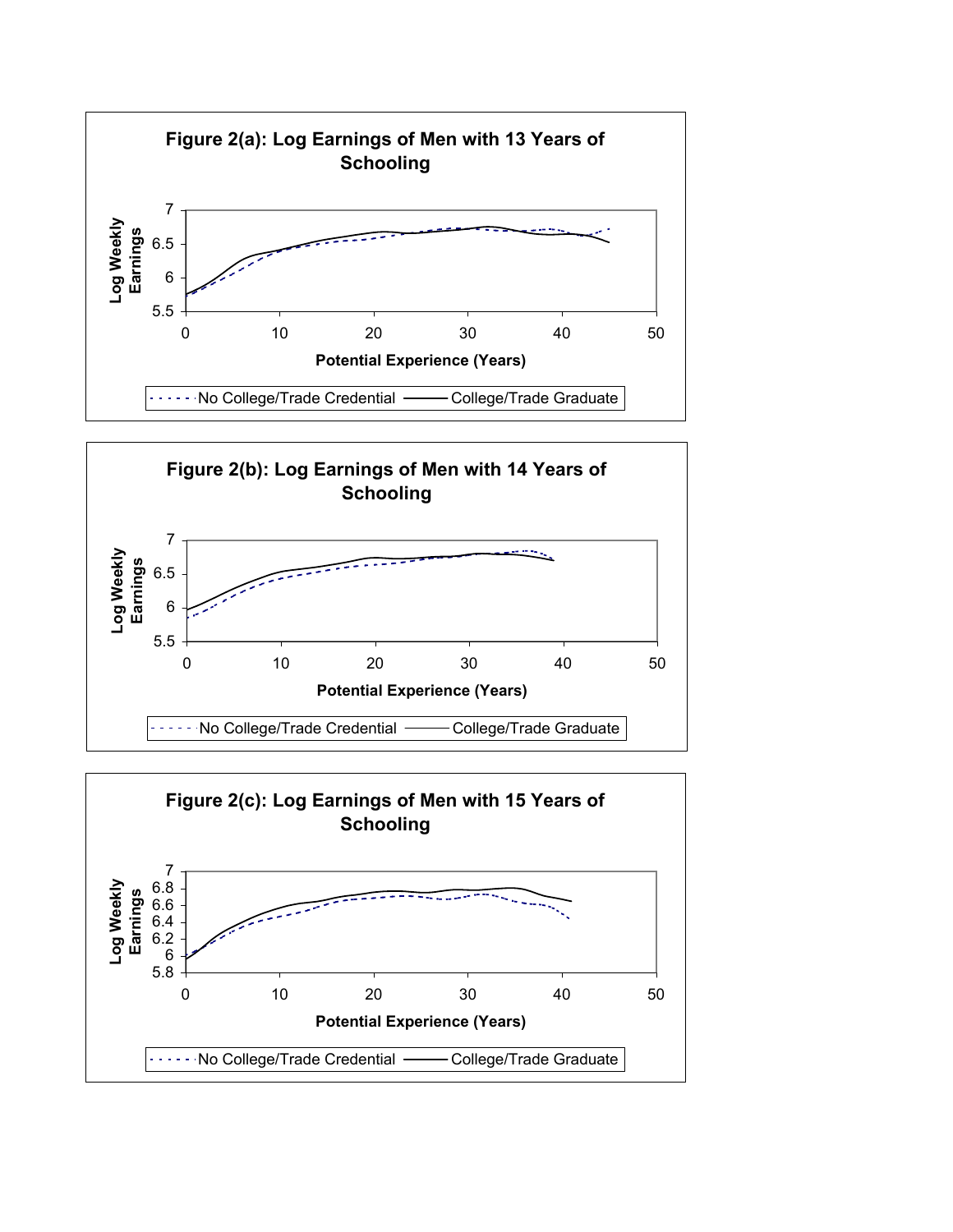



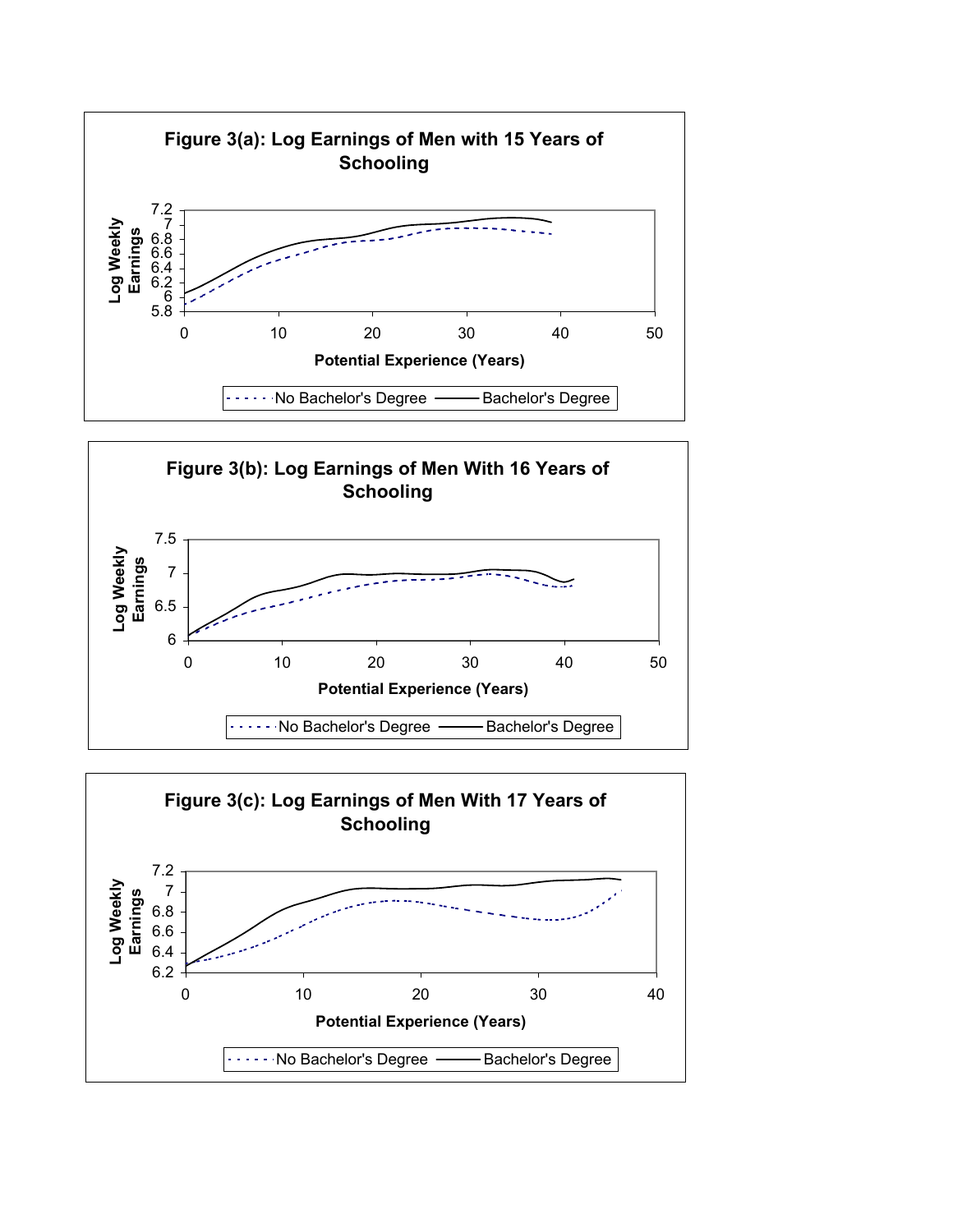



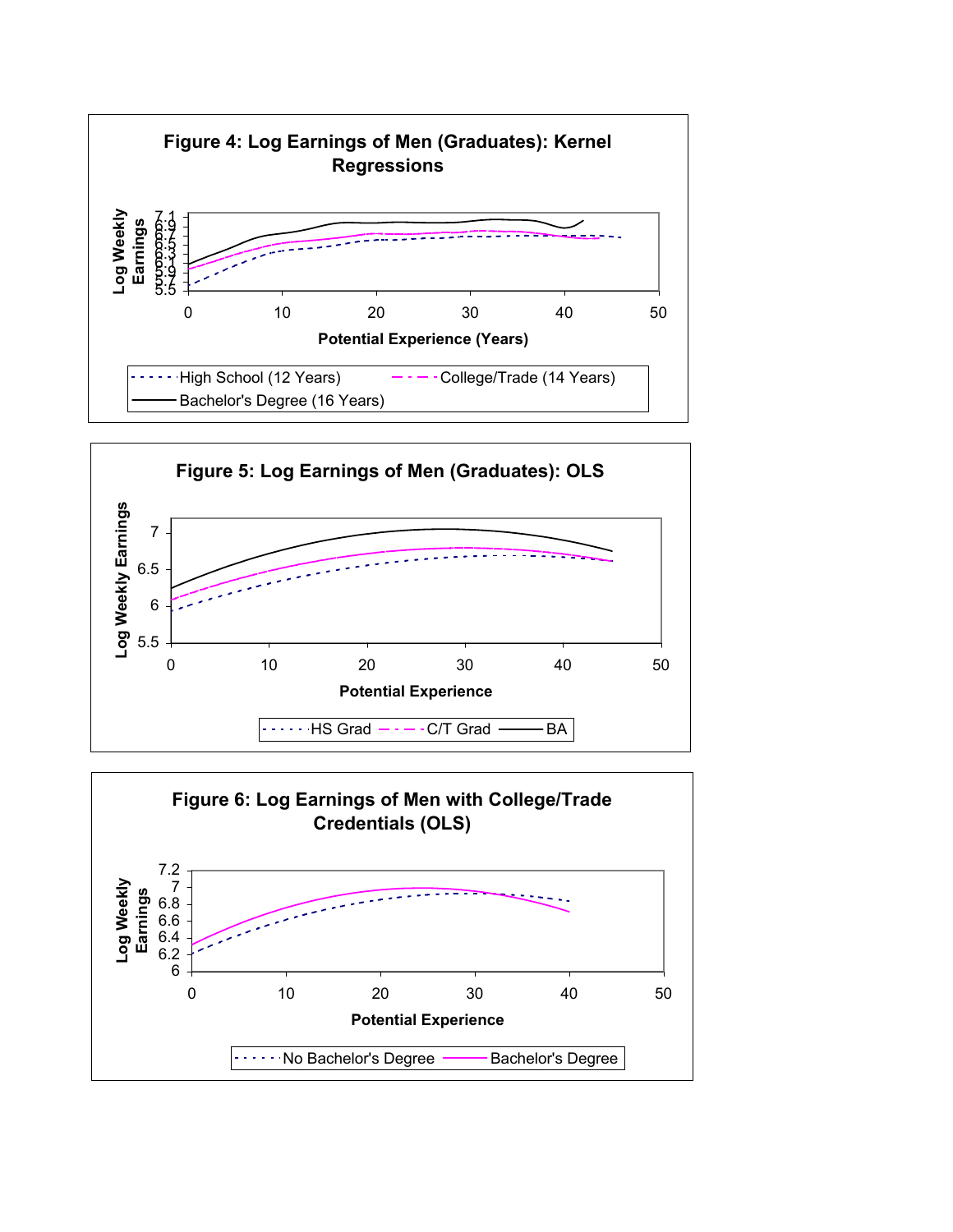#### **Table 1: Summary Statistics**

|                                   | 1996 Census |          |                  |  |  |  |
|-----------------------------------|-------------|----------|------------------|--|--|--|
| <b>Variables</b>                  | <b>Mean</b> | Std. Dev | <u>Std. Err.</u> |  |  |  |
| <b>Weekly Earnings</b>            | 841.78      | 467.23   | 1.582            |  |  |  |
| Log Weekly Earnings               | 6.60        | 0.54     | 0.002            |  |  |  |
| Potential Experience (years)      | 20.10       | 10.89    | 0.037            |  |  |  |
| Potential Experience squared/100  | 5.23        | 5.04     | 0.017            |  |  |  |
| Potential Experience cube/1000    | 15.77       | 21.80    | 0.074            |  |  |  |
| Potential Experience^4/10000      | 52.69       | 95.74    | 0.324            |  |  |  |
| Years of Schooling                | 13.49       | 3.10     | 0.010            |  |  |  |
| Years of Elementary/High School   | 11.58       | 1.59     | 0.005            |  |  |  |
| Years of C/T                      | 0.87        | 1.25     | 0.004            |  |  |  |
| Years of C/T (no university)      | 0.74        | 1.20     | 0.004            |  |  |  |
| Years of C/T (with university)    | 0.13        | 0.54     | 0.002            |  |  |  |
| <b>Years of University</b>        | 1.04        | 1.88     | 0.006            |  |  |  |
| Years of Schooling<5              | 0.00        | 0.07     | 0.000            |  |  |  |
| 5-8 Years of Schooling            | 0.04        | 0.19     | 0.001            |  |  |  |
| 9 Years of Schooling              | 0.03        | 0.18     | 0.001            |  |  |  |
| 10 Years of Schooling             | 0.06        | 0.24     | 0.001            |  |  |  |
| 11 Years of Schooling             | 0.07        | 0.26     | 0.001            |  |  |  |
| 12 Years of Schooling             | 0.19        | 0.39     | 0.001            |  |  |  |
| 13 Years of Schooling             | 0.13        | 0.34     | 0.001            |  |  |  |
| 14 Years of Schooling             | 0.10        | 0.30     | 0.001            |  |  |  |
| 15 Years of Schooling             | 0.08        | 0.28     | 0.001            |  |  |  |
| 16 Years of Schooling             | 0.10        | 0.30     | 0.001            |  |  |  |
| 17 Years of Schooling             | 0.08        | 0.27     | 0.001            |  |  |  |
| 18 Years of Schooling             | 0.05        | 0.23     | 0.001            |  |  |  |
| 19 Years of Schooling             | 0.04        | 0.19     | 0.001            |  |  |  |
| 20 Years of Schooling             | 0.01        | 0.10     | 0.000            |  |  |  |
| 21 Years of Schooling             | 0.00        | 0.07     | 0.000            |  |  |  |
| 22 Years of Schooling             | 0.00        | 0.03     | 0.000            |  |  |  |
| Years of Schooling>=23            | 0.00        | 0.02     | 0.000            |  |  |  |
| <b>High School Certificate</b>    | 0.67        | 0.47     | 0.002            |  |  |  |
| Only High School Certificate      | 0.16        | 0.37     | 0.001            |  |  |  |
| High School Certificate or More   | 0.51        | 0.50     | 0.002            |  |  |  |
| C/T Cert without High School Cert | 0.11        | 0.31     | 0.001            |  |  |  |
| C/T Cert with High School Cert    | 0.29        | 0.45     | 0.002            |  |  |  |
| Bachelor Degree without C/T Cert  | 0.15        | 0.36     | 0.001            |  |  |  |
| Bachelor+ Cert without C/T Cert   | 0.02        | 0.12     | 0.000            |  |  |  |
| Master Degree without C/T Cert    | 0.03        | 0.17     | 0.001            |  |  |  |
| Medical Degree without C/T Cert   | 0.00        | 0.06     | 0.000            |  |  |  |
| Doctoral Degree without C/T Cert  | 0.01        | 0.08     | 0.000            |  |  |  |
| Bachelor Degree with C/T Cert     | 0.04        | 0.20     | 0.001            |  |  |  |
| Bachelor+ Cert with C/T Cert      | 0.00        | 0.06     | 0.000            |  |  |  |
| Master Degree with C/T Cert       | 0.01        | 0.08     | 0.000            |  |  |  |
| Medical Degree with C/T Cert      | 0.00        | 0.02     | 0.000            |  |  |  |
| Doctoral Degree with C/T Cert     | 0.00        | 0.03     | 0.000            |  |  |  |

*Note: C/T = College or Trade School*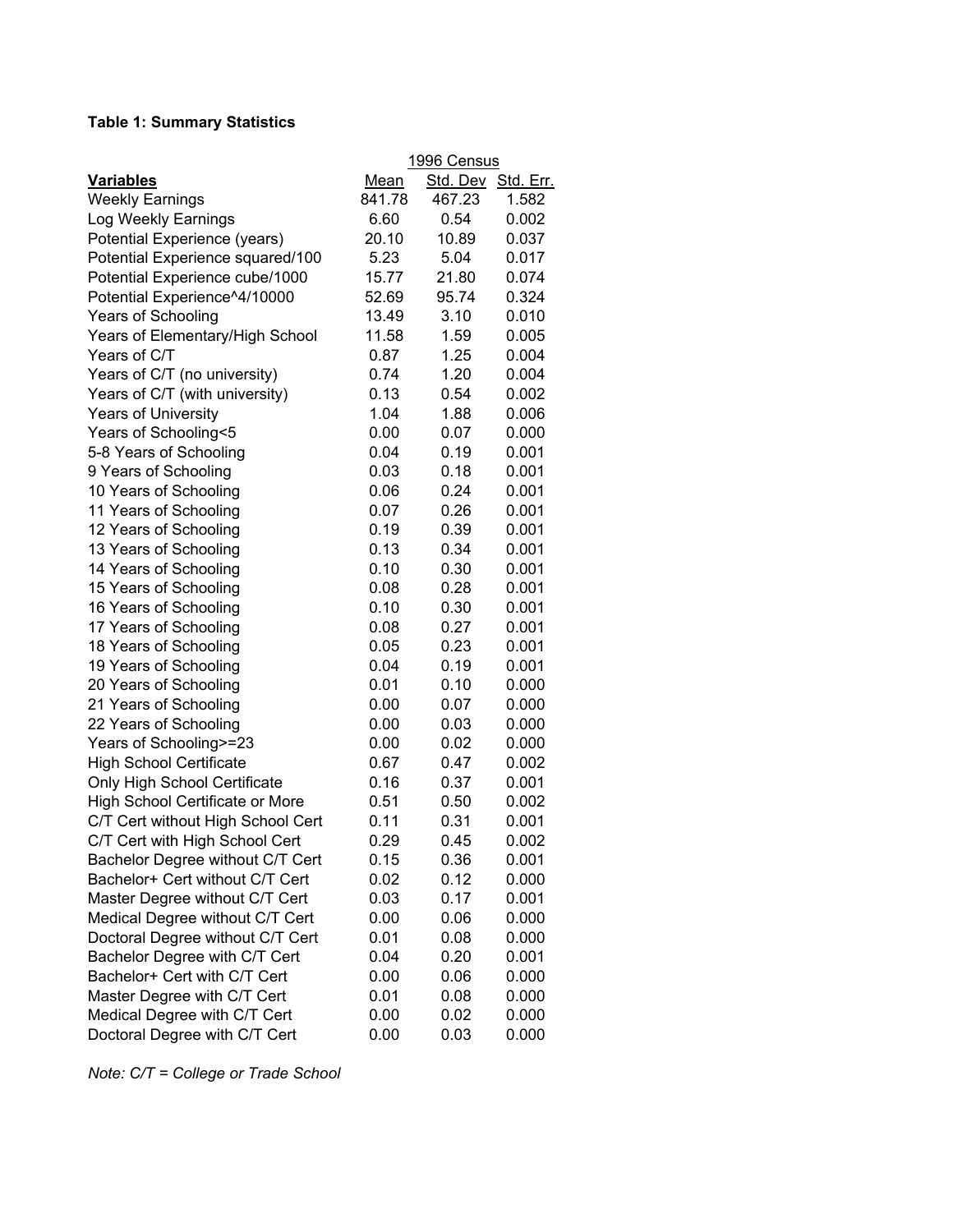#### **Table 1: Summary Statistics (continued)**

|                                        |             | Census   |           |
|----------------------------------------|-------------|----------|-----------|
| Variables                              | <u>Mean</u> | Std. Dev | Std. Err. |
| Newfoundland                           | 0.02        | 0.12     | 0.000     |
| P.E.I.                                 | 0.00        | 0.06     | 0.000     |
| Nova Scotia                            | 0.03        | 0.18     | 0.001     |
| <b>New Brunswick</b>                   | 0.03        | 0.16     | 0.001     |
| Quebec                                 | 0.26        | 0.44     | 0.001     |
| Ontario                                | 0.36        | 0.48     | 0.002     |
| Manitoba                               | 0.04        | 0.20     | 0.001     |
| Saskatchewan                           | 0.03        | 0.18     | 0.001     |
| Alberta                                | 0.10        | 0.31     | 0.001     |
| <b>British Columbia</b>                | 0.11        | 0.32     | 0.001     |
| <b>Yukon and Northwest Territories</b> | 0.00        | 0.06     | 0.000     |
| Toronto                                | 0.11        | 0.31     | 0.001     |
| Montreal                               | 0.12        | 0.32     | 0.001     |
| Vancouver                              | 0.05        | 0.23     | 0.001     |
| Other CMA                              | 0.32        | 0.47     | 0.002     |
| Married/Common Law                     | 0.75        | 0.43     | 0.001     |
| Aboriginal                             | 0.02        | 0.12     | 0.000     |
| <b>Visible Minority</b>                | 0.03        | 0.16     | 0.001     |
| Speaks English / Anglophone            | 0.66        | 0.47     | 0.002     |
| Speaks French / Francophone            | 0.11        | 0.32     | 0.001     |
| Speaks both English and French         | 0.23        | 0.42     | 0.001     |
| Level of Education (15 categories)     | 4.00        | 2.65     | 0.009     |
| Level of Education (6 categories)      | 2.41        | 1.57     | 0.005     |
| Hourly Wage                            | <b>NA</b>   |          |           |
| Log Hourly Wage                        | <b>NA</b>   |          |           |
| <b>Sample Size</b>                     | 87247       |          |           |

*Note: C/T = College or Trade School*

Source: author's calculations from the 1996 Census of Population, PUMF on Individuals. Ottawa: Statistics Canada. All statistics are weighted.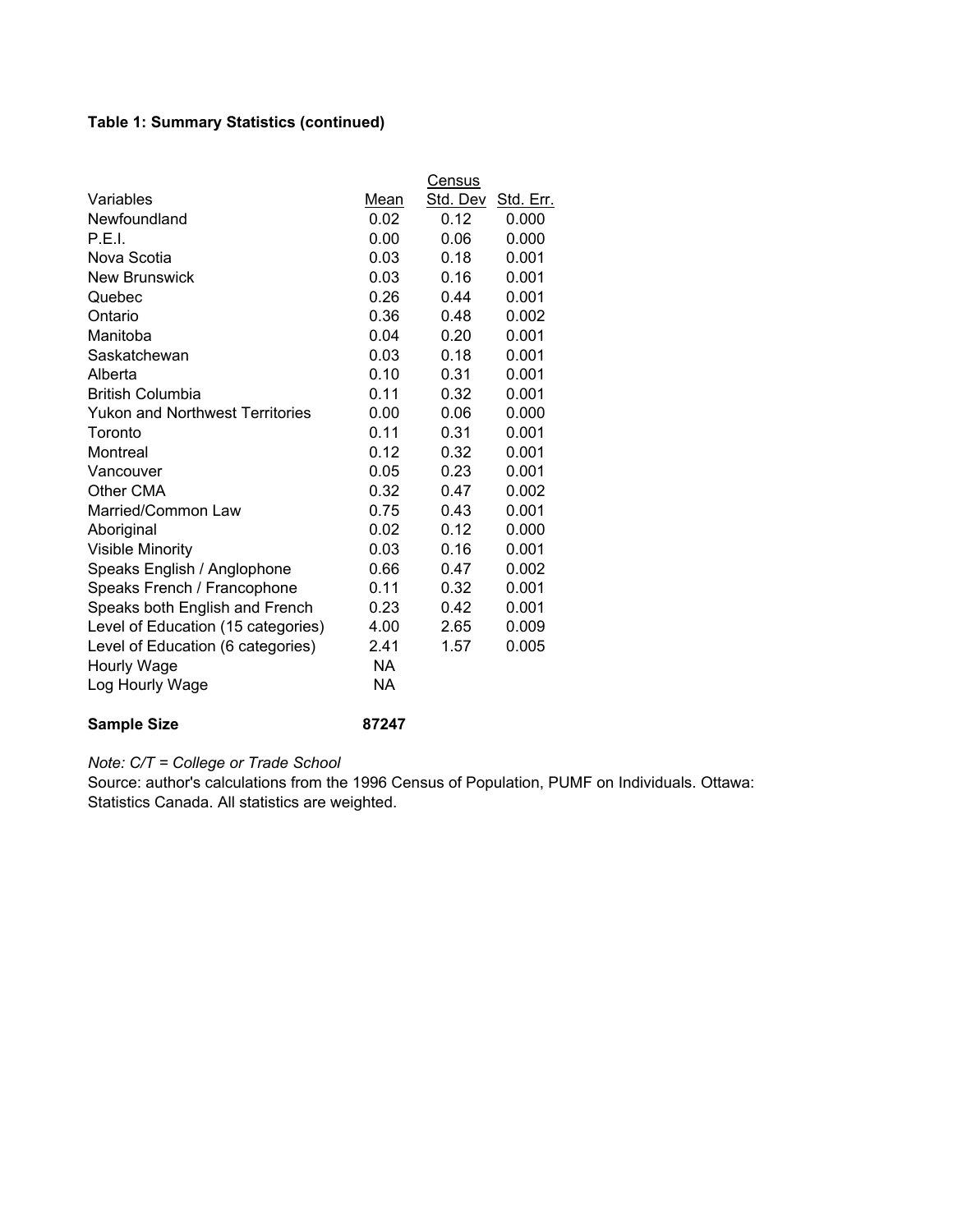#### **Table 2: Cross Tabulation of Years of Schooling and Highest Degree Obtained**

#### **1996 Census Data**

|                   |               |              |              |             |           |           |           | <b>Highest Degree Obtained</b> |                |                |             |           |           |                |                |         |       |
|-------------------|---------------|--------------|--------------|-------------|-----------|-----------|-----------|--------------------------------|----------------|----------------|-------------|-----------|-----------|----------------|----------------|---------|-------|
|                   |               |              | Some         |             |           | <b>BA</b> |           | BA+                            |                | MD             |             | <b>MS</b> |           | <b>PhD</b>     |                |         |       |
|                   |               |              | Post-        | C/T         | C/T       | with-     | <b>BA</b> | with-                          | BA+            | with-          | MD          | with-     | <b>MS</b> | with-          | <b>PhD</b>     |         |       |
| Years of          | No            |              | High- secon- | with-       | with      | out       | with      | out                            | with           | out            | with        | out       | with      | out            | with           |         |       |
| <b>Schooling</b>  | Degree school |              |              | dary out HS | <b>HS</b> | C/T       | C/T       | C/T                            | C/T            | C/T            | C/T         | C/T       | C/T       | C/T            | C/T            | All %   |       |
| 0-4 years         | 359           | 0            | 9            | 37          | 6         | 0         | 0         | 0                              | 0              | 0              | 0           | 0         | 0         | 0              | 0              | 411     | 0.47  |
| 5-8 years         | 2960          | $\mathbf{0}$ | 50           | 347         | 12        | 0         | 0         | 0                              | 0              | 0              | 0           | 0         |           | 0              | 0              | 3369    | 3.86  |
| 9 years           | 2238          | 226          | 18           | 319         | 42        | 0         | 0         | 0                              | 0              | 0              | 0           | 0         |           | 0              |                | 2843    | 3.26  |
| 10 years          | 4095          | 488          | 92           | 752         | 99        | 0         | 0         | 0                              | 0              | 0              | 0           | 0         |           | 0              |                | 5526    | 6.33  |
| 11 years          | 3234          | 1509         | 281          | 1091        | 348       | 0         | 0         | 0                              | 0              | 0              | 0           | $\Omega$  |           | 0              | 0              | 6463    | 7.41  |
| 12 years          | 3876          | 8682         | 586          | 1469        | 1846      | 0         |           | 0                              | 0              | 0              | 0           | 0         |           | 0              |                | 0 16461 | 18.87 |
| 13 years          | 571           | 2460         | 2890         | 1670        | 3776      | 12        |           | 3                              | 0              | 0              | 0           | 4         |           | 0              |                | 0 11387 | 13.05 |
| 14 years          | 0             | 203          | 2233         | 1551        | 4664      | 64        | 18        | 12                             | 4              | 0              | 0           | 6         | 3         |                |                | 8759    | 10.04 |
| 15 years          | 0             | 186          | 1035         | 1226        | 4199      | 447       | 60        | 36                             | 14             |                | 0           | 26        | 5         | 2              |                | 7237    | 8.29  |
| 16 years          | 0             | 145          | 451          | 1042        | 3974      | 2519      | 347       | 143                            | 24             | 5              |             | 62        | 12        | 5              |                | 8730    | 10.01 |
| 17 years          | 0             | 85           | 142          | 212         | 1613      | 3099      | 668       | 415                            | 51             | 27             | 2           | 308       | 35        | 36             | 4              | 6697    | 7.68  |
| 18 years          | 0             | 43           | 19           | 0           | 524       | 1558      | 752       | 409                            | 91             | 133            | 9           | 938       | 94        | 210            | 8              | 4788    | 5.49  |
| 19 years          | 0             | 19           | $\mathbf 0$  | 0           | 196       | 671       | 475       | 224                            | 75             | 88             | 15          | 917       | 169       | 243            | 24             | 3116    | 3.57  |
| 20 years          | 0             |              | 0            | 0           | 62        | 159       | 242       | 49                             | 40             | 14             | 11          | 137       | 160       | 16             | 20             | 911     | 1.04  |
| 21 years          | 0             |              | 0            | 0           | 26        | 57        | 95        | 17                             | 11             | 11             | 5           | 61        | 96        | 11             | 26             | 417     | 0.48  |
| 22 years          | 0             | $\mathbf 0$  | $\pmb{0}$    | 0           | 3         | 5         | 28        | $\overline{2}$                 | 6              |                | 4           | 21        | 26        | 5              | $\overline{2}$ | 103     | 0.12  |
| 23 years          | 0             | $\mathbf 0$  | $\mathbf 0$  | 0           | 0         | 3         | 4         | 0                              | $\overline{2}$ | $\overline{2}$ | $\mathbf 0$ | 9         | 6         | $\overline{2}$ |                | 29      | 0.03  |
| All               | 17333         | 14048        | 7806         | 9716        | 21390     | 8594      | 2691      | 1310                           | 318            | 282            | 47          | 2489      | 607       | 531            | 85             | 87247   | 100   |
| <b>Percentage</b> | 19.87         | 15.11        | 9.94         | 11.14       | 24.52     | 9.85      | 3.08      | 1.50                           | 0.36           | 0.32           | 0.05        | 2.85      | 0.70      | 0.61           | 0.10           | 100     |       |

Source: author's calculations from the 1996 Census of Population, PUMF on Individuals and the 1996 Survey of Labour and Income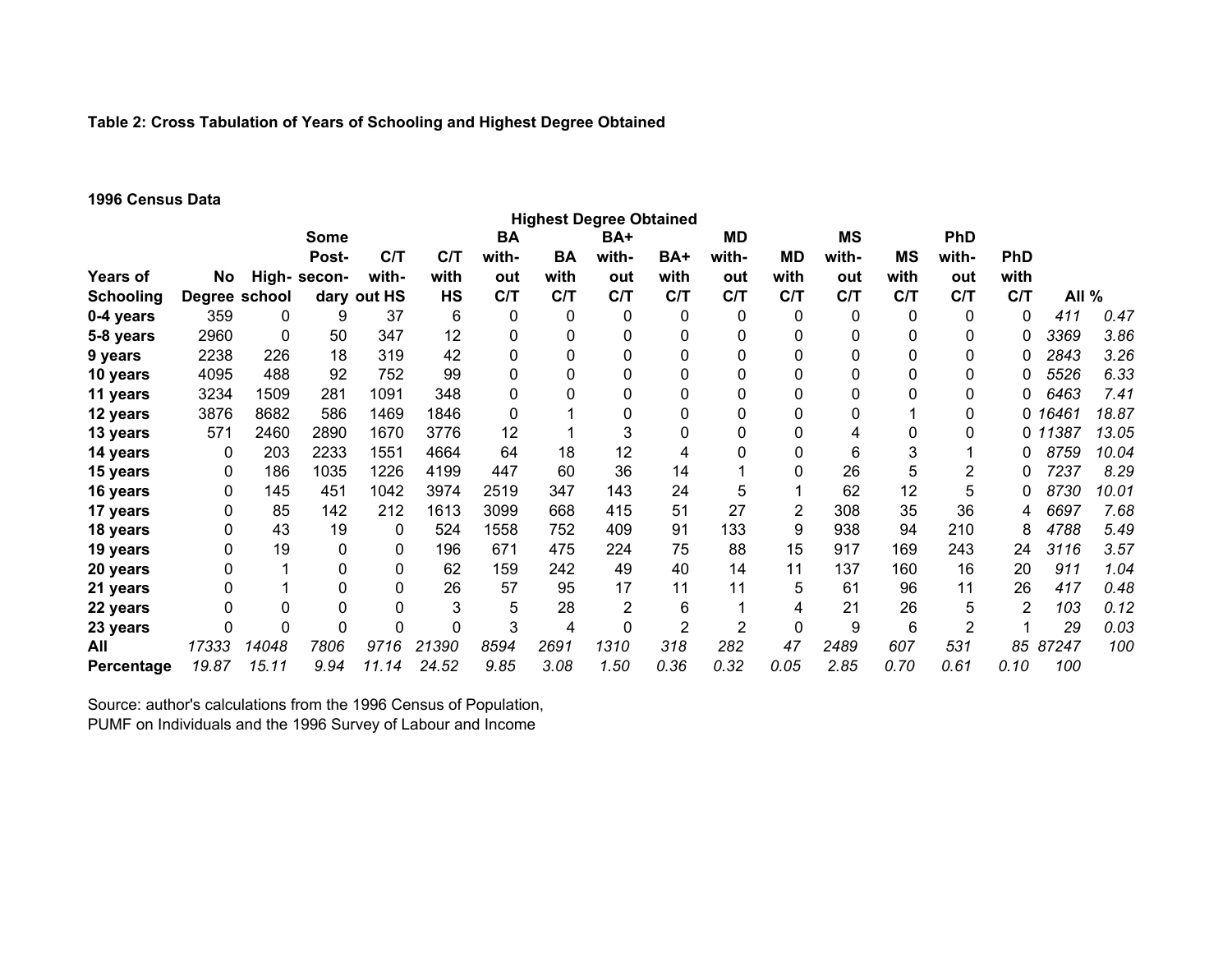#### **Table 3: Level of Education**

|                                                   | 1996 Census                      |                   |
|---------------------------------------------------|----------------------------------|-------------------|
| <b>Level of Education (6)</b><br>categories)      | Number of<br><b>Observations</b> | <b>Percentage</b> |
| High school or below                              | 30513                            | 34.97             |
| <b>C/T without university</b><br>education        | 31069                            | 35.61             |
| C/T with some university<br>education             | 6149                             | 7.05              |
| C/T with Bachelor's<br><b>Degree</b>              | 4358                             | 5.00              |
| University up to<br><b>Bachelor's without C/T</b> | 9489                             | 10.88             |
| Postgraduate degrees                              | 5669                             | 6.50              |
| Overall                                           | 87247                            | 100               |

Source: author's calculations from the 1996 Census of Population, PUMF on Individuals. Ottawa: Statistics Canada. The percentages are unweighted.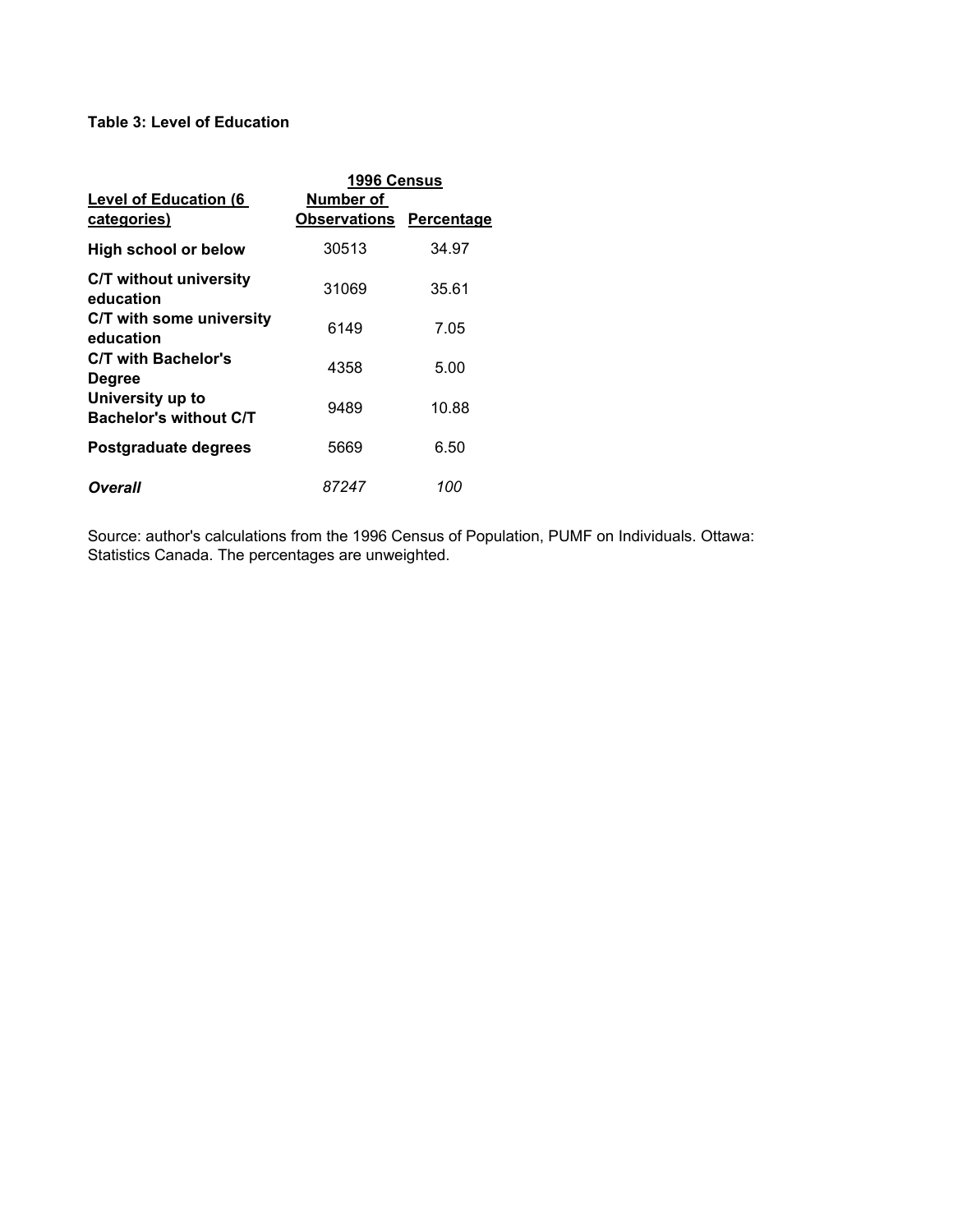**Table 4: Average Weekly Earnings by Level of Education**

|                           | <b>1996 Census</b><br><b>Weekly</b> |
|---------------------------|-------------------------------------|
| <b>Level of Education</b> | Earnings (\$)                       |
|                           | 685.76                              |
| <b>No Degree</b>          | [2.76]                              |
|                           | 733.42                              |
| НS                        | [3.23]                              |
| Some U or C/T             | 781.30                              |
|                           | [5.00]                              |
| C/T w/o HS                | 799.37                              |
|                           | [3.88]                              |
| C/T with HS               | 854.59                              |
|                           | [2.83]                              |
| BA w/o C/T                | 1079.72                             |
|                           | [6.30]                              |
| <b>BA with C/T</b>        | 997.04                              |
|                           | [9.90]                              |
| BA+ w/o C/T               | 1156.07                             |
|                           | [16.23]                             |
| BA+ with C/T              | 1071.35                             |
|                           | [26.61]                             |
| MD w/o C/T                | 1712.55                             |
|                           | [56.69]                             |
| <b>MD with C/T</b>        | 1443.20                             |
|                           | [127.91]                            |
| MS w/o C/T                | 1276.03                             |
|                           | [12.86]                             |
| <b>MS with C/T</b>        | 1143.94                             |
|                           | [22.35]                             |
| PhD w/o C/T               | 1365.20                             |
|                           | [24.66]                             |
| <b>PhD with C/T</b>       | 1214.53                             |
|                           | [50.14]                             |

Source: author's calculations from the 1996 Census of Population, PUMF on Individuals. Ottawa: Statistics Canada. Standard errors are in brackets. All statistics are weighted.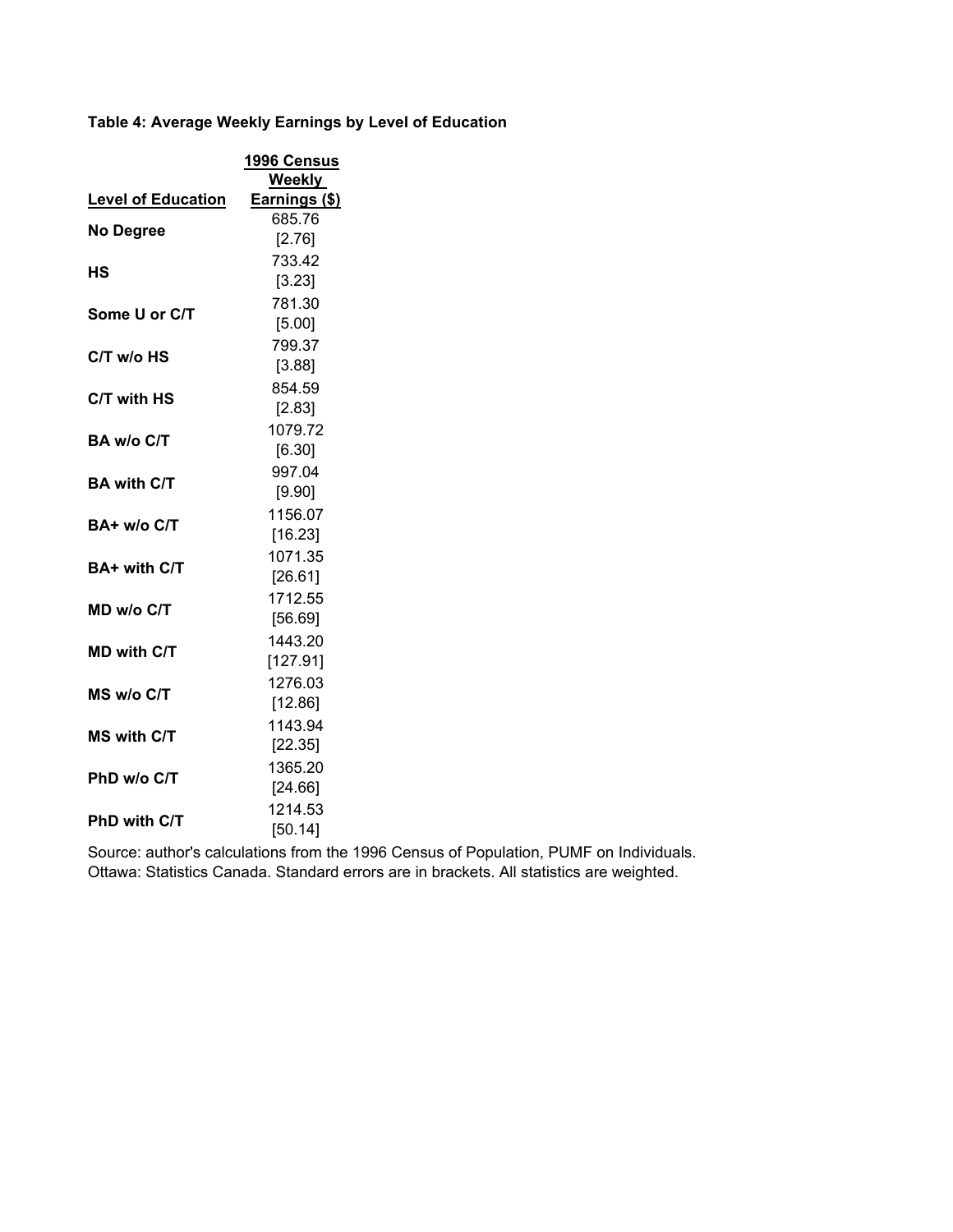#### **Table 5: Sheepskin Effects by Kernel Regressions using 1996 Census Data**

|                                         | <b>High School Certificate</b> |          |          |  |  |  |
|-----------------------------------------|--------------------------------|----------|----------|--|--|--|
| <b>Discount Rate</b>                    | 11 Years                       | 12 Years | 13 Years |  |  |  |
| 2.50%                                   | $-0.67\%$                      | 4.65%    | 3.95%    |  |  |  |
| 5.00%                                   | $-1.27%$                       | 4.39%    | 2.28%    |  |  |  |
| 7.50%                                   | $-1.89%$                       | 4.21%    | 0.54%    |  |  |  |
| 10.00%                                  | $-2.47\%$                      | 4.08%    | $-1.10%$ |  |  |  |
| 12.50%                                  | $-3.00\%$                      | 3.96%    | $-2.54%$ |  |  |  |
| No. of observations (No.<br>credential) | 3234                           | 3876     | 571      |  |  |  |
| No. of observations<br>(Graduates)      | 1499                           | 8653     | 2316     |  |  |  |

|                                         | <b>College/Trade Credential</b> |          |          |  |  |  |  |
|-----------------------------------------|---------------------------------|----------|----------|--|--|--|--|
| <b>Discount Rate</b>                    | 13 Years                        | 14 Years | 15 Years |  |  |  |  |
| 2.50%                                   | 3.38%                           | 5.86%    | 7.51%    |  |  |  |  |
| 5.00%                                   | 4.23%                           | 7.20%    | 6.90%    |  |  |  |  |
| 7.50%                                   | 4.92%                           | 8.34%    | 6.33%    |  |  |  |  |
| 10.00%                                  | 5.44%                           | 9.26%    | 5.80%    |  |  |  |  |
| 12.50%                                  | 5.79%                           | 9.96%    | 5.29%    |  |  |  |  |
| No. of observations (No.<br>credential) | 5021                            | 1401     | 538      |  |  |  |  |
| No. of observations<br>(Graduates)      | 5090                            | 5582     | 4342     |  |  |  |  |

|                                         | <b>Bachelor's Degree</b> |          |          |  |  |  |
|-----------------------------------------|--------------------------|----------|----------|--|--|--|
| <b>Discount Rate</b>                    | 15 Years                 | 16 Years | 17 Years |  |  |  |
| 2.50%                                   | 13.73%                   | 14.44%   | 22.27%   |  |  |  |
| 5.00%                                   | 13.86%                   | 14.82%   | 20.51%   |  |  |  |
| 7.50%                                   | 14.10%                   | 14.91%   | 18.91%   |  |  |  |
| 10.00%                                  | 14.39%                   | 14.71%   | 17.49%   |  |  |  |
| 12.50%                                  | 14.68%                   | 14.28%   | 16.23%   |  |  |  |
| No. of observations (No.<br>credential) | 497                      | 242      | 95       |  |  |  |
| No. of observations<br>(Graduates)      | 426                      | 2396     | 2704     |  |  |  |

Source: author's calculations from the 1996 Census of Population, PUMF on Individuals. Ottawa: Statistics Canada. All statistics are weighted. Individuals are assumed to retire at the age 60 in the calculation of lifetime earnings.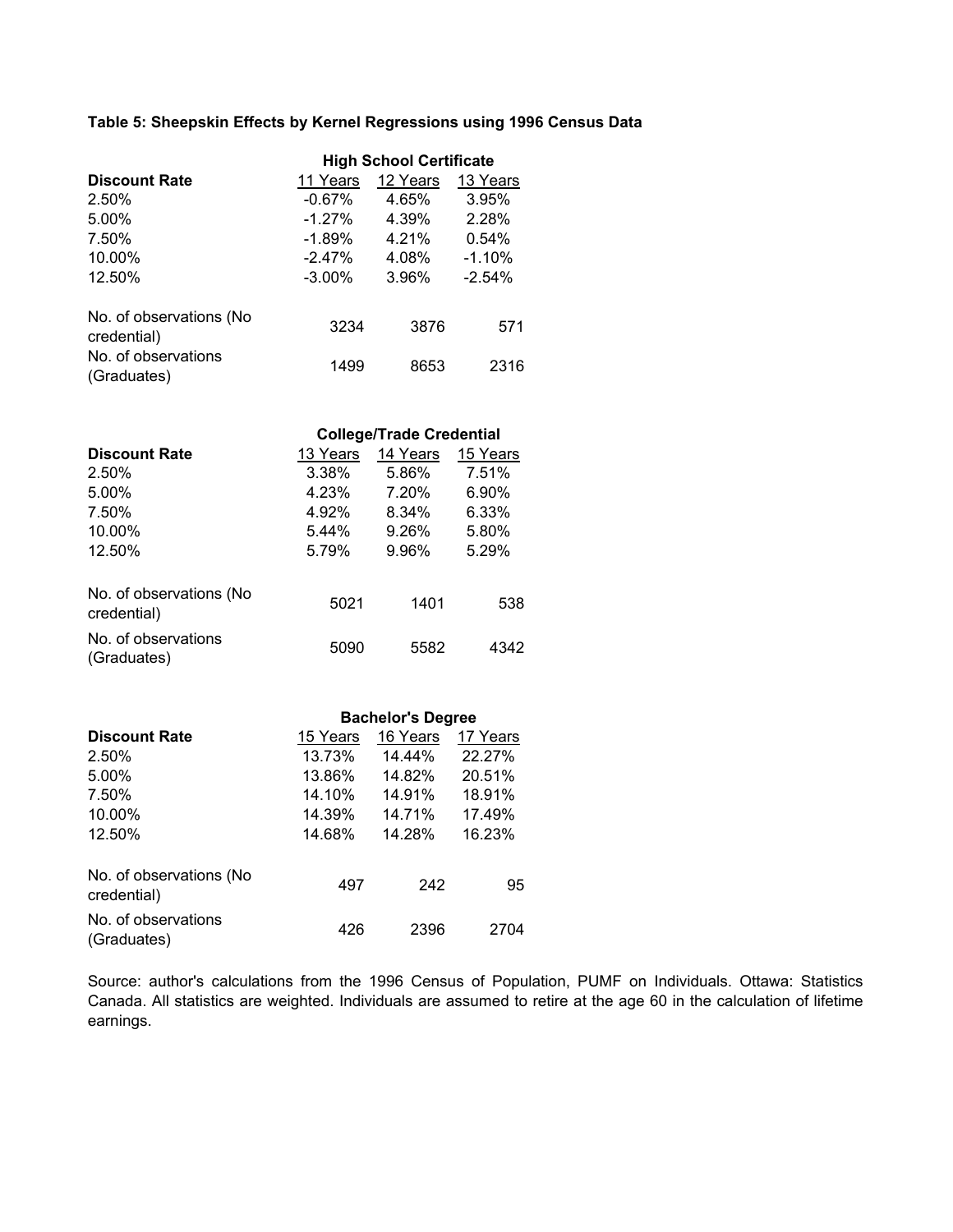#### **Table 6: Returns to Education by Kernel Regressions using 1996 Census Data**

| No Credential |                |           |           |                  |           |                      |  |  |
|---------------|----------------|-----------|-----------|------------------|-----------|----------------------|--|--|
|               | In High School |           |           | In College/Trade |           | <b>In University</b> |  |  |
| Discount Rate | 12th Year      | 13th Year | 14th Year | 15th Year        | 16th Year | 17th Year            |  |  |
| 2.50%         | 2.81%          | $-1.28%$  | 2.31%     | $-3.21%$         | $-0.52%$  | $-1.06\%$            |  |  |
| 5.00%         | 1.61%          | $-1.79%$  | 0.91%     | $-2.77%$         | $-1.06\%$ | $-0.31%$             |  |  |
| 7.50%         | $-0.07\%$      | $-2.30\%$ | $-0.58%$  | $-2.83%$         | $-1.79%$  | $-0.10%$             |  |  |
| 10.00%        | $-2.07\%$      | $-2.89%$  | $-2.13%$  | $-3.34\%$        | $-2.70%$  | $-0.45%$             |  |  |
| 12.50%        | $-4.24\%$      | $-3.60\%$ | $-3.70%$  | $-4.19%$         | $-3.74%$  | $-1.26%$             |  |  |

#### *Graduates* Discount Rate 12th Year 13th Year 14th Year 15th Year 16th Year 17th Year 2.50% 8.31% -1.94% 4.76% -1.70% 0.10% 5.71% 5.00% 7.44% -3.77% 3.79% -3.04% -0.22% 4.63% 7.50% 6.14% -5.74% 2.66% -4.64% -1.09% 3.37% 10.00% 4.50% -7.71% 1.41% -6.40% -2.42% 1.95% 12.50% 2.62% -9.63% 0.09% -8.26% -4.08% 0.43% In High School **In College/Trade** In University

Source: author's calculations from the 1996 Census of Population, PUMF on Individuals. Ottawa: Statistics Canada. All statistics are weighted. Individuals are assumed to retire at the age 60 in calculation of lifetime earnings.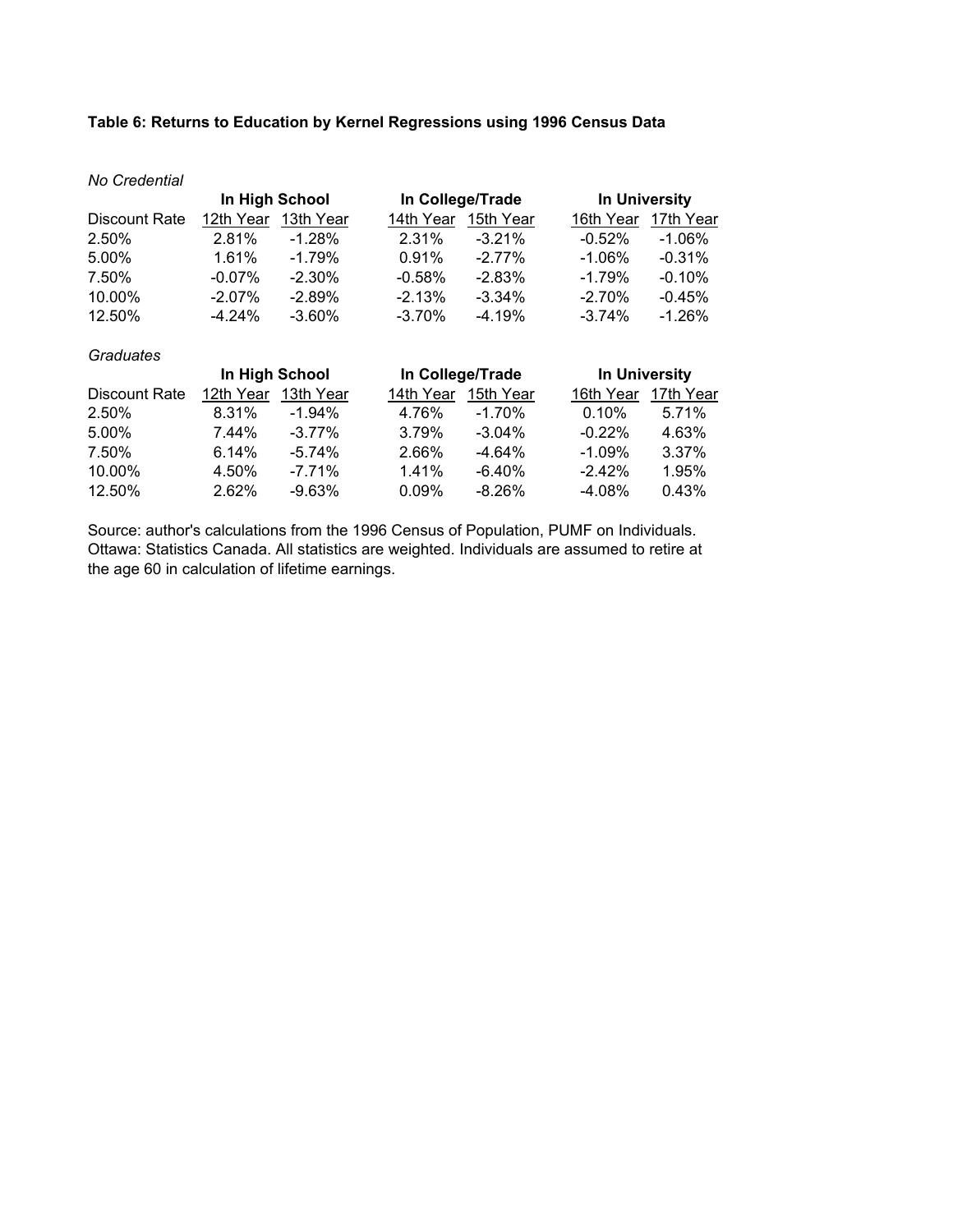#### **Table 7: Models with Continous Total Years of Schooling using 1996 Census**

|                                                |                  | <b>Parallel Experience Profile</b>           |                                         | <b>Flexible Experience Profile</b> |                                                  |                                         |
|------------------------------------------------|------------------|----------------------------------------------|-----------------------------------------|------------------------------------|--------------------------------------------------|-----------------------------------------|
|                                                | [1]              | [2]                                          | $^{[3]}$                                | [4]                                | [5]                                              | [6]                                     |
| Experience                                     | 0.0442           | 0.0452                                       | 0.0448                                  | 0.039                              | 0.042                                            | 0.0441                                  |
|                                                |                  | $[0.0005]$ *** $[0.0005]$ *** $[0.0005]$ *** |                                         |                                    | $[0.0006]$ *** $[0.0006]$ *** $[0.0006]$ ***     |                                         |
| Experience * C/T only                          |                  |                                              |                                         | 0.0078                             | 0.0063                                           | 0.0033                                  |
|                                                |                  |                                              |                                         |                                    | [0.0005]*** [0.0007]*** [0.0007]***              |                                         |
| Experience * C/T and University                |                  |                                              |                                         | 0.008                              | 0.0117<br>[0.0011]*** [0.0012]*** [0.0012]***    | 0.0044                                  |
|                                                |                  |                                              |                                         | 0.0252                             | 0.0171                                           | 0.0112                                  |
| Experience * C/T and Bachelor                  |                  |                                              |                                         |                                    | [0.0016]*** [0.0021]*** [0.0021]***              |                                         |
|                                                |                  |                                              |                                         | 0.0243                             | 0.0159                                           | 0.0136                                  |
| Experience * Undergraduate Only                |                  |                                              |                                         |                                    | $[0.0011]$ *** $[0.0013]$ *** $[0.0013]$ ***     |                                         |
|                                                |                  |                                              |                                         | 0.0263                             | 0.0032                                           | 0.0011                                  |
| Experience * Postgraduate                      |                  |                                              |                                         | $[0.0014]^{***}$                   | [0.0029]                                         | [0.0029]                                |
| Experience <sup>^2</sup> / 100                 | $-0.0654$        | $-0.0746$                                    | $-0.0692$                               | $-0.0544$                          | $-0.065$                                         | $-0.0641$                               |
|                                                |                  | $[0.0012]$ *** $[0.0012]$ *** $[0.0012]$ *** |                                         |                                    | [0.0013]*** [0.0014]*** [0.0014]***              |                                         |
| Experience <sup>^2</sup> * C/T only            |                  |                                              |                                         | $-0.0219$                          | $-0.021$                                         | $-0.0152$                               |
|                                                |                  |                                              |                                         |                                    | [0.0017]*** [0.0019]*** [0.0019]***              |                                         |
| Experience <sup>1</sup> 2 * C/T and University |                  |                                              |                                         | $-0.0235$                          | $-0.0322$                                        | $-0.0182$                               |
|                                                |                  |                                              |                                         |                                    | [0.0042]*** [0.0043]*** [0.0043]***              |                                         |
| Experience <sup>1</sup> 2 * C/T and Bachelor   |                  |                                              |                                         | $-0.0815$                          | $-0.0601$<br>[0.0068]*** [0.0077]*** [0.0077]*** | $-0.0497$                               |
|                                                |                  |                                              |                                         | $-0.0635$                          | $-0.0396$                                        | $-0.0391$                               |
| Experience <sup>1</sup> 2 * Undergrad Only     |                  |                                              |                                         |                                    | [0.0037]*** [0.0042]*** [0.0041]***              |                                         |
|                                                |                  |                                              |                                         | $-0.0646$                          | $-0.013$                                         | $-0.0121$                               |
| Experience <sup>^2</sup> * Postgrad            |                  |                                              |                                         | $[0.0049]^{***}$                   | $[0.0075]$ *                                     | [0.0076]                                |
|                                                | 0.0607           |                                              | 0.0324                                  | 0.0448                             |                                                  | 0.0322                                  |
| Years of Schooling                             | $[0.0006]^{***}$ |                                              | $[0.0010]^{***}$                        | $[0.0009]^{***}$                   |                                                  | $[0.0010]$ ***                          |
| High-school Cert                               |                  | 0.1176                                       | 0.052                                   |                                    | 0.1074                                           | 0.0542                                  |
|                                                |                  |                                              | $[0.0049]$ *** $[0.0052]$ ***           |                                    |                                                  | $[0.0051]$ *** $[0.0053]$ ***           |
| C/T without HS                                 |                  | 0.1633                                       | 0.0849                                  |                                    | 0.1615                                           | 0.1111                                  |
|                                                |                  |                                              | $[0.0059]$ *** $[0.0063]$ ***           |                                    |                                                  | $[0.0082]$ *** $[0.0083]$ ***           |
| C/T with HS                                    |                  | 0.1328                                       | 0.0758                                  |                                    | 0.1191                                           | 0.0895                                  |
|                                                |                  | 0.3737                                       | $[0.0045]$ *** $[0.0048]$ ***           |                                    | 0.2888                                           | $[0.0063]$ *** $[0.0064]$ ***           |
| BA without C/T                                 |                  |                                              | 0.2403<br>$[0.0060]$ *** $[0.0073]$ *** |                                    |                                                  | 0.1842<br>$[0.0097]$ *** $[0.0102]$ *** |
|                                                |                  | 0.0095                                       | $-0.0161$                               |                                    | 0.1186                                           | 0.0857                                  |
| BA+ without C/T                                |                  | [0.0135]                                     | [0.0136]                                |                                    |                                                  | [0.0292]*** [0.0293]***                 |
|                                                |                  | 0.0962                                       | 0.0474                                  |                                    | 0.2052                                           | 0.1485                                  |
| MS without C/T                                 |                  |                                              | $[0.0105]$ *** $[0.0107]$ ***           |                                    |                                                  | $[0.0276]$ *** $[0.0277]$ ***           |
| MD without C/T                                 |                  | 0.3985                                       | 0.3479                                  |                                    | 0.5063                                           | 0.4476                                  |
|                                                |                  |                                              | $[0.0335]$ *** $[0.0332]$ ***           |                                    |                                                  | $[0.0411]$ *** $[0.0408]$ ***           |
| PhD without C/T                                |                  | 0.1461                                       | 0.0888                                  |                                    | 0.2593                                           | 0.1966                                  |
|                                                |                  |                                              | $[0.0184]$ *** $[0.0184]$ ***           |                                    |                                                  | $[0.0326]$ *** $[0.0326]$ ***           |
| BA with C/T                                    |                  | 0.2321                                       | 0.1296                                  |                                    | 0.19                                             | 0.1064                                  |
|                                                |                  |                                              | $[0.0089]$ *** $[0.0096]$ ***           |                                    |                                                  | [0.0155]*** [0.0158]***                 |
| BA+ with C/T                                   |                  | 0.0021                                       | $-0.0117$                               |                                    | 0.0783                                           | 0.0371                                  |
|                                                |                  | [0.0258]<br>0.0935                           | [0.0262]<br>0.0453                      |                                    | $[0.0366]$ **<br>0.168                           | [0.0369]<br>0.0912                      |
| MS with C/T                                    |                  | $[0.0202]^{***}$                             | $[0.0204]^{**}$                         |                                    | $[0.0324]^{***}$                                 | $[0.0325]$ ***                          |
|                                                |                  | 0.3245                                       | 0.2814                                  |                                    | 0.3961                                           | 0.3222                                  |
| MD with C/T                                    |                  | $[0.0840]^{***}$                             | $[0.0832]$ ***                          |                                    | $[0.0864]^{***}$                                 | $[0.0855]$ ***                          |
|                                                |                  | 0.1683                                       | 0.1047                                  |                                    | 0.2451                                           | 0.1531                                  |
| PhD with C/T                                   |                  |                                              | $[0.0346]$ *** $[0.0350]$ ***           |                                    | $[0.0438]^{***}$                                 | $[0.0442]$ ***                          |
| Observations                                   | 87247            | 87247                                        | 87247                                   | 87247                              | 87247                                            | 87247                                   |
| R-squared                                      | 0.27             | 0.27                                         | 0.28                                    | 0.28                               | 0.28                                             | 0.29                                    |
| Test for Parallel Profile (p-value)            |                  |                                              |                                         | 0.0000                             | 0.0000                                           | 0.0000                                  |
| Hausman Test (p-value)                         |                  |                                              |                                         | 0.0000                             | 0.0000                                           | N/A                                     |

\* significant at 10%; \*\* significant at 5%; \*\*\* significant at 1%

All regressions also include controls for Province/Territory, Census Metropolitan Area, Marital Status, Language, Aboriginal Status, Visible Minority Status and a constant term.Robust standard errors are in brackets.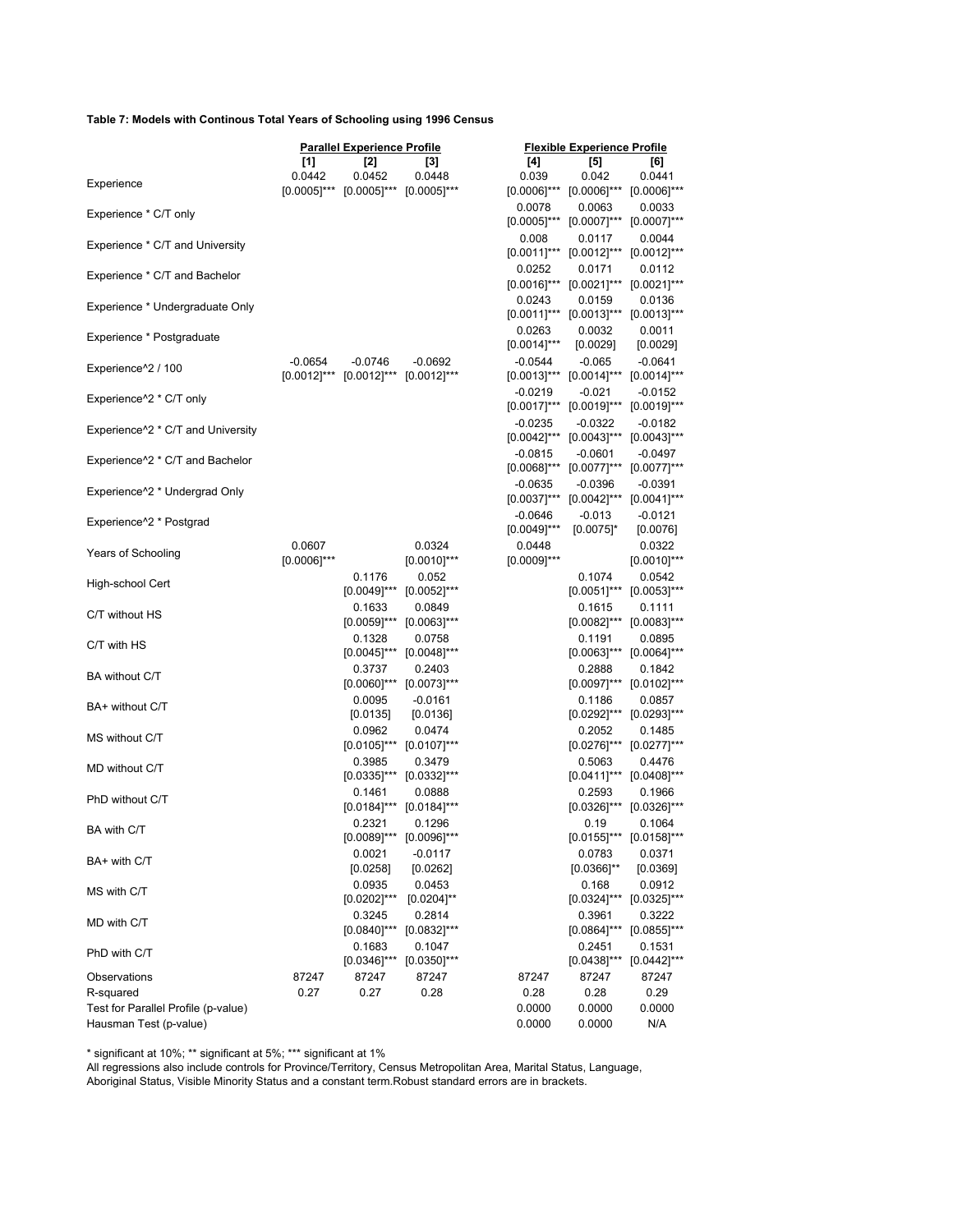#### **Table 8: Models with Non-parametric Total Years of Schooling using 1996 Census**

|                        |                  | <b>Parallel Experience Profile</b>           |                  |                  | <b>Flexible Experience Profile</b>           |                |
|------------------------|------------------|----------------------------------------------|------------------|------------------|----------------------------------------------|----------------|
|                        | [1]              | [2]                                          | [3]              | [4]              | [5]                                          | [6]            |
|                        | 0.0469           | 0.0456                                       | 0.084            | 0.0418           | 0.0457                                       | 0.0741         |
| Experience             | $[0.0006]$ ***   | $[0.0006]$ ***                               | $[0.0029]$ ***   | $[0.0007]^{***}$ | $[0.0007]$ ***                               | $[0.0033]$ *** |
|                        | $-0.0729$        | $-0.071$                                     | $-0.3363$        | $-0.0607$        | $-0.0674$                                    | $-0.2356$      |
| Experience^2 / 100     | $[0.0013]$ ***   | $[0.0013]$ ***                               | $[0.0230]^{***}$ | $[0.0015]$ ***   | $[0.0015]$ ***                               | $[0.0263]$ *** |
|                        |                  |                                              | 0.0656           |                  |                                              | 0.0364         |
| Experience^3 / 1000    |                  |                                              | $[0.0069]$ ***   |                  |                                              | $[0.0080]$ *** |
| Experience^4 / 10000   |                  |                                              | $-0.0052$        |                  |                                              | $-0.0025$      |
|                        |                  |                                              | $[0.0007]$ ***   |                  |                                              | $[0.0008]$ *** |
|                        | $-0.2007$        | $-0.1676$                                    | $-0.2072$        | $-0.2291$        | $-0.1984$                                    | $-0.2259$      |
| 0-4 Years of Schooling | $[0.0253]$ ***   | $[0.0254]^{***}$                             | $[0.0255]^{***}$ | $[0.0252]$ ***   | $[0.0254]$ ***                               | $[0.0255]$ *** |
|                        | $-0.1793$        | $-0.1443$                                    | $-0.1725$        | $-0.2012$        | $-0.1731$                                    | $-0.1889$      |
| 5-8 Years of Schooling | $[0.0103]$ ***   | $[0.0110]$ ***                               | $[0.0111]$ ***   | $[0.0106]^{***}$ | $[0.0112]$ ***                               | $[0.0112]$ *** |
|                        | $-0.1583$        | $-0.129$                                     | $-0.1362$        | $-0.1636$        | $-0.1427$                                    | $-0.1475$      |
| 9 Years of Schooling   | $[0.0098]$ ***   | $[0.0103]$ ***                               | $[0.0103]$ ***   | $[0.0099]$ ***   | $[0.0104]$ ***                               | $[0.0104]$ *** |
|                        | $-0.1197$        | $-0.0933$                                    | $-0.0941$        | $-0.1203$        | $-0.1013$                                    | $-0.103$       |
| 10 Years of Schooling  | $[0.0073]$ ***   | $[0.0079]$ ***                               | $[0.0079]^{***}$ | $[0.0074]$ ***   | $[0.0079]^{***}$                             | $[0.0080]$ *** |
|                        | $-0.0761$        | $-0.0622$                                    | $-0.0618$        | $-0.0776$        | $-0.0649$                                    | $-0.0661$      |
| 11 Years of Schooling  | $[0.0067]$ ***   | $[0.0069]$ ***                               | $[0.0069]$ ***   | $[0.0067]$ ***   | $[0.0069]$ ***                               | $[0.0069]$ *** |
|                        | 0.0513           | 0.0296                                       | 0.0288           | 0.0269           | 0.0266                                       | 0.024          |
| 13 Years of Schooling  | $[0.0055]$ ***   | $[0.0057]$ ***                               | $[0.0056]^{***}$ | $[0.0061]$ ***   | $[0.0061]$ ***                               | $[0.0062]$ *** |
|                        | 0.1288           | 0.0894                                       | 0.0886           | 0.092            | 0.0806                                       | 0.0775         |
| 14 Years of Schooling  | $[0.0060]$ ***   | $[0.0065]$ ***                               | $[0.0065]^{***}$ | $[0.0072]$ ***   | $[0.0072]$ ***                               | $[0.0074]$ *** |
|                        | 0.1803           | 0.1223                                       | 0.1224           | 0.1406           | 0.1119                                       | 0.1101         |
| 15 Years of Schooling  | $[0.0065]$ ***   | $[0.0072]$ ***                               | $[0.0072]$ ***   | $[0.0076]$ ***   | $[0.0077]$ ***                               | $[0.0079]$ *** |
|                        | 0.2803           | 0.1709                                       | 0.1708           | 0.2159           | 0.1577                                       | 0.1567         |
| 16 Years of Schooling  | $[0.0062]$ ***   | $[0.0073]$ ***                               | $[0.0073]$ ***   | $[0.0075]$ ***   | $[0.0079]$ ***                               | $[0.0081]$ *** |
|                        | 0.376            | 0.2041                                       | 0.2072           | 0.2809           | 0.1953                                       | 0.1973         |
| 17 Years of Schooling  | $[0.0067]$ ***   | $[0.0088]$ ***                               | $[0.0088]^{***}$ | $[0.0088]$ ***   | $[0.0096]$ ***                               | $[0.0098]$ *** |
|                        | 0.4298           | 0.2021                                       | 0.2052           | 0.3067           | 0.1972                                       | 0.2008         |
| 18 Years of Schooling  | $[0.0076]$ ***   | $[0.0105]$ ***                               | $[0.0105]$ ***   | $[0.0103]$ ***   | $[0.0112]$ ***                               | $[0.0115]$ *** |
|                        | 0.4747           | 0.2215                                       | 0.225            | 0.3369           | 0.2157                                       | 0.2203         |
| 19 Years of Schooling  |                  | $[0.0092]$ *** $[0.0121]$ *** $[0.0121]$ *** |                  |                  | $[0.0118]$ *** $[0.0128]$ *** $[0.0130]$ *** |                |
|                        | 0.4303           | 0.1869                                       | 0.1948           | 0.3014           | 0.1855                                       | 0.1943         |
| 20 Years of Schooling  |                  | $[0.0167]$ *** $[0.0188]$ ***                | $[0.0189]^{***}$ | $[0.0184]$ ***   | $[0.0193]$ *** $[0.0195]$ ***                |                |
|                        | 0.4585           | 0.1982                                       | 0.2096           | 0.325            | 0.1914                                       | 0.2032         |
| 21 Years of Schooling  | $[0.0255]^{***}$ | $[0.0267]$ ***                               | $[0.0266]$ ***   | $[0.0263]^{***}$ | $[0.0267]$ *** $[0.0268]$ ***                |                |
|                        | 0.4743           | 0.205                                        | 0.2132           | 0.3267           | 0.1948                                       | 0.205          |
| 22 Years of Schooling  | $[0.0387]^{***}$ | $[0.0392]$ ***                               | $[0.0409]$ ***   | $[0.0406]^{***}$ | $[0.0396]$ ***                               | $[0.0414]$ *** |
| 23 or more Years of    | 0.4821           | 0.1879                                       | 0.1982           | 0.315            | 0.1831                                       | 0.1959         |
| Schooling              | $[0.1058]^{***}$ | $[0.1037]$ *                                 | $[0.1025]$ *     | $[0.1070]^{***}$ | $[0.1026]$ *                                 | $[0.1019]$ *   |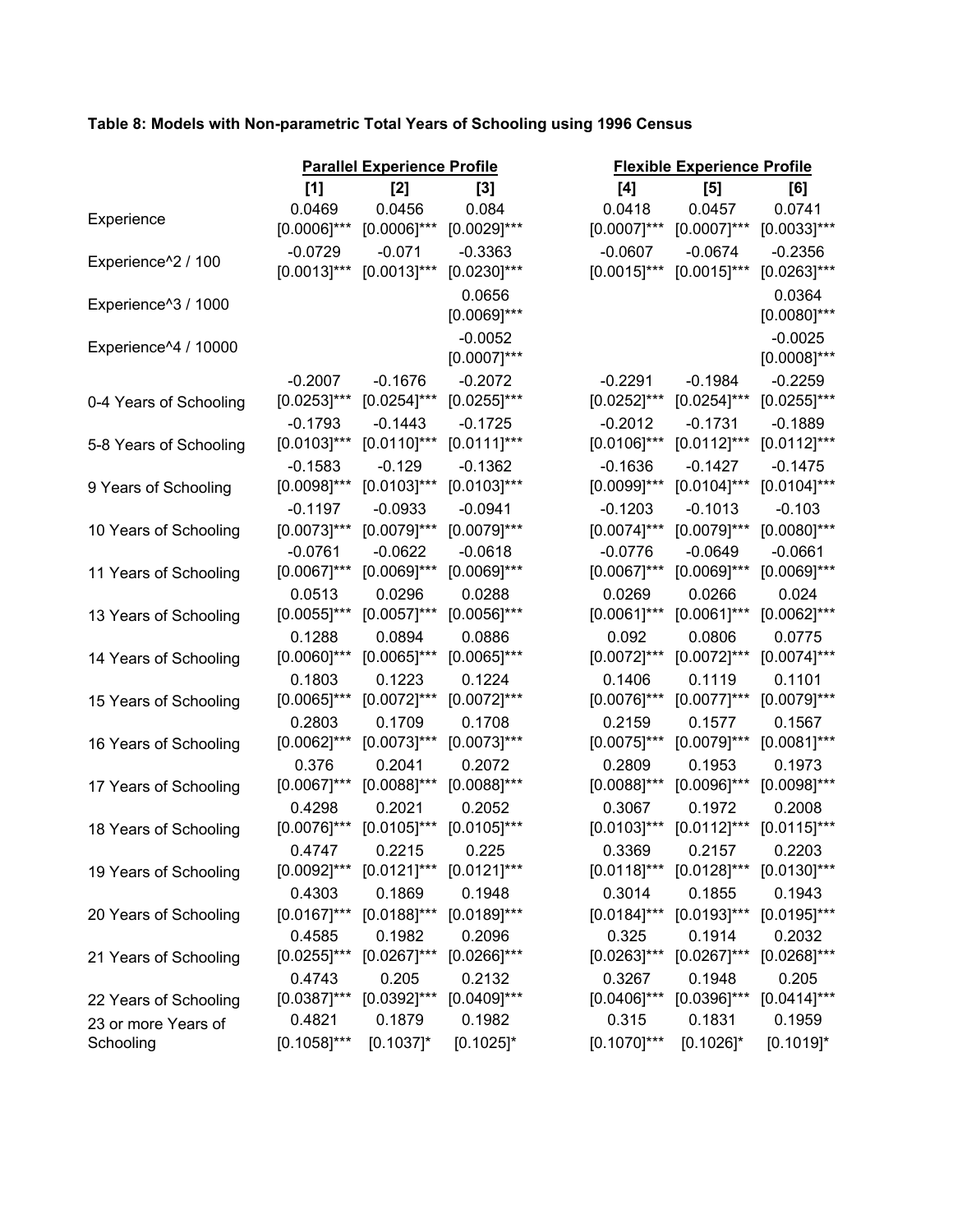**Table 8: Models with Non-parametricTotal Years of Schooling using 1996 Census (continued)**

|                                     |       | <b>Parallel Experience Profile</b> |                |  | <b>Flexible Experience Profile</b> |                  |                |
|-------------------------------------|-------|------------------------------------|----------------|--|------------------------------------|------------------|----------------|
|                                     | [1]   | [2]                                | [3]            |  | [4]                                | [5]              | [6]            |
| High-school Cert                    |       | 0.0409                             | 0.0437         |  |                                    | 0.0422           | 0.0421         |
|                                     |       | $[0.0057]$ ***                     | $[0.0057]$ *** |  |                                    | $[0.0058]^{***}$ | $[0.0058]$ *** |
| C/T without HS                      |       | 0.0688                             | 0.0691         |  |                                    | 0.1042           | 0.0922         |
|                                     |       | $[0.0066]$ ***                     | $[0.0066]$ *** |  |                                    | $[0.0084]^{***}$ | $[0.0087]$ *** |
| C/T with HS                         |       | 0.0572                             | 0.0535         |  |                                    | 0.0856           | 0.0749         |
|                                     |       | $[0.0052]$ ***                     | $[0.0051]$ *** |  |                                    | $[0.0065]$ ***   | $[0.0069]$ *** |
| BA without C/T                      |       | 0.2162                             | 0.215          |  |                                    | 0.1782           | 0.1845         |
|                                     |       | $[0.0084]$ ***                     | $[0.0083]$ *** |  |                                    | $[0.0111]$ ***   | $[0.0127]$ *** |
| BA+ without C/T                     |       | $-0.0055$                          | $-0.0031$      |  |                                    | 0.0996           | 0.1382         |
|                                     |       | [0.0137]                           | [0.0136]       |  |                                    | $[0.0294]$ ***   | $[0.0534]$ *** |
| MS without C/T                      |       | 0.0748                             | 0.0741         |  |                                    | 0.1776           | 0.2139         |
|                                     |       | $[0.0113]$ ***                     | $[0.0113]$ *** |  |                                    | $[0.0282]$ ***   | $[0.0534]$ *** |
| MD without C/T                      |       | 0.3778                             | 0.3767         |  |                                    | 0.4777           | 0.5109         |
|                                     |       | $[0.0338]$ ***                     | $[0.0336]$ *** |  |                                    | $[0.0414]^{***}$ | $[0.0619]$ *** |
| PhD without C/T                     |       | 0.1179                             | 0.1173         |  |                                    | 0.2285           | 0.2618         |
|                                     |       | $[0.0191]^{***}$                   | $[0.0194]$ *** |  |                                    | $[0.0333]$ ***   | $[0.0588]$ *** |
| BA with C/T                         |       | 0.1448                             | 0.1404         |  |                                    | 0.1106           | 0.1301         |
|                                     |       | $[0.0107]$ ***                     | $[0.0106]$ *** |  |                                    | $[0.0162]$ ***   | $[0.0186]$ *** |
| BA+ with C/T                        |       | $-0.0028$                          | $-0.0017$      |  |                                    | 0.0612           | 0.0929         |
|                                     |       | [0.0261]                           | [0.0260]       |  |                                    | $[0.0370]$ *     | [0.0587]       |
| MS with C/T                         |       | 0.0886                             | 0.0851         |  |                                    | 0.1472           | 0.1749         |
|                                     |       | $[0.0209]$ ***                     | $[0.0208]$ *** |  |                                    | $[0.0333]$ ***   | $[0.0568]$ *** |
| MD with C/T                         |       | 0.3233                             | 0.3303         |  |                                    | 0.3747           | 0.4095         |
|                                     |       | $[0.0841]$ ***                     | $[0.0838]$ *** |  |                                    | $[0.0864]$ ***   | $[0.0953]$ *** |
| PhD with C/T                        |       | 0.1598                             | 0.1509         |  |                                    | 0.2221           | 0.2463         |
|                                     |       | $[0.0354]$ ***                     | $[0.0349]$ *** |  |                                    | $[0.0450]$ ***   | $[0.0651]$ *** |
| Observations                        | 87247 | 87247                              | 87247          |  | 87247                              | 87247            | 87247          |
| R-squared                           | 0.27  | 0.29                               | 0.29           |  | 0.28                               | 0.29             | 0.29           |
| Test for Parallel Profile (p-value) |       |                                    |                |  | 0.0000                             | 0.0000           | 0.0000         |
| Hausman Test (p-value)              |       |                                    |                |  | 0.0000                             | 0.0000           | 0.0000         |
|                                     |       |                                    |                |  |                                    |                  |                |

\* significant at 10%; \*\* significant at 5%; \*\*\* significant at 1%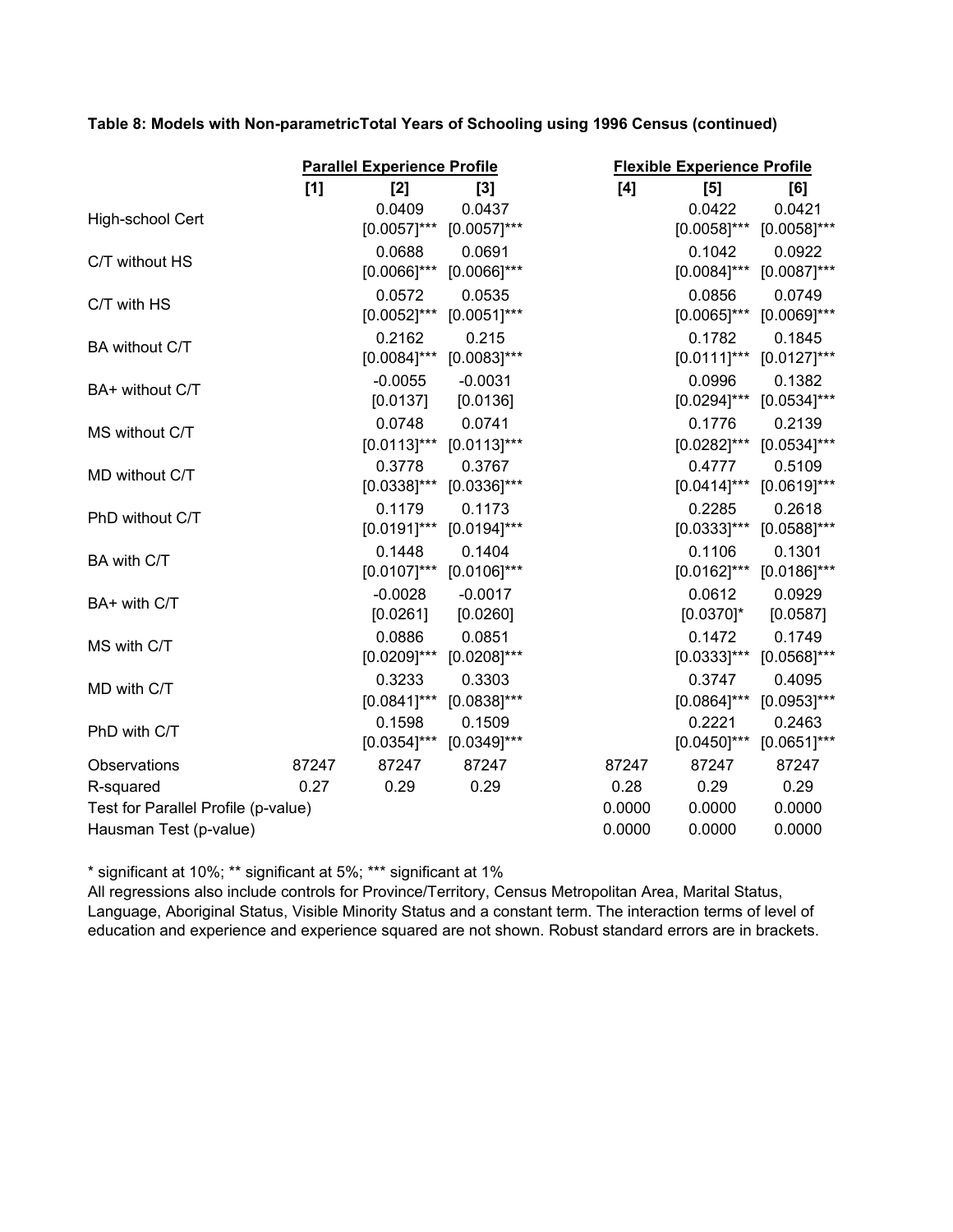#### **Table 9: Models with Continous Years of Schooling by Institutions using 1996 Census**

|                                     | <b>Parallel Experience Profile</b> |                                   |                          |  | <b>Flexible Experience Profile</b> |                                     |                           |  |
|-------------------------------------|------------------------------------|-----------------------------------|--------------------------|--|------------------------------------|-------------------------------------|---------------------------|--|
|                                     | [1]                                | [2]                               | [3]                      |  | [4]                                | [5]                                 | [6]                       |  |
|                                     | 0.0449                             | 0.0449                            | 0.0449                   |  | 0.044                              | 0.0441                              | 0.0451                    |  |
| Experience                          |                                    | $[0.0006]$ *** $[0.0006]$ ***     | $[0.0005]$ ***           |  | $[0.0007]$ ***                     | $[0.0007]^{***}$                    | $[0.0007]$ ***            |  |
|                                     | $-0.0696$                          | $-0.0695$                         | $-0.0695$                |  | $-0.0639$                          | $-0.064$                            | $-0.0658$                 |  |
| Experience^2 / 100                  |                                    | $[0.0012]$ *** $[0.0012]$ ***     | $[0.0012]$ ***           |  |                                    | $[0.0014]$ *** $[0.0014]$ ***       | $[0.0015]$ ***            |  |
| Years of Schooling                  |                                    |                                   | 0.0314<br>$[0.0010]$ *** |  |                                    |                                     | 0.032<br>$[0.0010]^{***}$ |  |
| Years of Elem/High                  | 0.0309                             | 0.0304                            |                          |  | 0.0326                             | 0.0324                              |                           |  |
| School                              | $[0.0014]^{***}$                   | $[0.0014]$ ***                    |                          |  | $[0.0014]^{***}$                   | $[0.0014]$ ***                      |                           |  |
|                                     | 0.0321                             |                                   |                          |  | 0.0328                             |                                     |                           |  |
| Years of C/T                        | $[0.0017]$ ***                     |                                   |                          |  | $[0.0017]$ ***                     |                                     |                           |  |
| Years of C/T (no                    |                                    | 0.0378                            |                          |  |                                    | 0.0371                              |                           |  |
| University)                         |                                    | $[0.0018]$ ***                    |                          |  |                                    | $[0.0019]$ ***                      |                           |  |
| Years of C/T (with                  |                                    | 0.0032                            |                          |  |                                    | 0.0069                              |                           |  |
| University)                         |                                    | [0.0042]                          |                          |  |                                    | [0.0047]                            |                           |  |
|                                     | 0.0375                             | 0.0365                            |                          |  | 0.0289                             | 0.0283                              |                           |  |
| Years of University                 | $[0.0023]$ ***                     | $[0.0024]$ ***                    |                          |  | $[0.0028]^{***}$                   | $[0.0028]$ ***                      |                           |  |
|                                     | 0.0533                             | 0.0532                            |                          |  | 0.0538                             | 0.0544                              |                           |  |
| High-school Cert                    | $[0.0053]$ *** $[0.0053]$ ***      |                                   |                          |  | $[0.0055]$ ***                     | $[0.0055]$ ***                      |                           |  |
|                                     |                                    |                                   | 0.0421                   |  |                                    |                                     | 0.0506                    |  |
| High-school Cert only               |                                    |                                   | $[0.0054]$ ***           |  |                                    |                                     | $[0.0055]$ ***            |  |
| High-school Cert and                |                                    |                                   | 0.0811                   |  |                                    |                                     | 0.0777                    |  |
| More                                |                                    |                                   | $[0.0075]$ ***           |  |                                    |                                     | $[0.0105]$ ***            |  |
|                                     | 0.0868                             | 0.0787                            | 0.0875                   |  | 0.1105                             | 0.1068                              | 0.1239                    |  |
| C/T without HS                      | $[0.0065]$ ***                     | $[0.0066]^{***}$                  | $[0.0063]$ ***           |  | $[0.0084]^{***}$                   | $[0.0084]$ ***                      | $[0.0098]$ ***            |  |
|                                     | 0.0755                             | 0.0667                            | 0.0509                   |  | 0.089                              | 0.0838                              | 0.0784                    |  |
| C/T with HS                         | $[0.0052]^{***}$                   | $[0.0053]^{***}$                  | $[0.0067]$ ***           |  |                                    | $[0.0065]$ *** $[0.0065]$ ***       | $[0.0075]$ ***            |  |
|                                     | 0.2206                             | 0.2367                            | 0.218                    |  | 0.1946                             | 0.2048                              | 0.1791                    |  |
| BA without C/T                      |                                    | $[0.0110]^{***}$ $[0.0113]^{***}$ | $[0.0084]$ ***           |  | $[0.0131]^{***}$                   | $[0.0133]^{***}$                    | $[0.0104]$ ***            |  |
|                                     | $-0.0184$                          | $-0.0158$                         | $-0.0156$                |  | 0.0895                             | 0.097                               | 0.078                     |  |
| BA+ without C/T                     | [0.0136]                           | [0.0136]                          | [0.0136]                 |  | $[0.0294]^{***}$                   | $[0.0295]^{***}$                    | $[0.0294]$ ***            |  |
|                                     | 0.0401                             | 0.0403                            | 0.0487                   |  | 0.1555                             | 0.1606                              | 0.141                     |  |
| MS without C/T                      | $[0.0111]^{***}$                   | $[0.0111]$ ***                    | $[0.0107]$ ***           |  | $[0.0282]$ ***                     | $[0.0283]^{***}$                    | $[0.0279]$ ***            |  |
| MD without C/T                      | 0.3404                             | 0.3419                            | 0.3493                   |  | 0.4548                             | 0.4608                              | 0.4401                    |  |
|                                     | $[0.0334]^{***}$                   | $[0.0335]^{***}$                  | $[0.0332]$ ***           |  | $[0.0413]^{***}$                   | $[0.0414]^{***}$                    | $[0.0409]$ ***            |  |
| PhD without C/T                     | 0.0801                             | 0.0773                            | 0.0903                   |  | 0.2047                             | 0.2077                              | 0.1891                    |  |
|                                     |                                    | $[0.0188]^{***}$ $[0.0188]^{***}$ | $[0.0184]$ ***           |  |                                    | $[0.0333]$ *** $[0.0333]$ ***       | $[0.0328]^{***}$          |  |
| BA with C/T                         | 0.1121                             | 0.1791                            | 0.1331                   |  | 0.117                              | 0.1446                              | 0.1105                    |  |
|                                     |                                    | $[0.0122]$ *** $[0.0153]$ ***     | $[0.0096]^{***}$         |  | $[0.0179]^{***}$                   | $[0.0187]^{***}$                    | $[0.0158]^{***}$          |  |
| BA+ with C/T                        | $-0.0145$                          | $-0.0212$                         | $-0.0115$                |  | 0.0395                             | 0.0638                              | 0.0314                    |  |
|                                     | [0.0262]                           | [0.0261]                          | [0.0262]                 |  | [0.0369]                           | $[0.0371]$ *                        | [0.0369]                  |  |
| MS with C/T                         | 0.0371                             | 0.0334                            | 0.0467                   |  | 0.097                              | 0.1235                              | 0.0858                    |  |
|                                     | $[0.0207]$ *                       | [0.0207]                          | $[0.0204]^{**}$          |  |                                    | [0.0329]*** [0.0331]*** [0.0326]*** |                           |  |
| MD with C/T                         | 0.2735                             | 0.2788                            | 0.2829                   |  | 0.3276                             | 0.3616                              | 0.3168                    |  |
|                                     | $[0.0830]$ ***                     | $[0.0828]$ ***                    | $[0.0832]$ ***           |  | $[0.0858]^{***}$                   | $[0.0857]$ ***                      | $[0.0855]$ ***            |  |
| PhD with C/T                        | 0.094                              | 0.0902                            | 0.1065                   |  | 0.1606                             | 0.1872                              | 0.1479                    |  |
|                                     | $[0.0352]$ ***                     | $[0.0345]$ ***                    | $[0.0350]$ ***           |  | $[0.0447]^{***}$                   | $[0.0443]$ ***                      | $[0.0442]$ ***            |  |
| Observations                        | 87247                              | 87247                             | 87247                    |  | 87247                              | 87247                               | 87247                     |  |
| R-squared                           | 0.28                               | 0.28                              | 0.28                     |  | 0.29                               | 0.29                                | 0.29                      |  |
| Test for Parallel Profile (p-value) |                                    |                                   |                          |  | 0.0000                             | 0.0000                              | 0.0000                    |  |
| Hausman Test (p-value)              |                                    |                                   |                          |  | 0.0000                             | 0.0000                              | 0.0000                    |  |

\* significant at 10%; \*\* significant at 5%; \*\*\* significant at 1%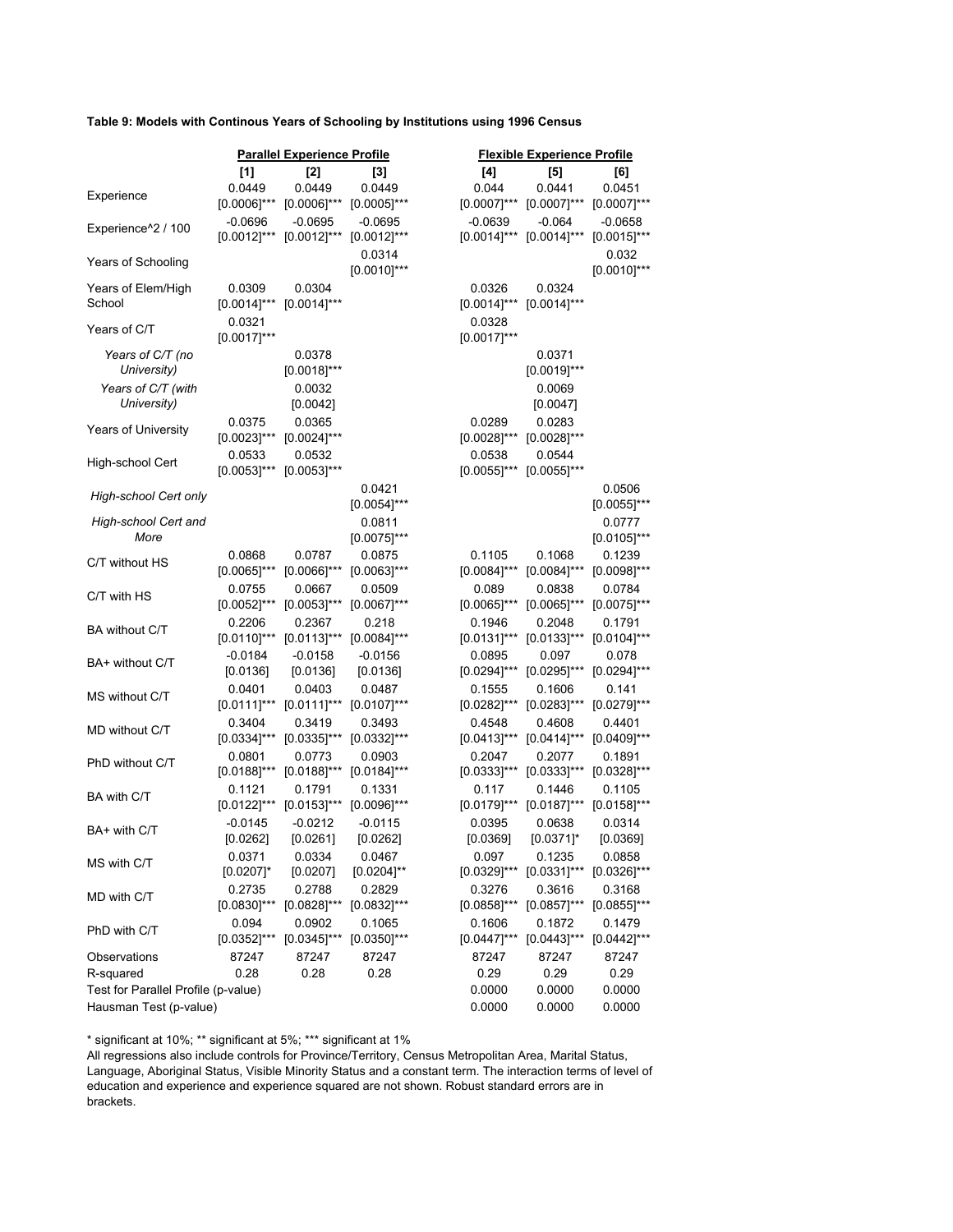**Table 10: Estimates of Cumulative Credential Effects and p-values for Tests using 1996 Census Data**

|                                               | <b>Parallel Experience</b> |             | <b>Flexible Experience</b> |                |  |  |
|-----------------------------------------------|----------------------------|-------------|----------------------------|----------------|--|--|
|                                               | <b>Profile</b>             |             |                            | <b>Profile</b> |  |  |
| <b>Cumulative Credential Effect over High</b> | Non-                       | Years by    | Non-                       | Years by       |  |  |
| <b>School</b>                                 | <b>Parametric</b>          | institution | <b>Parametric</b>          | institution    |  |  |
| College/Trade w/o High School Cert            | 7.1                        | 9.1         | 11.0                       | 11.7           |  |  |
| College/Trade with High School Cert           | 10.1                       | 13.3        | 13.2                       | 14.8           |  |  |
| Bachelor Degree w/o College                   | 28.3                       | 30.2        | 23.8                       | 27.0           |  |  |
| <b>Bachelor Degree with College</b>           | 25.6                       | 25.2        | 24.9                       | 27.2           |  |  |
| Univ. Diploma above Bachelor w/o College      | 27.8                       | 28.3        | 34.3                       | 36.4           |  |  |
| Univ. Diploma above Bachelor with College     | 25.4                       | 23.7        | 31.3                       | 31.3           |  |  |
| Medical Degree w/o College                    | 74.2                       | 70.7        | 85.1                       | 84.6           |  |  |
| Medical Degree with College                   | 63.8                       | 56.6        | 70.4                       | 66.0           |  |  |
| Master Degree w/o College                     | 36.1                       | 34.2        | 43.3                       | 43.8           |  |  |
| Master Degree with College                    | 34.9                       | 29.0        | 40.8                       | 37.4           |  |  |
| PhD w/o College                               | 40.8                       | 38.5        | 49.5                       | 49.7           |  |  |
| PhD with College                              | 43.0                       | 35.0        | 49.8                       | 44.7           |  |  |

|                                          | <b>Parallel Experience</b> |                 |                   | <b>Flexible Experience</b> |  |  |
|------------------------------------------|----------------------------|-----------------|-------------------|----------------------------|--|--|
|                                          | <b>Profile</b>             |                 | <b>Profile</b>    |                            |  |  |
|                                          | Non-                       | <b>Years by</b> | Non-              | Years by                   |  |  |
| p-value for test of following hypothesis | <b>Parametric</b>          | institution     | <b>Parametric</b> | institution                |  |  |
| <b>Cumulative Value of Credentials</b>   |                            |                 |                   |                            |  |  |
| $C/T$ w/o $HS = C/T$ with $HS$           | 0.000                      | 0.000           | 0.000             | 0.000                      |  |  |
| Bachelor $w$ /o C/T = Bachelor with C/T  | 0.162                      | 0.001           |                   |                            |  |  |
| $BA+ w/o$ $C/T = BA+$ with $C/T$         | 0.680                      | 0.300           | 0.462             | 0.736                      |  |  |
| MD $w/o$ C/T = MD with C/T               | 0.446                      | 0.261           | 0.343             | 0.396                      |  |  |
| Master w/o $C/T$ = Master with $C/T$     | 0.988                      | 0.085           | 0.569             | 0.534                      |  |  |
| PhD $w/o$ C/T = PhD with C/T             | 0.475                      | 0.619           | 0.765             | 0.935                      |  |  |
| <b>Marginal Value of Credentials</b>     |                            |                 |                   |                            |  |  |
| $C/T$ w/o $HS = C/T$ with $HS$           | 0.132                      | 0.128           | 0.019             | 0.003                      |  |  |
| Bachelor $w$ /o C/T = Bachelor with C/T  | 0.000                      | 0.000           | 0.000             | 0.000                      |  |  |
| $BA+ w/o$ $C/T = BA+$ with $C/T$         | 0.927                      | 0.895           | 0.206             | 0.280                      |  |  |
| MD $w$ /o $C/T = MD$ with $C/T$          | 0.547                      | 0.454           | 0.255             | 0.269                      |  |  |
| Master $w/o$ C/T = Master with C/T       | 0.554                      | 0.897           | 0.222             | 0.132                      |  |  |
| PhD $w/o$ C/T = PhD with C/T             | 0.293                      | 0.723           | 0.875             | 0.610                      |  |  |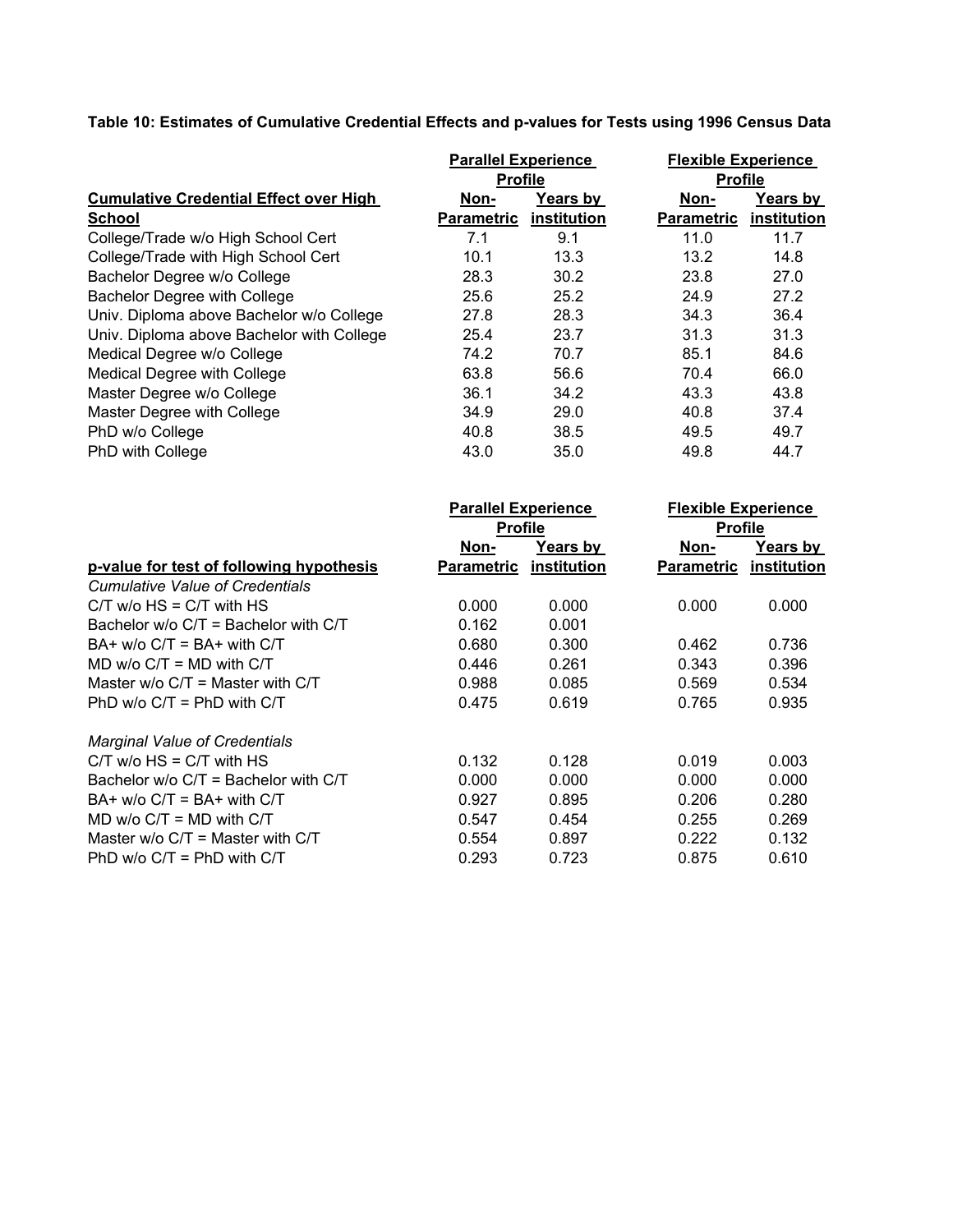#### **Table 11: Models by Age Group using 1996 Census Data**

(Dependent Variable: Log Weekly Earnings)

|                            |                          | <u>Age</u>               |                         | <u>Age</u>               |                            |                    |  |
|----------------------------|--------------------------|--------------------------|-------------------------|--------------------------|----------------------------|--------------------|--|
|                            | $15 - 35$                | $36 - 45$                | 46-65                   | 15-35                    | 36-45                      | 46-65              |  |
|                            | 0.0738                   | 0.0255                   | 0.0313                  | 0.0743                   | 0.013                      | 0.0299             |  |
| Experience                 | $[0.0025]$ ***           | $[0.0076]^{***}$         | $[0.0060]^{***}$        | $[0.0026]$ ***           | $[0.0079]$ *               | $[0.0060]^{***}$   |  |
| Experience^2 / 100         | $-0.1699$                | $-0.0399$                | $-0.0471$               | $-0.173$                 | $-0.0085$                  | $-0.045$           |  |
|                            | $[0.0128]$ ***           | $[0.0166]^{**}$          | $[0.0078]^{***}$        | $[0.0132]$ ***           | [0.0175]                   | $[0.0079]$ ***     |  |
| Years of Schooling         | 0.0487<br>$[0.0018]$ *** | 0.0301<br>$[0.0021]$ *** | 0.018<br>$[0.0020]$ *** |                          |                            |                    |  |
| Years of Elem. /           |                          |                          |                         | 0.0462                   | 0.0411                     | 0.0197             |  |
| High school                |                          |                          |                         | $[0.0026]$ ***           | $[0.0030]$ ***             | $[0.0023]$ ***     |  |
|                            |                          |                          |                         | 0.0563                   | 0.0207                     | 0.0083             |  |
| Years of C/T               |                          |                          |                         | $[0.0029]$ ***           | $[0.0032]$ ***             | $[0.0037]^{**}$    |  |
|                            |                          |                          |                         | 0.0387                   | 0.0126                     | 0.0319             |  |
| <b>Years of University</b> |                          |                          |                         | $[0.0046]$ ***           | $[0.0053]^{**}$            | $[0.0059]$ ***     |  |
|                            | 0.0392                   | 0.0468                   | 0.0783                  | 0.0426                   | 0.0333                     | 0.0744             |  |
| High-school Cert           | $[0.0082]$ ***           | $[0.0092]$ ***           | $[0.0110]$ ***          | $[0.0084]$ ***           | $[0.0095]$ ***             | $[0.0114]$ ***     |  |
| C/T without HS             | 0.1037                   | 0.0761                   | 0.0811                  | 0.1002                   | 0.0741                     | 0.0811             |  |
|                            | $[0.0129]$ ***           | $[0.0150]$ ***           | $[0.0181]$ ***          | $[0.0129]$ ***           | $[0.0150]^{***}$           | $[0.0181]$ ***     |  |
| C/T with HS                | 0.0913                   | 0.0587                   | 0.0443                  | 0.0846                   | 0.0651                     | 0.0473             |  |
|                            | $[0.0092]$ ***           | $[0.0122]$ ***           | $[0.0158]$ ***          | $[0.0093]$ ***           | $[0.0123]$ ***             | $[0.0159]$ ***     |  |
| BA without C/T             | 0.1968                   | 0.1587                   | 0.163                   | 0.2271                   | 0.1998                     | 0.1257             |  |
|                            | $[0.0185]$ ***           | $[0.0221]$ ***           | $[0.0249]$ ***          | $[0.0211]$ ***           | $[0.0251]$ ***             | $[0.0290]$ ***     |  |
| BA+ without C/T            | 0.0446                   | $-0.0254$                | $-0.4978$               | 0.0585                   | $-0.0992$                  | $-0.5358$          |  |
|                            | [0.0624]                 | [0.2443]                 | [0.3466]                | [0.0630]                 | [0.2443]                   | [0.3477]           |  |
| MS without C/T             | 0.1093                   | 0.0121                   | $-0.4159$               | 0.1352                   | $-0.0449$                  | $-0.4661$          |  |
|                            | $[0.0605]$ *             | [0.2424]                 | [0.3450]                | $[0.0617]$ **            | [0.2424]                   | [0.3464]           |  |
| MD without C/T             | 0.3836                   | 0.277                    | $-0.0593$               | 0.4097                   | 0.2202                     | $-0.1114$          |  |
|                            | $[0.0826]$ ***           | [0.2523]                 | [0.3455]                | $[0.0835]$ ***           | [0.2523]                   | [0.3470]           |  |
| PhD without C/T            | $-0.0213$                | 0.0215                   | $-0.3124$               | 0.0079                   | $-0.0316$                  | $-0.3689$          |  |
|                            | [0.0961]                 | [0.2461]                 | [0.3458]                | [0.0970]                 | [0.2461]                   | [0.3476]           |  |
| BA with C/T                | 0.1356<br>$[0.0249]$ *** | 0.1073<br>$[0.0340]$ *** | 0.087<br>$[0.0444]$ *   | 0.1692<br>$[0.0272]$ *** | 0.1415<br>$[0.0360]^{***}$ | 0.0454<br>[0.0470] |  |
|                            |                          |                          | $-0.4844$               |                          |                            | $-0.5079$          |  |
| BA+ with C/T               | 0.0339<br>[0.0720]       | $-0.1349$<br>[0.2450]    | [0.3422]                | 0.0383<br>[0.0723]       | $-0.1969$<br>[0.2449]      | [0.3430]           |  |
|                            | 0.0512                   | $-0.0365$                | $-0.4529$               | 0.0697                   | $-0.0816$                  | $-0.4864$          |  |
| MS with C/T                | [0.0669]                 | [0.2437]                 | [0.3458]                | [0.0678]                 | [0.2436]                   | [0.3470]           |  |
|                            | 0.2689                   | 0.303                    | $-0.4292$               | 0.2837                   | 0.2627                     | $-0.4503$          |  |
| MD with C/T                | $[0.1284]$ **            | [0.2672]                 | [0.4513]                | $[0.1296]^{**}$          | [0.2681]                   | [0.4492]           |  |
|                            | 0.0157                   | 0.0606                   | $-0.3815$               | 0.0404                   | 0.0238                     | $-0.4192$          |  |
| PhD with C/T               | [0.1003]                 | [0.2467]                 | [0.3535]                | [0.1015]                 | [0.2467]                   | [0.3546]           |  |
| Observations               | 32828                    | 29085                    | 25334                   | 32828                    | 29085                      | 25334              |  |
| R-squared                  | 0.31                     | 0.17                     | 0.2                     | 0.31                     | 0.17                       | 0.2                |  |
|                            |                          |                          |                         |                          |                            |                    |  |

\* significant at 10%; \*\* significant at 5%; \*\*\* significant at 1%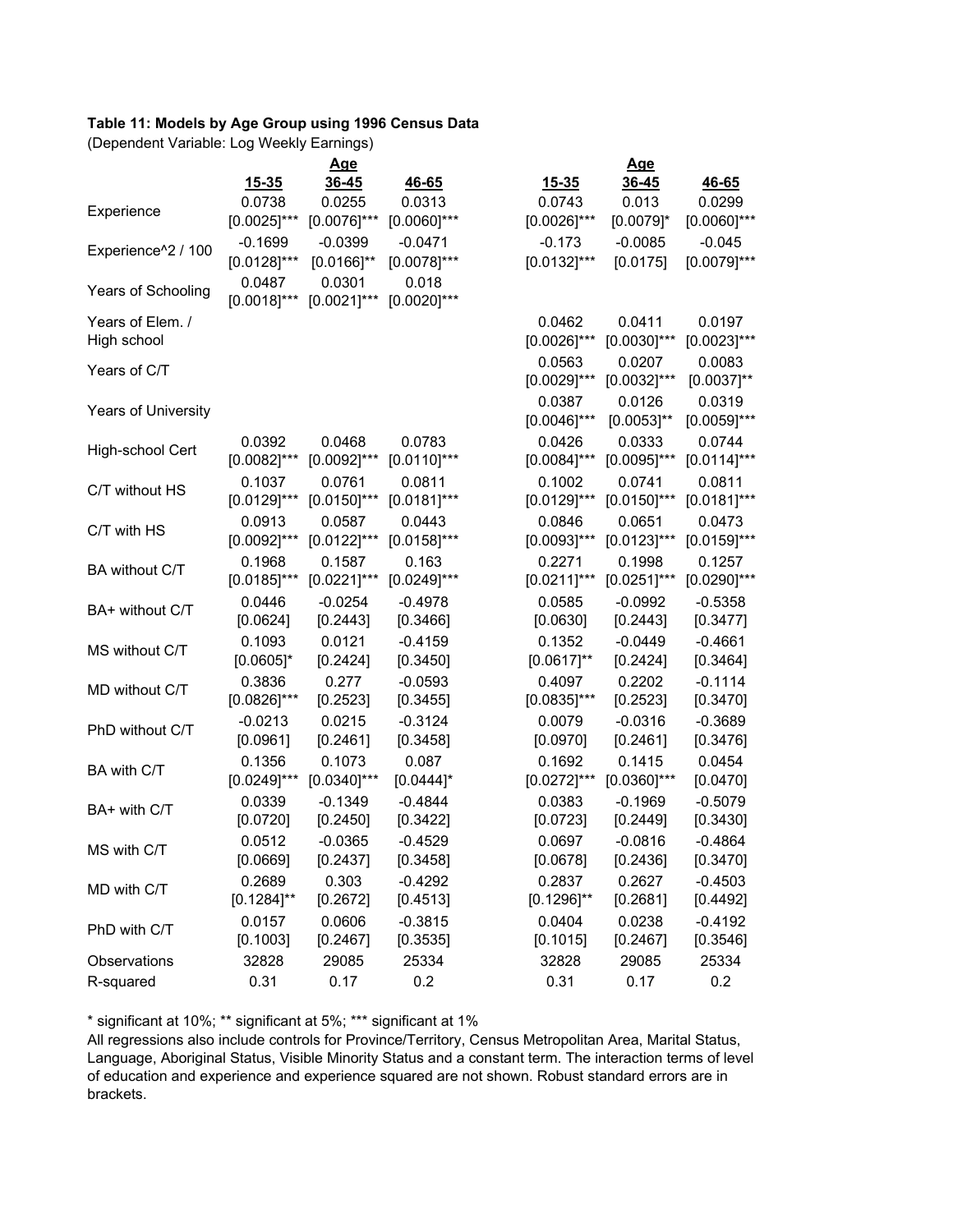#### **Table 12: Estimated High School Certificate Effects using Sub-samples of 1996 Census Data**

(Dependent Variable: Log Weekly Earnings)

| <b>Parallel Experience Profile</b> |                             |                             |                             |                             | <b>Parallel Experience Profile</b> |                             |                             |                             |                             |                             |
|------------------------------------|-----------------------------|-----------------------------|-----------------------------|-----------------------------|------------------------------------|-----------------------------|-----------------------------|-----------------------------|-----------------------------|-----------------------------|
|                                    | <b>High</b>                 |                             |                             | <b>All Below</b>            | <b>Flexible</b>                    | <b>High</b>                 |                             |                             | <b>All Below</b>            | <b>Flexible</b>             |
|                                    | School or                   | <b>With Some</b>            | With C/T                    | <b>Bachelor</b>             | <b>Experience</b>                  | <b>School or</b>            | <b>With Some</b>            | With C/T                    | <b>Bachelor</b>             | <b>Experience</b>           |
|                                    | <b>Below</b>                | C/T                         | <b>Cert</b>                 | <b>Degree</b>               | <b>Profile</b>                     | <b>Below</b>                | C/T                         | <b>Cert</b>                 | <b>Degree</b>               | <b>Profile</b>              |
| Experience                         | 0.0483<br>$[0.0009]$ ***    | 0.0574<br>$[0.0018]$ ***    | 0.0418<br>$[0.0010]$ ***    | 0.0446<br>$[0.0006]$ ***    | 0.0446<br>$[0.0007]$ ***           | 0.0483<br>$[0.0009]$ ***    | 0.0572<br>$[0.0018]$ ***    | 0.0419<br>$[0.0010]$ ***    | 0.0449<br>$[0.0006]^{***}$  | 0.0448<br>$[0.0007]$ ***    |
| Experience^2 / 100                 | $-0.0711$<br>$[0.0018]$ *** | $-0.0964$<br>$[0.0045]$ *** | $-0.0682$<br>$[0.0023]$ *** | $-0.0675$<br>$[0.0013]$ *** | $-0.0644$<br>$[0.0014]$ ***        | $-0.0711$<br>$[0.0018]$ *** | $-0.0966$<br>$[0.0046]$ *** | $-0.0684$<br>$[0.0023]$ *** | $-0.0684$<br>$[0.0013]$ *** | $-0.0651$<br>$[0.0015]$ *** |
| Years of Schooling                 | 0.0327<br>$[0.0019]$ ***    | 0.0431<br>$[0.0036]$ ***    | 0.0323<br>$[0.0015]$ ***    | 0.0359<br>$[0.0010]$ ***    | 0.0347<br>$[0.0011]$ ***           |                             |                             |                             |                             |                             |
| Years of Elem/High<br>School       |                             |                             |                             |                             |                                    | 0.0327<br>$[0.0019]^{***}$  | 0.0411<br>$[0.0059]$ ***    | 0.0309<br>$[0.0027]$ ***    | 0.0322<br>$[0.0015]$ ***    | 0.0332<br>$[0.0015]$ ***    |
| Years of C/T                       |                             |                             |                             |                             |                                    | 0<br>[0.0000]               | 0.0272<br>$[0.0059]$ ***    | 0.0343<br>$[0.0020]$ ***    | 0.0391<br>$[0.0018]$ ***    | 0.0381<br>$[0.0019]$ ***    |
| <b>Years of University</b>         |                             |                             |                             |                             |                                    | 0<br>[0.0000]               | 0.0554<br>$[0.0057]$ ***    | 0.0292<br>$[0.0036]$ ***    | 0.0435<br>$[0.0029]$ ***    | 0.0324<br>$[0.0040]$ ***    |
| High-school Cert                   | 0.0534<br>$[0.0062]$ ***    | 0.0779<br>$[0.0152]$ ***    | 0.0324<br>$[0.0059]$ ***    | 0.0485<br>$[0.0052]$ ***    | 0.051<br>$[0.0054]$ ***            | 0.0534<br>$[0.0062]^{***}$  | 0.0639<br>$[0.0160]^{***}$  | 0.0344<br>$[0.0060]$ ***    | 0.0525<br>$[0.0054]$ ***    | 0.0534<br>$[0.0055]$ ***    |
| C/T without HS                     |                             |                             |                             | 0.0782<br>$[0.0064]$ ***    | 0.1087<br>$[0.0084]$ ***           |                             |                             |                             | 0.0772<br>$[0.0066]$ ***    | 0.1075<br>$[0.0084]$ ***    |
| C/T with HS                        |                             |                             |                             | 0.0702<br>$[0.0048]$ ***    | 0.0884<br>$[0.0064]$ ***           |                             |                             |                             | 0.0641<br>$[0.0053]$ ***    | 0.0853<br>$[0.0066]$ ***    |
| Observations<br>R-squared          | 30513<br>0.23               | 8674<br>0.27                | 31106<br>0.17               | 70293<br>0.23               | 70293<br>0.23                      | 30513<br>0.23               | 8674<br>0.27                | 31106<br>0.17               | 70293<br>0.23               | 70293<br>0.23               |

\* significant at 10%; \*\* significant at 5%; \*\*\* significant at 1%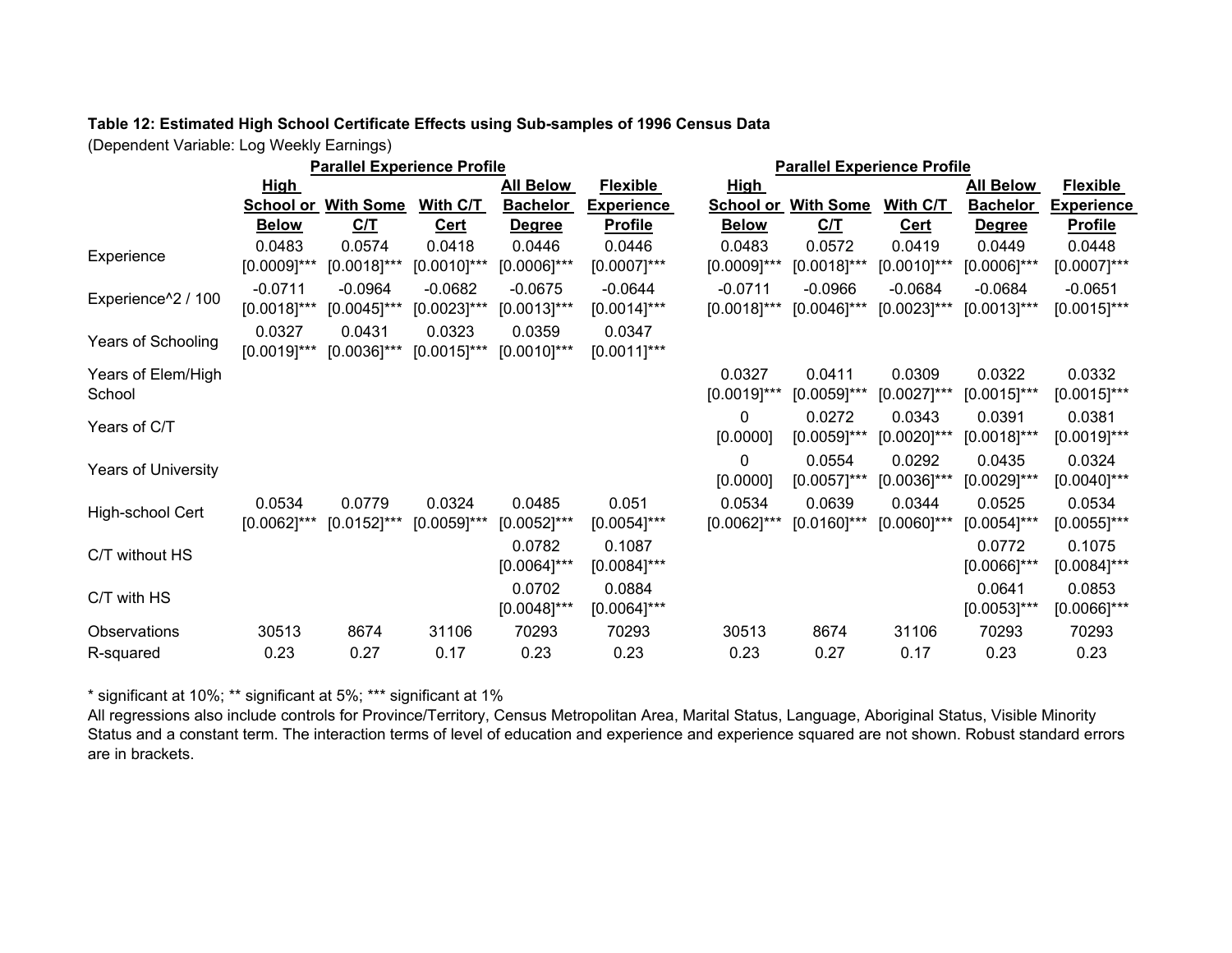**Table 13: Estimated College/Trade Certificate Effects using Sub-samples of 1996 Census Data** (Dependent Variable: Log Weekly Earnings)

|                                | <b>HS Grad</b>    | <b>HS Cert</b>    |                  | <b>HS Grad</b>    | HS Cert           |                  |
|--------------------------------|-------------------|-------------------|------------------|-------------------|-------------------|------------------|
|                                | w/o               | with              |                  | w/o               | with              |                  |
|                                | <b>University</b> | <b>University</b> | No HS            | <b>University</b> | <b>University</b> | No HS            |
|                                | Years             | Years             | <b>Cert only</b> | <b>Years</b>      | <b>Years</b>      | <b>Cert only</b> |
| Experience                     | 0.0479            | 0.0478            | 0.0431           | 0.0481            | 0.0478            | 0.0431           |
|                                | $[0.0014]$ ***    | $[0.0026]$ ***    | $[0.0018]$ ***   | $[0.0014]$ ***    | $[0.0026]$ ***    | $[0.0018]$ ***   |
| Experience <sup>^2</sup> / 100 | $-0.0836$         | $-0.0849$         | $-0.0726$        | $-0.0845$         | $-0.0847$         | $-0.0728$        |
|                                | $[0.0036]$ ***    | $[0.0069]$ ***    | $[0.0041]$ ***   | $[0.0036]$ ***    | $[0.0069]$ ***    | $[0.0041]$ ***   |
|                                | 0.0404            | 0.0247            | 0.0352           |                   |                   |                  |
| Years of Schooling             | $[0.0027]$ ***    | $[0.0040]$ ***    | $[0.0028]$ ***   |                   |                   |                  |
| Years of Elem/High             |                   |                   |                  | 0.0284            | 0.0286            | 0.0342           |
| School                         |                   |                   |                  | $[0.0052]$ ***    | $[0.0088]$ ***    | $[0.0037]$ ***   |
| Years of C/T                   |                   |                   |                  | 0.0453            | 0.025             | 0.0366           |
|                                |                   |                   |                  | $[0.0032]$ ***    | $[0.0067]$ ***    | $[0.0045]$ ***   |
|                                |                   |                   |                  | 0                 | 0.0225            | 0                |
| <b>Years of University</b>     |                   |                   |                  | [0.0000]          | $[0.0064]$ ***    | [0.0000]         |
|                                | 0.0642            | 0.0423            | 0.0852           | 0.0598            | 0.0424            | 0.0842           |
| C/T Cert                       | $[0.0086]$ ***    | $[0.0182]^{**}$   | $[0.0145]$ ***   | $[0.0087]$ ***    | $[0.0189]$ **     | $[0.0147]$ ***   |
| Observations                   | 17867             | 5162              | 8510             | 17867             | 5162              | 8510             |
| R-squared                      | 0.21              | 0.19              | 0.16             | 0.21              | 0.19              | 0.16             |
|                                |                   |                   |                  |                   |                   |                  |

\* significant at 10%; \*\* significant at 5%; \*\*\* significant at 1%